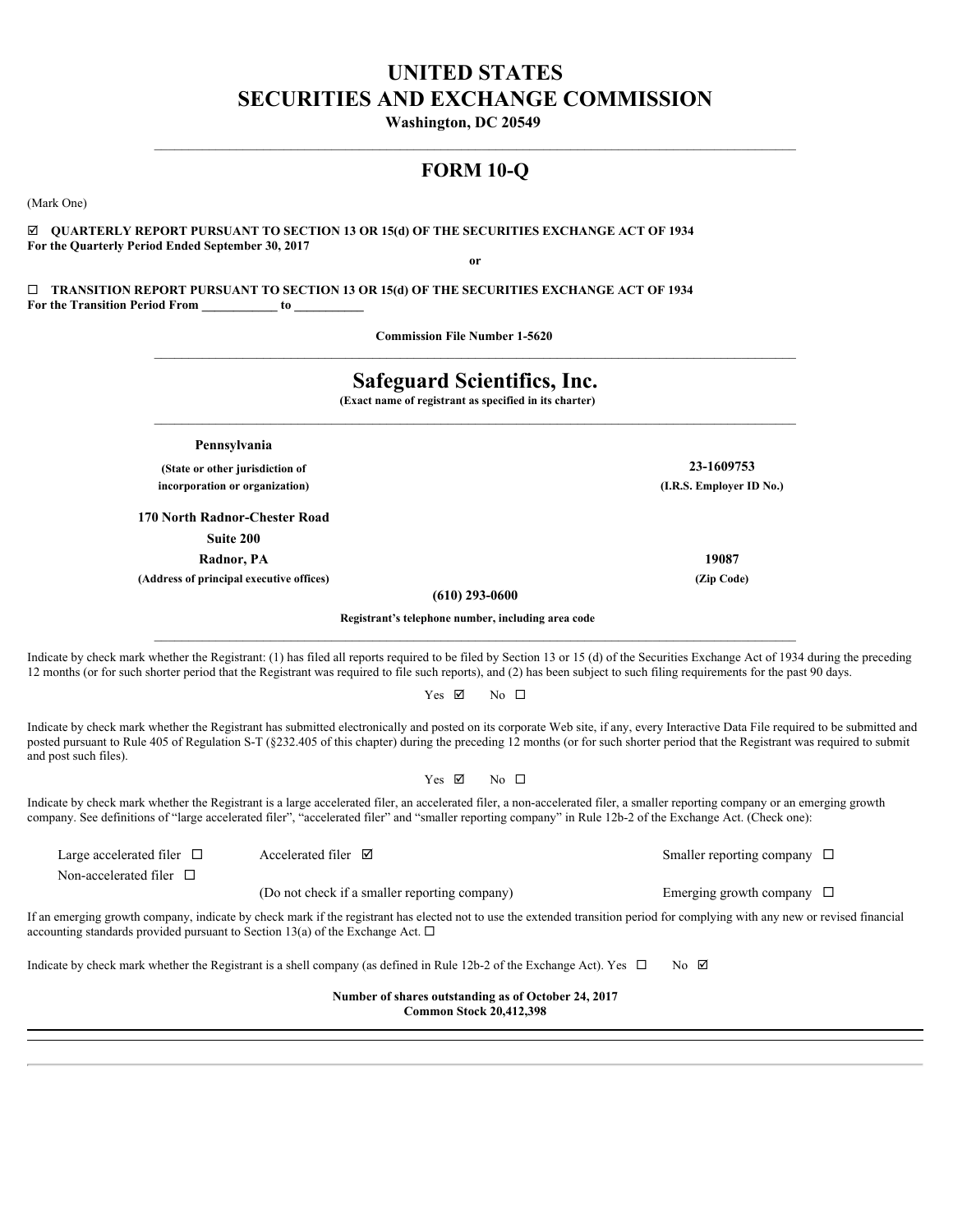## **SAFEGUARD SCIENTIFICS, INC. QUARTERLY REPORT ON FORM 10-Q TABLE OF CONTENTS**

| <b>PART I - FINANCIAL INFORMATION</b>                                                                                        |                  |
|------------------------------------------------------------------------------------------------------------------------------|------------------|
| Item 1 - Financial Statements:                                                                                               | Page             |
| Consolidated Balance Sheets (unaudited) – September 30, 2017 and December 31, 2016                                           | $\overline{3}$   |
| Consolidated Statements of Operations (unaudited) – Three and Nine Months Ended September 30, 2017 and 2016                  | $\overline{4}$   |
| Consolidated Statements of Comprehensive Income (Loss) (unaudited) – Three and Nine Months Ended September 30, 2017 and 2016 | $\overline{2}$   |
| Condensed Consolidated Statements of Cash Flows (unaudited) - Nine Months Ended September 30, 2017 and 2016                  | $6\overline{6}$  |
| Consolidated Statement of Changes in Equity (unaudited) – Nine Months Ended September 30, 2017                               | $\mathbf{Z}$     |
| <b>Notes to Consolidated Financial Statements (unaudited)</b>                                                                | $8\overline{8}$  |
| <u>Item 2 – Management's Discussion and Analysis of Financial Condition and Results of Operations</u>                        | 17               |
| <u>Item 3 – Quantitative and Qualitative Disclosures About Market Risk</u>                                                   | 32               |
| Item 4 - Controls and Procedures                                                                                             | 32               |
| <b>PART II - OTHER INFORMATION</b>                                                                                           |                  |
| Item 1 - Legal Proceedings                                                                                                   | 32               |
| Item 1A - Risk Factors                                                                                                       | 32               |
| <u>Item 2 – Unregistered Sales of Equity Securities and Use of Proceeds</u>                                                  | $\overline{33}$  |
| Item 3 - Defaults Upon Senior Securities                                                                                     | 33               |
| <u>Item 4 – Mine Safety Disclosures</u>                                                                                      | 33               |
| Item 5 - Other Information                                                                                                   | 33               |
| Item $6 -$ Exhibits                                                                                                          | $\underline{34}$ |
| <b>Signatures</b>                                                                                                            | 35               |
| 2                                                                                                                            |                  |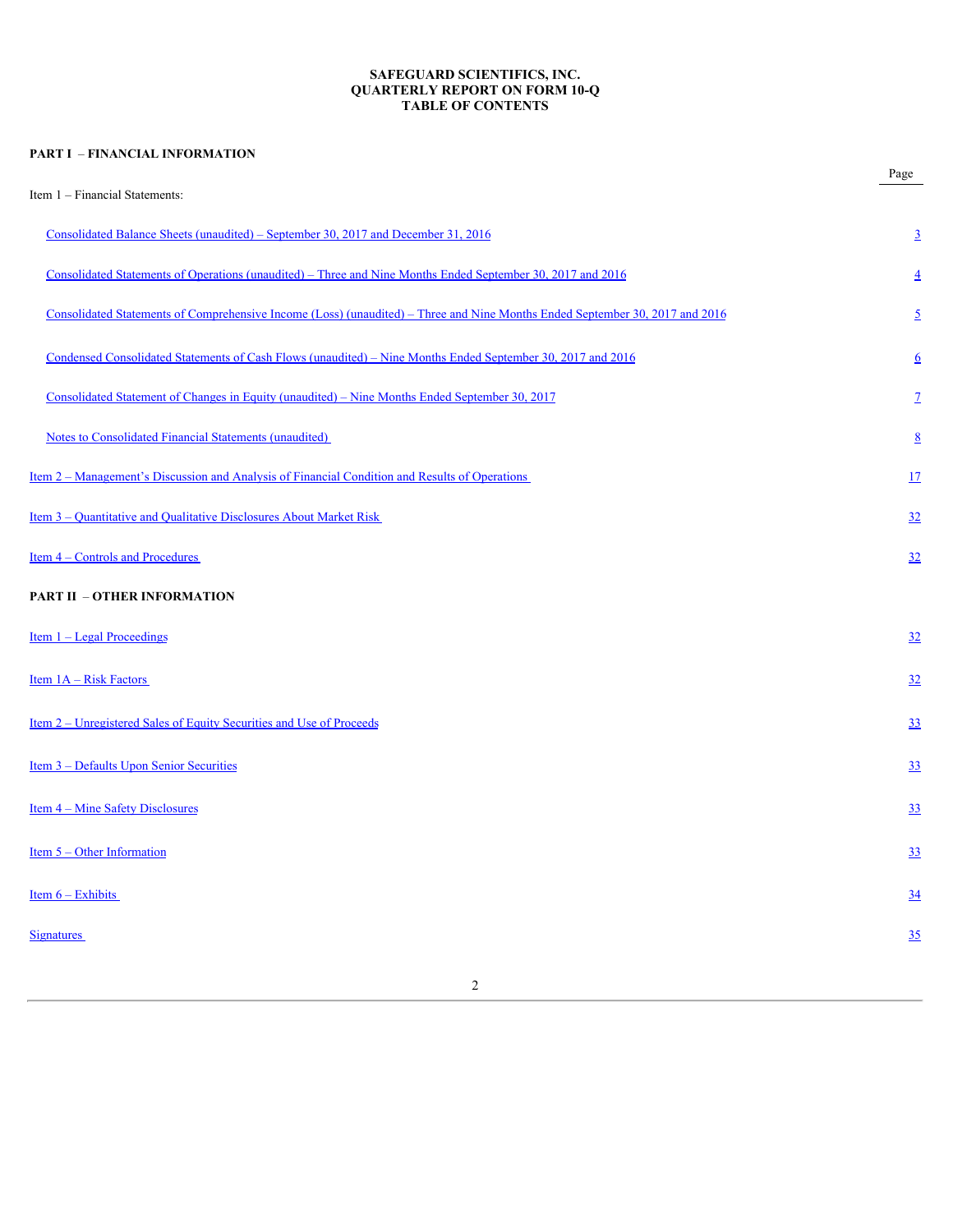#### **SAFEGUARD SCIENTIFICS, INC. CONSOLIDATED BALANCE SHEETS (Unaudited - In thousands, except per share data)**

<span id="page-2-0"></span>

|              |                          | December 31, 2016                                                                                                                                 |                                                                                                                        |  |
|--------------|--------------------------|---------------------------------------------------------------------------------------------------------------------------------------------------|------------------------------------------------------------------------------------------------------------------------|--|
|              |                          |                                                                                                                                                   |                                                                                                                        |  |
|              |                          |                                                                                                                                                   |                                                                                                                        |  |
|              |                          |                                                                                                                                                   | 22,058                                                                                                                 |  |
|              |                          |                                                                                                                                                   | 8,384                                                                                                                  |  |
|              |                          |                                                                                                                                                   | $\overline{\phantom{a}}$                                                                                               |  |
|              |                          |                                                                                                                                                   | 2,109                                                                                                                  |  |
|              |                          |                                                                                                                                                   |                                                                                                                        |  |
|              |                          |                                                                                                                                                   | 32,551                                                                                                                 |  |
|              |                          |                                                                                                                                                   | 1,873                                                                                                                  |  |
|              |                          |                                                                                                                                                   | 183,470                                                                                                                |  |
|              |                          |                                                                                                                                                   | 7,302                                                                                                                  |  |
|              |                          |                                                                                                                                                   | 6,336                                                                                                                  |  |
|              |                          |                                                                                                                                                   | 296                                                                                                                    |  |
| \$           |                          | $\mathbb{S}$                                                                                                                                      | 231,828                                                                                                                |  |
|              |                          |                                                                                                                                                   |                                                                                                                        |  |
|              |                          |                                                                                                                                                   |                                                                                                                        |  |
| $\mathbb{S}$ |                          |                                                                                                                                                   | 140                                                                                                                    |  |
|              | 2,844                    |                                                                                                                                                   | 3,498                                                                                                                  |  |
|              | 2,495                    |                                                                                                                                                   | 2,223                                                                                                                  |  |
|              | 40,148                   |                                                                                                                                                   | $\overline{\phantom{m}}$                                                                                               |  |
|              |                          |                                                                                                                                                   | 5,861                                                                                                                  |  |
|              |                          |                                                                                                                                                   | 3,630                                                                                                                  |  |
|              |                          |                                                                                                                                                   |                                                                                                                        |  |
|              | $\overline{\phantom{m}}$ |                                                                                                                                                   | 52,560                                                                                                                 |  |
|              |                          |                                                                                                                                                   | 62,051                                                                                                                 |  |
|              |                          |                                                                                                                                                   |                                                                                                                        |  |
|              |                          |                                                                                                                                                   |                                                                                                                        |  |
|              |                          |                                                                                                                                                   |                                                                                                                        |  |
|              |                          |                                                                                                                                                   |                                                                                                                        |  |
|              |                          |                                                                                                                                                   | 2,157                                                                                                                  |  |
|              |                          |                                                                                                                                                   | 816,016                                                                                                                |  |
|              |                          |                                                                                                                                                   | (21,061)                                                                                                               |  |
|              |                          |                                                                                                                                                   | (626, 904)                                                                                                             |  |
|              |                          |                                                                                                                                                   | (431)                                                                                                                  |  |
|              |                          |                                                                                                                                                   | 169,777                                                                                                                |  |
|              |                          |                                                                                                                                                   |                                                                                                                        |  |
|              |                          |                                                                                                                                                   | 231,828                                                                                                                |  |
|              | $\mathbb{S}$             | September 30,<br>2017<br>5,171<br>3,881<br>3,691<br>47,060<br>1,626<br>138,698<br>249<br>3,504<br>44,911<br>94,073<br>2,157<br>815,031<br>100,212 | 34,317 \$<br>6,336<br>316<br>194,285<br>171S<br>45,658<br>(20, 124)<br>(696, 748)<br>(104)<br>194,285<br><sup>\$</sup> |  |

See Notes to Consolidated Financial Statements.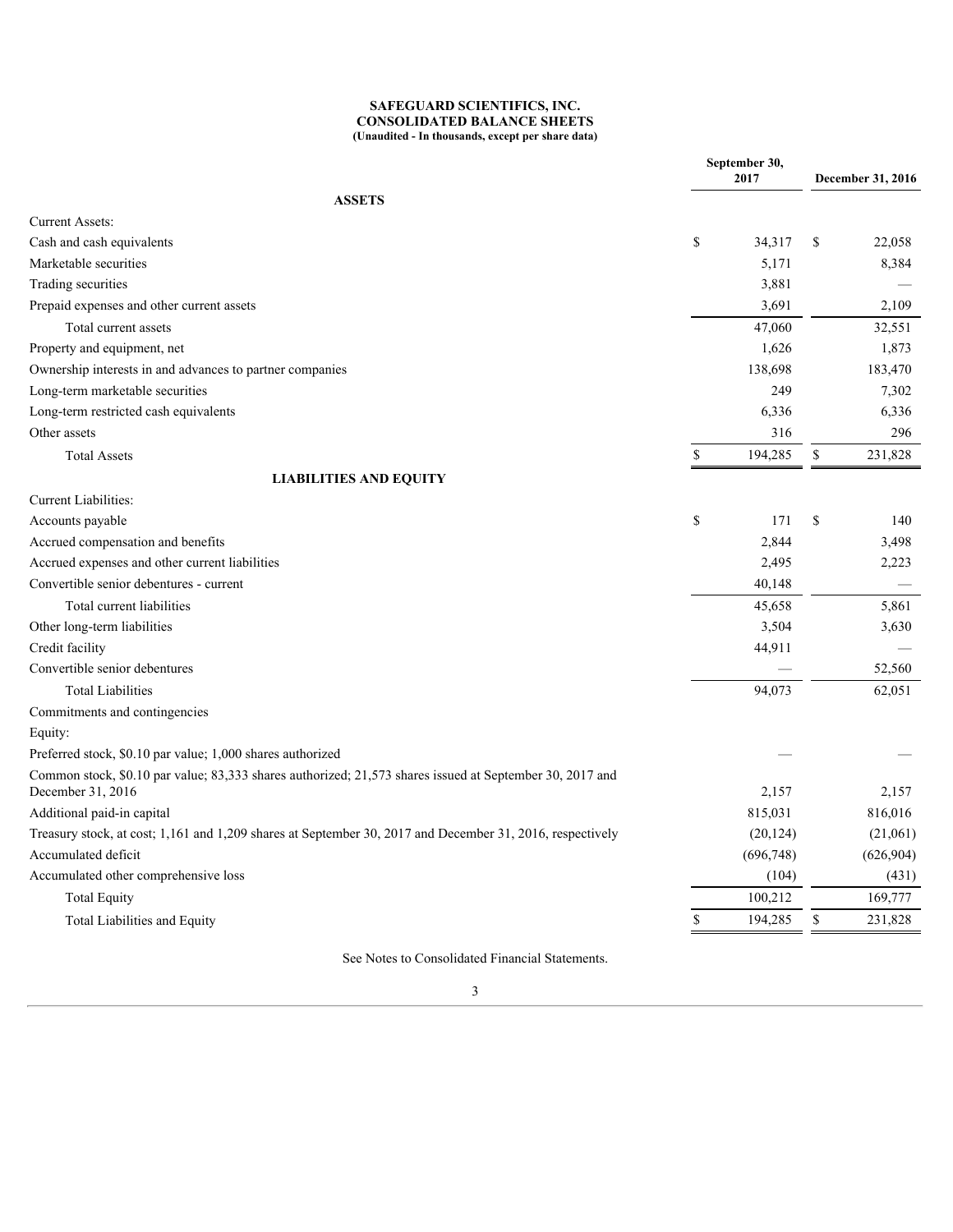#### **SAFEGUARD SCIENTIFICS, INC. CONSOLIDATED STATEMENTS OF OPERATIONS (Unaudited - In thousands, except per share data)**

<span id="page-3-0"></span>

|                                                           |               | Three months ended September 30, |      |                          | Nine months ended September 30, |                          |      |                               |  |
|-----------------------------------------------------------|---------------|----------------------------------|------|--------------------------|---------------------------------|--------------------------|------|-------------------------------|--|
|                                                           |               | 2017                             |      | 2016                     |                                 | 2017                     |      | 2016                          |  |
| General and administrative expense                        |               | 3,758                            | - \$ | 4,687                    | -S                              | 13,191                   | - \$ | 14,764                        |  |
| Operating loss                                            |               | (3,758)                          |      | (4,687)                  |                                 | (13, 191)                |      | (14,764)                      |  |
| Other loss                                                |               | (379)                            |      | (2,405)                  |                                 | (219)                    |      | (1,746)                       |  |
| Interest income                                           |               | 1,004                            |      | 513                      |                                 | 2,892                    |      | 1,460                         |  |
| Interest expense                                          |               | (2,643)                          |      | (1,161)                  |                                 | (5,953)                  |      | (3, 465)                      |  |
| Equity income (loss)                                      |               | (12, 874)                        |      | (16,345)                 |                                 | (53, 373)                |      | 17,954                        |  |
| Net loss before income taxes                              |               | (18,650)                         |      | (24,085)                 |                                 | (69, 844)                |      | (561)                         |  |
| Income tax benefit (expense)                              |               | $\overbrace{\phantom{aaaaa}}$    |      | $\overline{\phantom{m}}$ |                                 | $\overline{\phantom{m}}$ |      | $\overbrace{\phantom{aaaaa}}$ |  |
| Net loss                                                  |               | (18,650)                         | - \$ | $(24,085)$ \$            |                                 | (69, 844)                | - S  | (561)                         |  |
| Net loss per share:                                       |               |                                  |      |                          |                                 |                          |      |                               |  |
| Basic                                                     | <sup>\$</sup> | $(0.91)$ \$                      |      | $(1.18)$ \$              |                                 | $(3.42)$ \$              |      | (0.03)                        |  |
| Diluted                                                   | <sup>\$</sup> | $(0.91)$ \$                      |      |                          |                                 |                          |      | (0.03)                        |  |
| Weighted average shares used in computing loss per share: |               |                                  |      |                          |                                 |                          |      |                               |  |
| Basic                                                     |               | 20,455                           |      | 20,387                   |                                 | 20,416                   |      | 20,390                        |  |
| Diluted                                                   |               | 20,455                           |      | 20,387                   |                                 | 20,416                   |      | 20,390                        |  |
|                                                           |               |                                  |      |                          |                                 |                          |      |                               |  |

See Notes to Consolidated Financial Statements.

4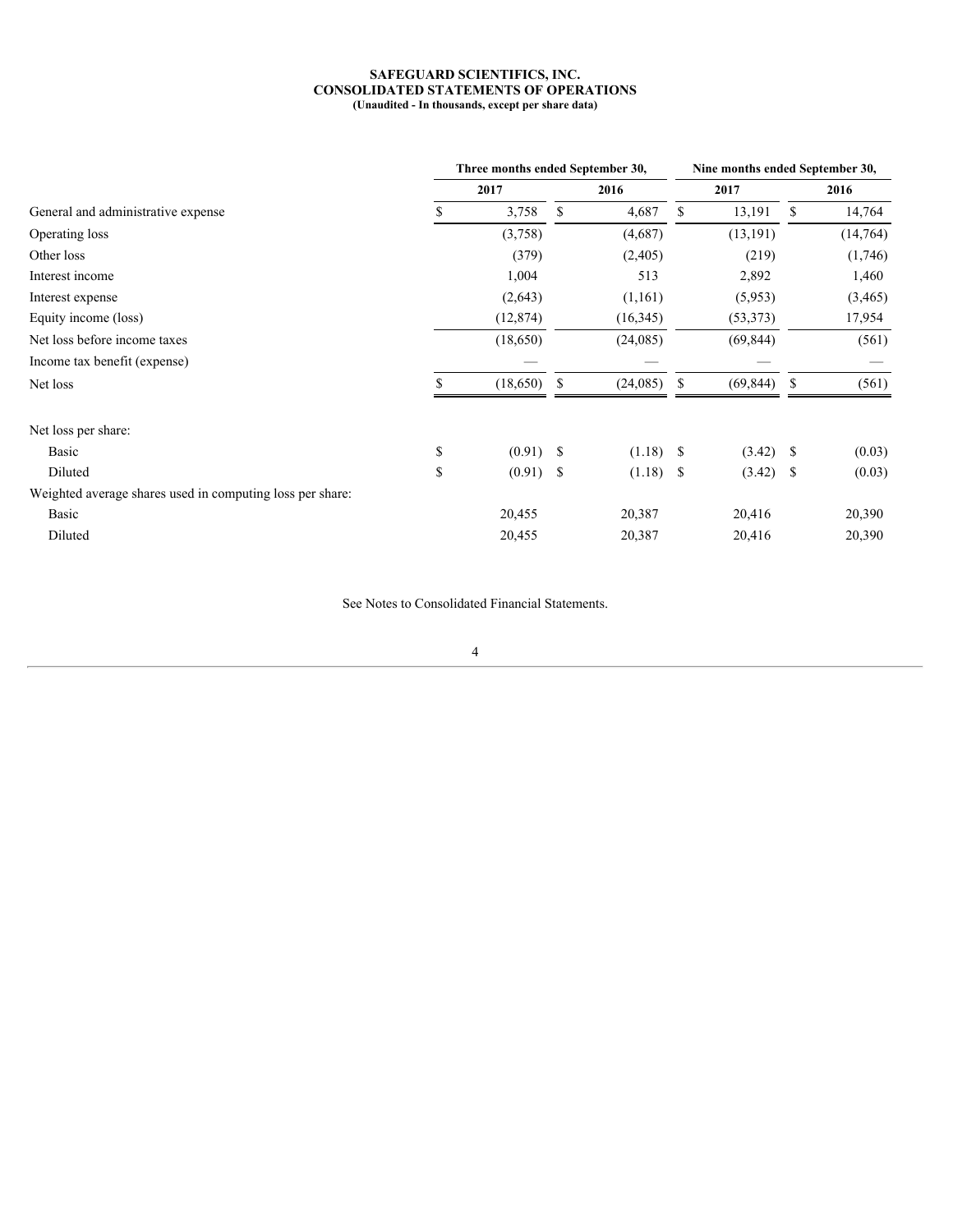#### **SAFEGUARD SCIENTIFICS, INC. CONSOLIDATED STATEMENTS OF COMPREHENSIVE INCOME (LOSS) (Unaudited - In thousands)**

<span id="page-4-0"></span>

|                                                                   | Three months ended September 30, |  |                          | Nine months ended September 30, |                          |  |  |  |  |
|-------------------------------------------------------------------|----------------------------------|--|--------------------------|---------------------------------|--------------------------|--|--|--|--|
|                                                                   | 2017                             |  | 2016                     | 2017                            | 2016                     |  |  |  |  |
| Net loss                                                          | (18,650)                         |  | (24,085)                 | $(69,844)$ \$                   | (561)                    |  |  |  |  |
| Other comprehensive loss:                                         |                                  |  |                          |                                 |                          |  |  |  |  |
| Share of other comprehensive income of equity method investments  | 274                              |  |                          | 277                             |                          |  |  |  |  |
| Reclassification adjustment for sale of equity method investments | $\hspace{0.1mm}-\hspace{0.1mm}$  |  | $\overline{\phantom{m}}$ | 50                              | $\overline{\phantom{m}}$ |  |  |  |  |
| Total comprehensive loss                                          | (18,376)                         |  | (24,082)                 | $(69,517)$ \$                   | (548)                    |  |  |  |  |
|                                                                   |                                  |  |                          |                                 |                          |  |  |  |  |

See Notes to Consolidated Financial Statements.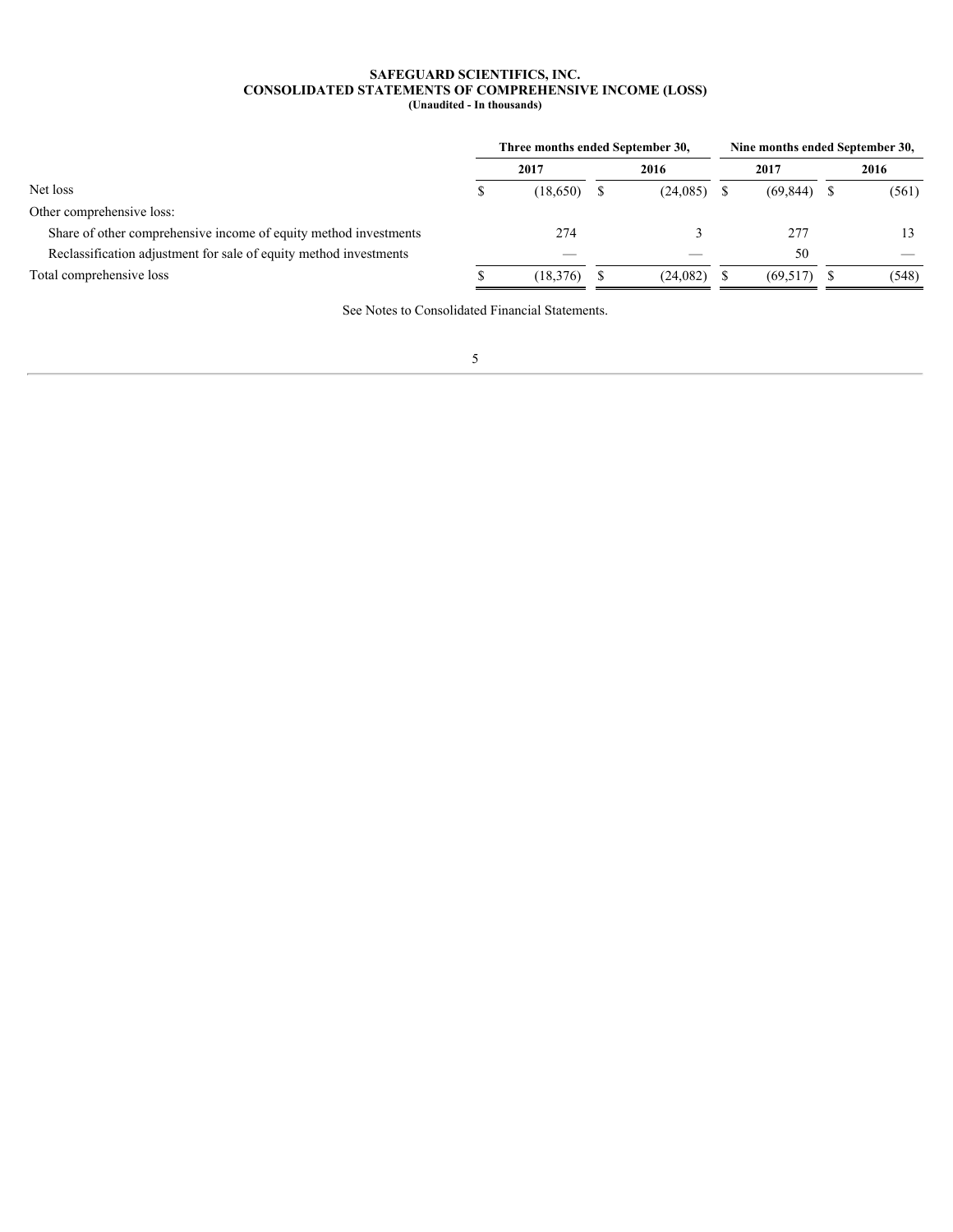#### **SAFEGUARD SCIENTIFICS, INC. CONDENSED CONSOLIDATED STATEMENTS OF CASH FLOWS (Unaudited – In thousands)**

<span id="page-5-0"></span>

|                                                                               |  |                   | Nine months ended September 30, |           |  |
|-------------------------------------------------------------------------------|--|-------------------|---------------------------------|-----------|--|
|                                                                               |  | 2017              |                                 | 2016      |  |
| <b>Cash Flows from Operating Activities:</b>                                  |  |                   |                                 |           |  |
| Net cash used in operating activities                                         |  | $(15,515)$ \$     |                                 | (14, 114) |  |
| <b>Cash Flows from Investing Activities:</b>                                  |  |                   |                                 |           |  |
| Proceeds from sales of and distributions from companies                       |  | 16,604            |                                 | 73,854    |  |
| Acquisitions of ownership interests in companies                              |  | (11, 851)         |                                 | (34, 841) |  |
| Advances and loans to companies                                               |  | (16,933)          |                                 | (17,741)  |  |
| Repayment of advances and loans to companies                                  |  |                   |                                 | 1,741     |  |
| Increase in marketable securities                                             |  |                   |                                 | (18, 733) |  |
| Decrease in marketable securities                                             |  | 10,268            |                                 | 35,386    |  |
| Capital expenditures                                                          |  | $\hspace{0.05cm}$ |                                 | (73)      |  |
| Net cash provided by (used in) investing activities                           |  | (1, 912)          |                                 | 39,593    |  |
| <b>Cash Flows from Financing Activities:</b>                                  |  |                   |                                 |           |  |
| Proceeds from credit facility                                                 |  | 50,000            |                                 |           |  |
| Issuance costs of credit facility                                             |  | (5,696)           |                                 |           |  |
| Repurchase of convertible senior debentures                                   |  | (14, 455)         |                                 |           |  |
| Issuance of Company common stock, net                                         |  | 12                |                                 |           |  |
| Tax withholdings related to equity-based awards                               |  | (175)             |                                 | (437)     |  |
| Repurchase of Company common stock                                            |  | $\hspace{0.05cm}$ |                                 | (5,389)   |  |
| Net cash provided by (used in) financing activities                           |  | 29,686            |                                 | (5,821)   |  |
| Net change in cash, cash equivalents and restricted cash equivalents          |  | 12,259            |                                 | 19,658    |  |
| Cash, cash equivalents and restricted cash equivalents at beginning of period |  | 28,394            |                                 | 32,838    |  |
| Cash, cash equivalents and restricted cash equivalents at end of period       |  | 40,653            | - \$                            | 52,496    |  |

See Notes to Consolidated Financial Statements.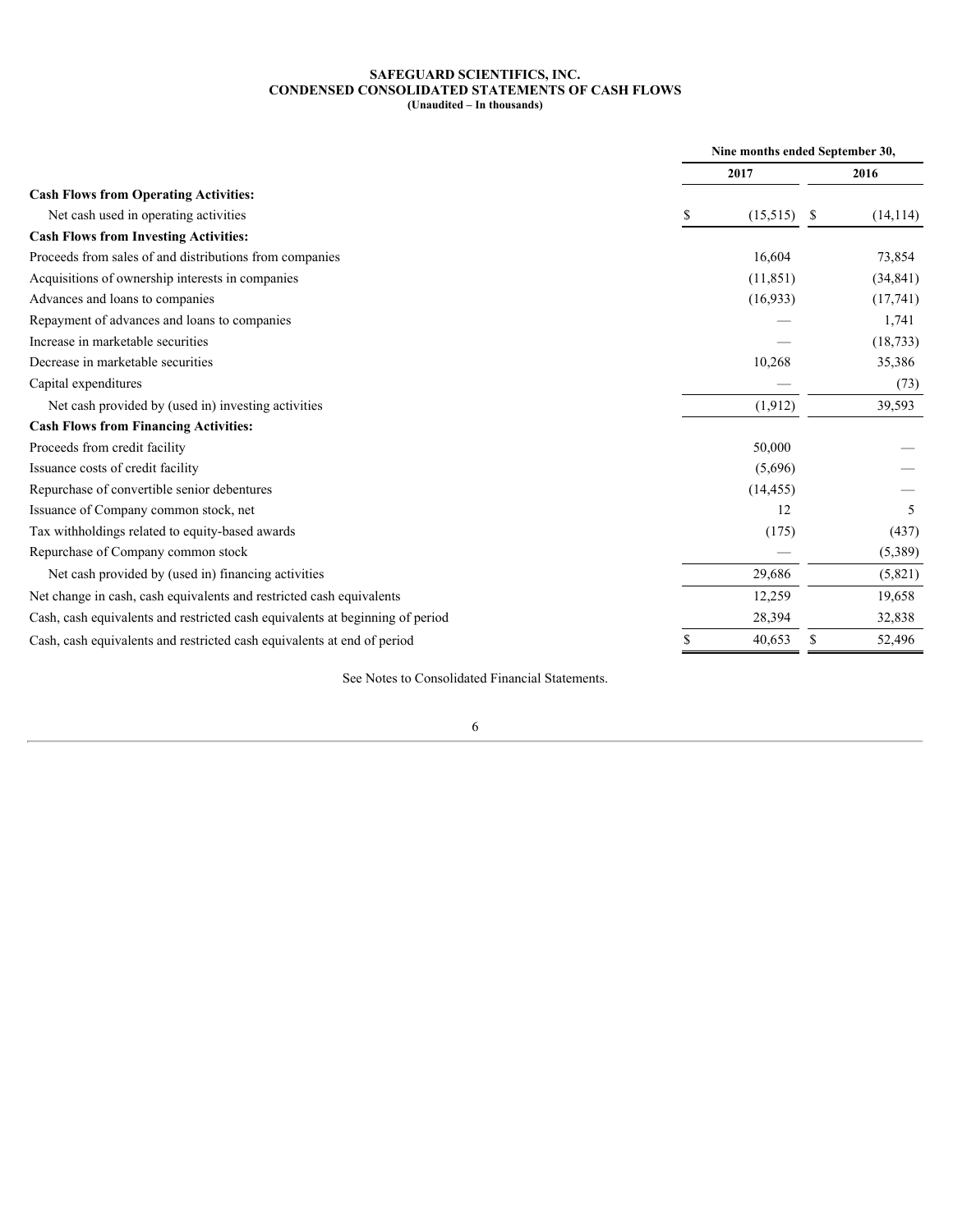#### **SAFEGUARD SCIENTIFICS, INC. CONSOLIDATED STATEMENT OF CHANGES IN EQUITY (Unaudited – In thousands)**

<span id="page-6-0"></span>

|                                                          |              |                        |                                                       |  | <b>Common Stock</b><br><b>Shares</b><br>Amount |  |                                 | Additional    |         | <b>Treasury Stock</b>    |           |
|----------------------------------------------------------|--------------|------------------------|-------------------------------------------------------|--|------------------------------------------------|--|---------------------------------|---------------|---------|--------------------------|-----------|
|                                                          | <b>Total</b> | Accumulated<br>Deficit | <b>Accumulated Other</b><br><b>Comprehensive Loss</b> |  |                                                |  | Paid-in<br>Capital              | <b>Shares</b> | Amount  |                          |           |
| Balance - December 31, 2016                              | 169,777      | $(626,904)$ \$         | (431)                                                 |  | 21,573                                         |  | 2,157                           |               | 816,016 | 1,209                    | (21,061)  |
| Net loss                                                 | (69, 844)    | (69, 844)              | $\overbrace{\phantom{12332}}$                         |  | $\overbrace{\hspace{25mm}}^{}$                 |  |                                 |               |         |                          |           |
| Stock options exercised, net of tax<br>withholdings      | 12           |                        | $\overbrace{\hspace{25mm}}^{}$                        |  | $\overbrace{\phantom{12332}}$                  |  |                                 |               | (48)    | (4)                      | 60        |
| Issuance of restricted stock, net of tax<br>withholdings | (40)         |                        | --                                                    |  | $\overbrace{\phantom{12332}}$                  |  |                                 |               | (917)   | (44)                     | 877       |
| Stock-based compensation expense                         | 806          | _                      |                                                       |  |                                                |  | $\overline{\phantom{a}}$        |               | 806     | $\overline{\phantom{a}}$ |           |
| Repurchase of convertible senior debentures              | (826)        |                        | $\overbrace{\hspace{25mm}}^{}$                        |  | $\overbrace{\phantom{12332}}$                  |  |                                 |               | (826)   |                          |           |
| Other comprehensive income                               | 327          | $\hspace{0.05cm}$      | 327                                                   |  | $\hspace{0.05cm}$                              |  | $\hspace{0.1mm}-\hspace{0.1mm}$ |               |         |                          |           |
| Balance - September 30, 2017                             | 100,212      | $(696,748)$ \$         | (104)                                                 |  | 21,573                                         |  | 2,157                           |               | 815,031 | 1,161                    | (20, 124) |

See Notes to Consolidated Financial Statements.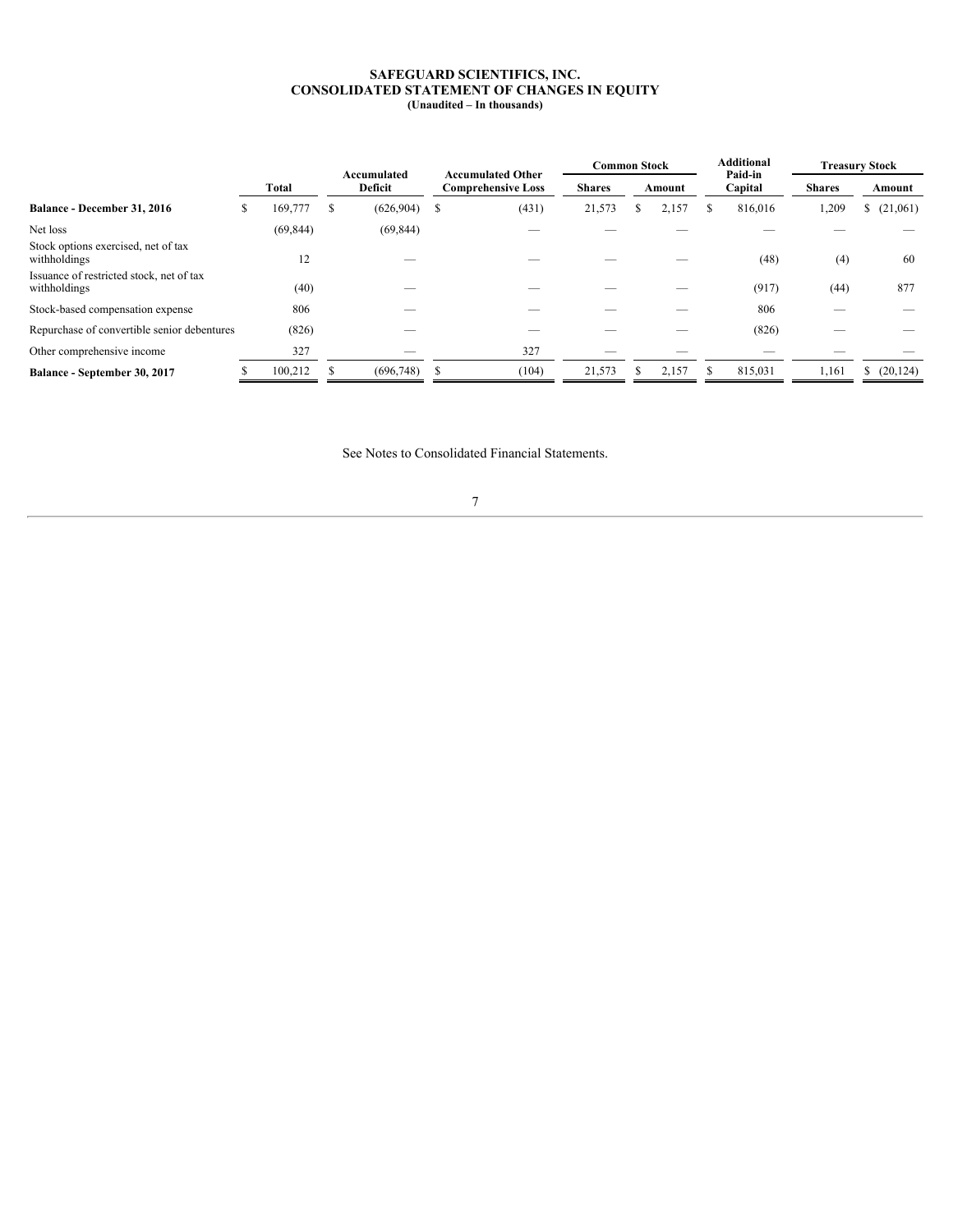#### <span id="page-7-0"></span>**1. General**

The accompanying unaudited interim Consolidated Financial Statements of Safeguard Scientifics, Inc. ("Safeguard" or the "Company") were prepared in accordance with accounting principles generally accepted in the United States of America and the interim financial statement rules and regulations of the SEC. In the opinion of management, these statements include all adjustments (consisting only of normal recurring adjustments) necessary for a fair presentation of the Consolidated Financial Statements. The interim operating results are not necessarily indicative of the results for a full year or for any interim period. Certain information and note disclosures normally included in financial statements prepared in accordance with accounting principles generally accepted in the United States of America have been condensed or omitted pursuant to such rules and regulations relating to interim financial statements. The Consolidated Financial Statements included in this Form 10-Q should be read in conjunction with Management's Discussion and Analysis of Financial Condition and Results of Operations included elsewhere in this Form 10-Q and with the Company's Consolidated Financial Statements and Notes thereto included in the Company's 2016 Annual Report on Form 10-K.

## *Liquidity*

As of September 30, 2017, the Company had \$34.3 million of cash and cash equivalents and \$5.4 million of marketable securities for a total of \$39.7 million . As of September 30, 2017, the Company had \$41.0 million of principal outstanding on its convertible senior notes, which the Company anticipates repaying or refinancing by the maturity date of May 15, 2018.

In May 2017, the Company entered into a \$75.0 million secured, revolving credit facility ("Credit Facility") with HPS Investment Partners, LLC ("Lender"). As of September 30, 2017, the Company had \$50.0 million of principal outstanding on the Credit Facility due in May 2020. The Credit Facility requires the Company to maintain (i) a liquidity threshold of at least \$20 million of unrestricted cash; (ii) a tangible net worth, plus unrestricted cash, of at least 1.75 x the amount then outstanding under the Credit Facility; (iii) a minimum aggregate appraised value of the Company's ownership interests in its partner companies, plus unrestricted cash in excess of the liquidity threshold, of at least \$350 million ; and (iv) certain diversification requirements and concentration limits with respect to the Company's capital deployments to its partner companies. As of the date these consolidated financial statements were issued, the Company was in compliance with all of these covenants.

The Company funds its operations with cash and marketable securities on hand as well as proceeds from the sales of its interest in its partner companies. Due to the nature of the mergers and acquisitions market, and the developmental cycle of companies like the Company's partner companies, the Company's ability to generate specific amounts of liquidity from sales of its partner company interests in any given period of time cannot be assured. Accordingly, the forecasts which the Company utilizes for projecting future compliance with covenants related to its Credit Facility include significantly discounted probability-weighted proceeds from the sales of its interests in its partner companies. Based on these forecasts, management believes the Company will continue to remain in compliance with all of its debt covenants. Management's plans to remain in compliance with these covenants include selling certain of its partner company interests in the ordinary course of its business and limiting capital deployments to new and existing partner companies.

Non-compliance with any of the covenants would constitute an event of default under the Credit Facility, and the Lender could choose to accelerate the maturity of the indebtedness. If the Lender were to accelerate the maturity of the indebtedness, the Company may not have sufficient immediate liquidity to repay the entire balance of its outstanding borrowings and other obligations under the Credit Facility. Should the Company not be in compliance with any of its debt covenants and be unable to obtain waivers for such events of default, management would pursue one of a number of potential alternatives to satisfy the obligations, including completing an equity offering or obtaining a new debt facility to refinance its existing debt.

#### *Significant Accounting Policies*

#### **Restricted Cash Equivalents**

Restricted cash equivalents consist of certificates of deposit with various maturity dates. Amounts included in restricted cash equivalents represent those required to be set aside by a contractual agreement with a bank as collateral for a letter of credit. The restriction on the cash will lapse when the related letter of credit is terminated or expires. The letter of credit is scheduled to expire on March 31, 2019. The following table provides a reconciliation of cash, cash equivalents and restricted cash equivalents reported within the Consolidated Balance Sheets that sum to the total of the same such amounts shown in the Consolidated Statements of Cash Flows: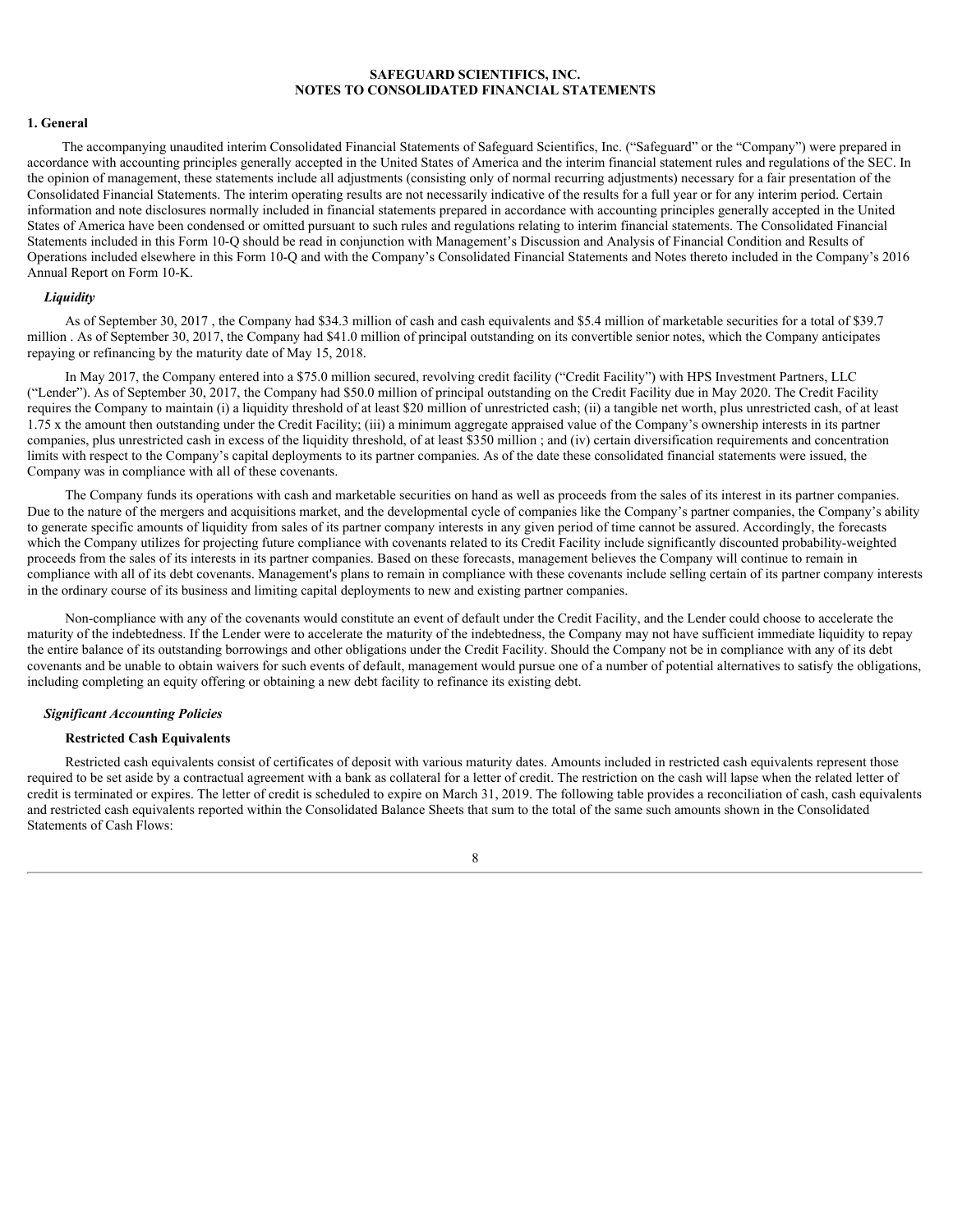|                                                              | September 30, 2017         |  | December 31, 2016 |  |  |  |  |  |  |
|--------------------------------------------------------------|----------------------------|--|-------------------|--|--|--|--|--|--|
|                                                              | (Unaudited - In thousands) |  |                   |  |  |  |  |  |  |
| Cash and cash equivalents                                    | 34.317                     |  | 22,058            |  |  |  |  |  |  |
| Long-term restricted cash equivalents                        | 6,336                      |  | 6,336             |  |  |  |  |  |  |
| Total cash, cash equivalents and restricted cash equivalents | 40.653                     |  | 28,394            |  |  |  |  |  |  |
|                                                              |                            |  |                   |  |  |  |  |  |  |

#### *Recent Accounting Pronouncements*

# **Evaluation of Accounting Standards Update No. 2014-09**

In May 2014, the Financial Accounting Standards Board ("FASB") issued Accounting Standards Update ("ASU") No. 2014-09, *Revenue from Contracts with Customers (Topic 606)* ("ASU 2014-09"). ASU 2014-09 and related subsequent amendments outline a single comprehensive model to use to account for revenue arising from contracts with customers and supersede most current revenue recognition guidance. For public companies, the guidance is effective for annual periods beginning after December 15, 2017 and any interim periods that fall within that reporting period. For nonpublic companies, the guidance is effective for annual periods beginning after December 15, 2018 and interim periods within annual periods beginning after December 15, 2019 with early adoption permitted. As the new standard will supersede most existing revenue guidance, it could impact revenue and cost recognition for partner companies. Any change in revenue or cost recognition for partner companies could affect the Company's recognition of its share of the results of its equity method partner companies. The Company has been closely monitoring the FASB and SEC activity related to the new standard. On July 20, 2017, the SEC staff observer at the FASB's Emerging Issues Task Force ("EITF") meeting announced that the SEC staff will not object if a private company equity method investee meeting the definition of a public business entity that otherwise would not meet the definition of a public business entity except for the inclusion of its financial statements or financial information in another entity's filings with the SEC, uses private company adoption dates for the new revenue standard. As a result, the Company anticipates that its private, calendar year partner companies will adopt the new revenue standard for the year ending December 31, 2019. The impact of adoption of the new revenue standard will be reflected in the Company's financial results for the interim and annual reporting periods beginning in 2020 on a one quarter-lag basis.

#### **2. Ownership Interests in and Advances to Partner Companies**

The following summarizes the carrying value of the Company's ownership interests in and advances to partner companies.

|                               |                            | September 30, 2017 | <b>December 31, 2016</b> |         |  |  |  |
|-------------------------------|----------------------------|--------------------|--------------------------|---------|--|--|--|
|                               | (Unaudited - In thousands) |                    |                          |         |  |  |  |
| Equity Method:                |                            |                    |                          |         |  |  |  |
| Partner companies             | \$                         | 113,869            | - \$                     | 154,219 |  |  |  |
| Private equity funds          |                            | 444                |                          | 447     |  |  |  |
|                               |                            | 114,313            |                          | 154,666 |  |  |  |
| Cost Method:                  |                            |                    |                          |         |  |  |  |
| Other holdings                |                            | 2,762              |                          | 2,112   |  |  |  |
| Private equity funds          |                            | 1,334              |                          | 1,550   |  |  |  |
|                               |                            | 4,096              |                          | 3,662   |  |  |  |
| Advances to partner companies |                            | 20,289             |                          | 25,142  |  |  |  |
|                               |                            | 138,698            | - \$                     | 183,470 |  |  |  |

In August 2017, Good Start Genetics, Inc. was acquired by Invitae Corporation ("Invitae"). The Company received 414,237 shares of Invitae common stock worth \$4.3 million on the closing date in connection with the transaction, excluding 137,125 shares of Invitae common stock worth \$1.4 million on the closing date which will be held in escrow until August 2018. The Company recognized a gain of \$4.3 million on the transaction, which is included in Equity income (loss) in the Consolidated Statements of Operations for the three and nine months ended September 30, 2017. The Invitae shares are classified as Trading securities and recorded at fair value on the Consolidated Balance Sheet at September 30, 2017.

In March 2017, the Company sold its interest in partner company Nexxt, Inc., formerly Beyond.com, back to Nexxt, Inc. for \$26.0 million . The Company received \$15.5 million in cash and a three -year, \$10.5 million note for the balance due, which accrues interest at a rate of 9.5% per annum. The receipt of the \$15.5 million in cash resulted in a gain of \$0.1 million which is included in Equity income (loss) in the Consolidated Statements of Operations for the nine months ended September 30, 2017.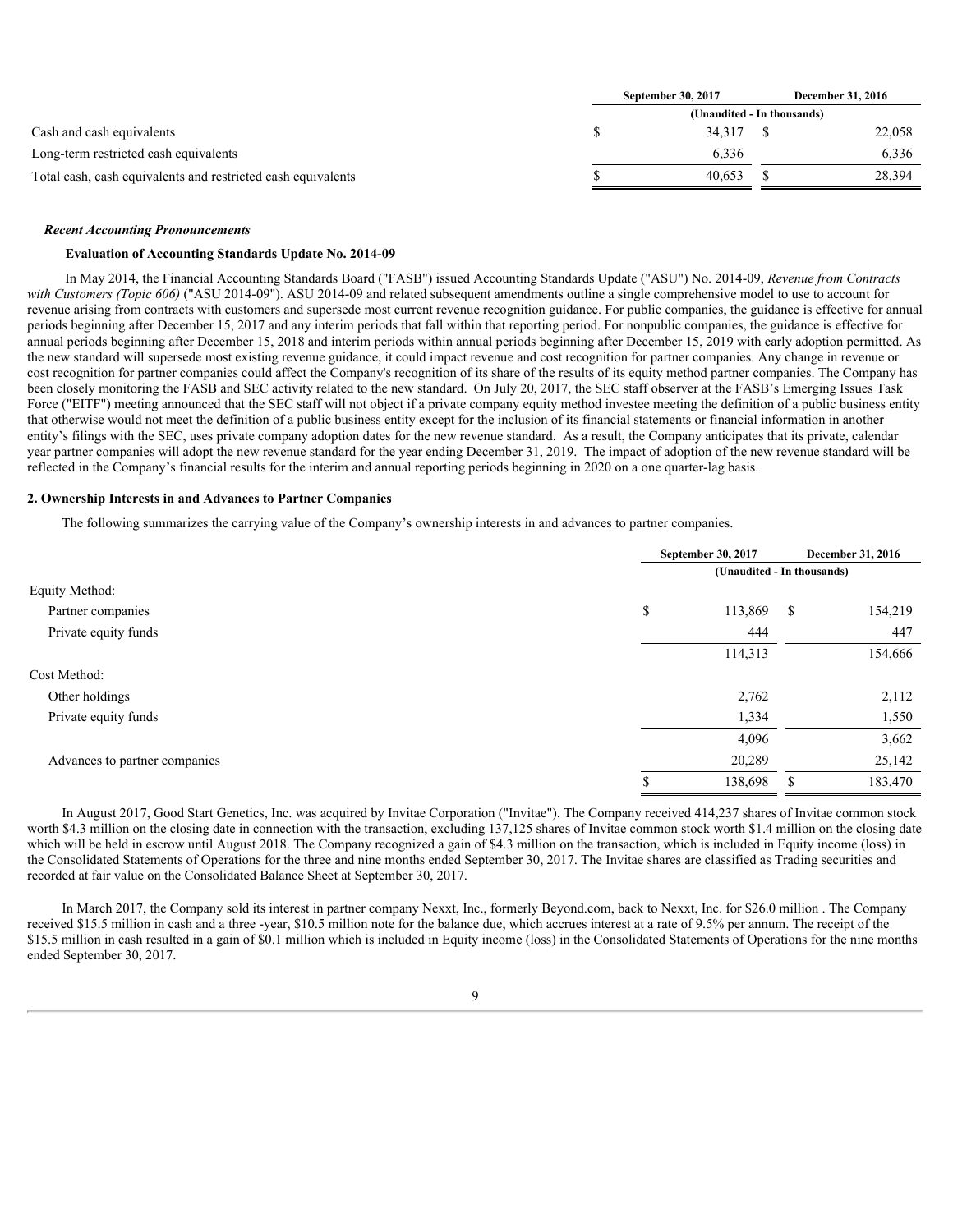The \$10.5 million note is fully reserved and has a carrying value of zero as of September 30, 2017. A gain will be recorded when the note is repaid. Interest is payable annually and interest income is recorded as earned throughout the year.

In the second quarter of 2017, the Company recognized an impairment charge of \$3.6 million related to Spongecell, Inc. which is reflected in Equity income (loss) in the Consolidated Statements of Operations for the nine months ended September 30, 2017. The impairment was based on the value at which the Company expects Spongecell to raise its next financing round.

In the first and second quarters of 2017, the Company recognized impairment charges of \$2.7 million and \$2.2 million, respectively, related to Pneuron, Inc. which is reflected in Equity income (loss) in the Consolidated Statements of Operations for the nine months ended September 30, 2017. The impairments were due to a decline in revenue and an inability to attract third party investors or acquirers. Pneuron has ceased business operations and the adjusted carrying value of the Company's interest in Pneuron is \$0.0 million at September 30, 2017.

In April 2016, Putney, Inc. was acquired by Dechra Pharmaceuticals Plc. The Company received \$58.6 million in cash proceeds in connection with the transaction. In April 2017, the Company received an additional \$0.7 million in connection with the expiration of the final escrow period resulting in a gain of \$0.7 million which is included in Equity income (loss) in the Consolidated Statements of Operations for the nine months ended September 30, 2017.

In July 2015, Quantia, Inc. was acquired by Physicians Interactive. The Company received \$7.8 million in initial cash proceeds in connection with the transaction in July 2015 and \$0.6 million in connection with the expiration of the initial escrow period in July 2016. In January 2017, the Company received an additional \$0.6 million in connection with the expiration of the final escrow period resulting in a gain of \$0.6 million which is included in Equity income (loss) in the Consolidated Statements of Operations for the nine months ended September 30, 2017.

#### **3. Acquisitions of Ownership Interests in Partner Companies**

In September, August, March and February 2017, the Company funded an aggregate of \$4.9 million of convertible bridge loans to InfoBionic, Inc. The Company had previously deployed an aggregate of \$ 14.5 million in InfoBionic. InfoBionic is an emerging digital health company focused on creating patient monitoring solutions for chronic disease management with an initial market focus on cardiac arrhythmias. The Company accounts for its interest in InfoBionic under the equity method.

In September, July and June 2017, the Company funded an aggregate of \$1.6 million of convertible bridge loans to Cask Data, Inc. The Company had previously deployed an aggregate of \$11.0 million in Cask Data. Cask Data makes building and running big data solutions on-premises or in the cloud easy with Cask Data Application Platform. The Company accounts for its interest in Cask Data under the equity method.

In September 2017, the Company deployed \$2.5 million into meQuilibrium. The Company had previously deployed an aggregate of \$8.0 million in meQuilibrium. meQuilibrium is a digital coaching platform that delivers clinically validated and highly personalized resilience solutions to employers, health plans, wellness providers and consumers increasing engagement, productivity and performance, as well as improving outcomes in managing stress, health and well-being. The Company accounts for its interest in meQuilibrium under the equity method.

In August 2017, the Company funded \$0.3 million of convertible bridge loans to Hoopla Software, Inc. The Company had previously deployed an aggregate of \$4.8 million in Hoopla Software. Hoopla Software provides cloud-based software that helps sales organizations inspire and motivate sales team performance. The Company accounts for its interest in Hoopla Software under the equity method.

In August, June and February 2017, the Company funded an aggregate of \$1.5 million of convertible loans to NovaSom, Inc. The Company had previously deployed an aggregate of \$22.1 million in NovaSom. NovaSom is a medical device company focused on obstructive sleep apnea, specifically home testing with its FDA-cleared wireless device called AccuSom ® home sleep test. The Company accounts for its interest in NovaSom under the equity method.

In July 2017, the Company deployed \$1.8 million into QuanticMind, Inc. The Company had previously deployed an aggregate of \$9.7 million in QuanticMind. QuanticMind delivers the most intelligent, scalable and fastest platform for maximizing digital marketing performance, including paid search and social, for enterprises. The Company accounts for its interest in QuanticMind under the equity method.

In June and April 2017, the Company funded an aggregate of \$3.0 million of a convertible bridge loan to Sonobi, Inc. The Company had previously deployed \$5.4 million in Sonobi. Sonobi is an advertising technology developer that designs advertising tools and solutions for the industry's leading media, publishers, brand advertisers, media agencies, DSPs, and media technology providers. The Company accounts for its interest in Sonobi under the equity method.

In June and January 2017, the Company funded an aggregate of \$2.0 million of convertible bridge loans to WebLinc, Inc. The Company had previously deployed an aggregate of \$12.0 million in WebLinc. WebLinc is a commerce platform and services provider for fast growing online retailers. The Company accounts for its interest in WebLinc under the equity method.

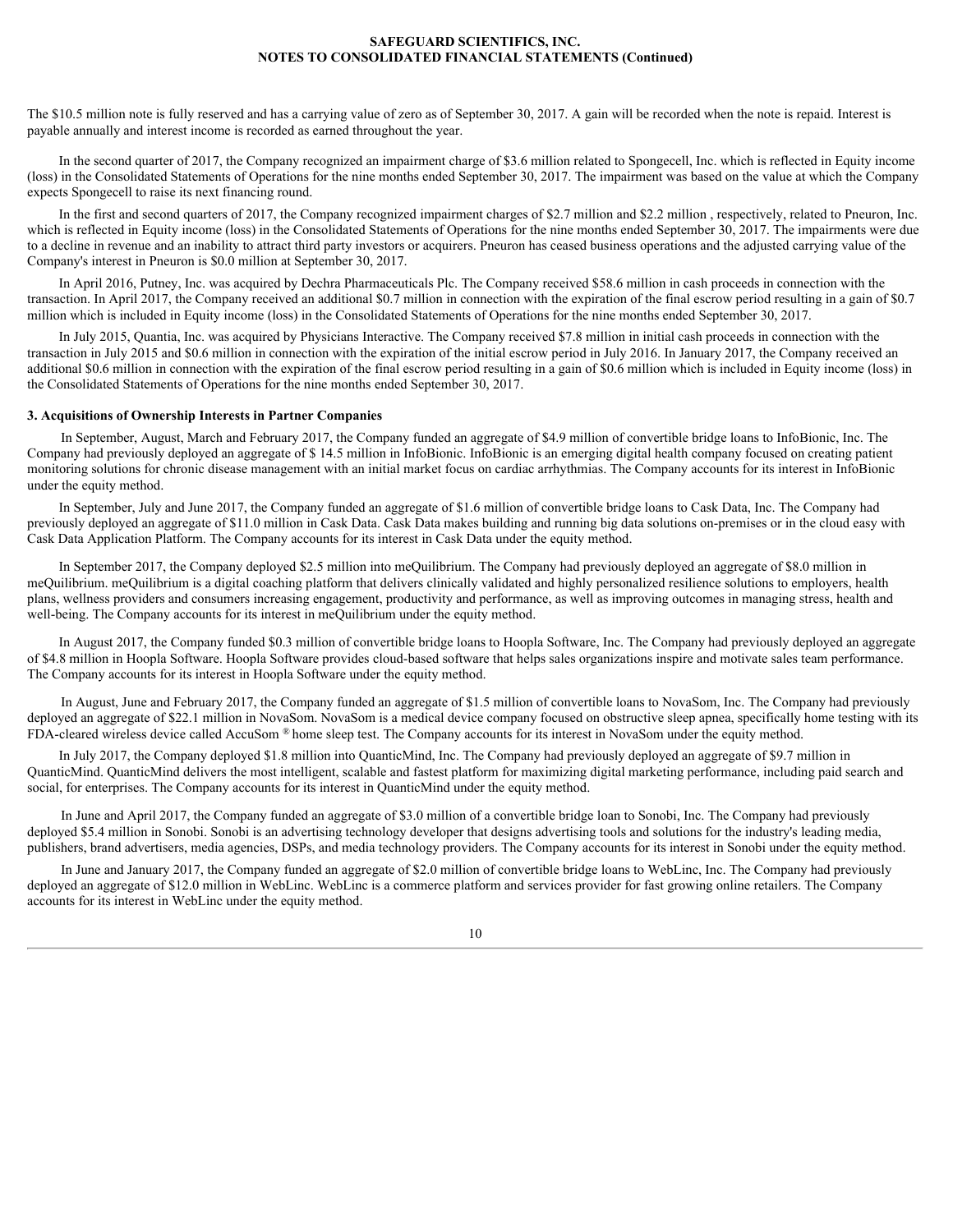In June 2017, the Company funded \$1.8 million of a convertible bridge loan to Good Start Genetics, Inc. The Company had previously deployed an aggregate of \$17.2 million in Good Start Genetics. Good Start Genetics was acquired by Invitae Corporation in August 2017.

In May 2017, the Company deployed \$2.1 million into Trice Medical, Inc. The Company had previously deployed an aggregate of \$8.0 million in Trice Medical. Trice Medical is a diagnostics company focused on micro invasive technologies. The Company accounts for its interest in Trice Medical under the equity method.

In April 2017, the Company deployed \$1.5 million into Aktana, Inc. The Company had previously deployed an aggregate of \$8.2 million in Aktana. Aktana leverages big data and machine learning to enable pharmaceutical brands to dynamically optimize their strategy and enhance sales execution. The Company accounts for its interest in Aktana under the equity method.

In March and January 2017, the Company deployed an aggregate of \$2.0 million into CloudMine, Inc. The Company had previously deployed an aggregate of \$5.5 million in CloudMine. CloudMine empowers payers, providers, and pharmaceutical organizations to mobilize patient information by building robust applications and driving actionable insights. The Company accounts for its interest in CloudMine under the equity method.

In March 2017, the Company funded \$0.2 million of a bridge loan to Lumesis, Inc. The Company had previously deployed an aggregate of \$6.2 million in Lumesis. Lumesis is a financial technology company focused on providing business efficiency, regulatory and data solutions to the municipal bond marketplace. The Company accounts for its interest in Lumesis under the equity method.

In January 2017, the Company deployed \$2.4 million into Full Measure Education, Inc. The Company had previously deployed an aggregate of \$8.6 million in Full Measure. Full Measure designs next-generation, mobile-first technologies for colleges throughout the United States. The Company accounts for its interest in Full Measure under the equity method.

In January 2017, the Company funded \$0.3 million of a convertible bridge loan to Aventura, Inc. to fund wind-down activities. The Company had previously deployed an aggregate of \$6.2 million in Aventura. The adjusted carrying value of the Company's interest in Aventura was \$0.0 million at September 30, 2017. The Company accounted for its interest in Aventura under the equity method.

#### **4. Fair Value Measurements**

The Company categorizes its financial instruments into a three-level fair value hierarchy that prioritizes the inputs to valuation techniques used to measure fair value. The fair value hierarchy gives the highest priority to quoted prices in active markets for identical assets or liabilities (Level 1) and the lowest priority to unobservable inputs (Level 3). If the inputs used to measure fair value fall within different levels of the hierarchy, the category level is based on the lowest priority level input that is significant to the fair value measurement of the instrument. Financial instruments recorded at fair value on the Company's Consolidated Balance Sheets are categorized as follows:

Level 1—Observable inputs that reflect quoted prices (unadjusted) for identical assets or liabilities in active markets.

Level 2—Include other inputs that are directly or indirectly observable in the marketplace.

Level 3—Unobservable inputs which are supported by little or no market activity.

The fair value hierarchy also requires an entity to maximize the use of observable inputs and minimize the use of unobservable inputs when measuring fair value.

The following table provides the carrying value and fair value of certain financial assets and liabilities of the Company measured at fair value on a recurring basis as of September 30, 2017 and December 31, 2016 :

|                                         |                   | Fair Value Measurement at September 30, 2017 |                            |               |                          |         |                                 |  |  |  |
|-----------------------------------------|-------------------|----------------------------------------------|----------------------------|---------------|--------------------------|---------|---------------------------------|--|--|--|
|                                         | Carrying<br>Value |                                              | Level 1                    |               | Level 2                  | Level 3 |                                 |  |  |  |
|                                         |                   |                                              | (Unaudited - In thousands) |               |                          |         |                                 |  |  |  |
| Cash and cash equivalents               | 34,317 \$         |                                              | 34,317 \$                  |               | $\overline{\phantom{m}}$ |         | $\hspace{0.1mm}-\hspace{0.1mm}$ |  |  |  |
| Long-term restricted cash equivalents   |                   |                                              |                            |               |                          |         |                                 |  |  |  |
|                                         | 6,336             |                                              | 6,336                      |               | $\overline{\phantom{0}}$ |         | $\overline{\phantom{0}}$        |  |  |  |
| Trading securities                      | 3,881             |                                              | 3,881                      |               | $\overline{\phantom{0}}$ |         | $\hspace{0.1mm}-\hspace{0.1mm}$ |  |  |  |
| Marketable securities—held-to-maturity: |                   |                                              |                            |               |                          |         |                                 |  |  |  |
| Certificates of deposit                 | $5,420$ \$        |                                              | 5,420                      | $\mathcal{S}$ | $\overline{\phantom{0}}$ |         | $\overline{\phantom{0}}$        |  |  |  |
| Total marketable securities             | $5,420$ \$        |                                              | 5,420                      |               |                          |         | $\hspace{0.1mm}-\hspace{0.1mm}$ |  |  |  |
|                                         |                   |                                              |                            |               |                          |         |                                 |  |  |  |
|                                         |                   |                                              |                            |               |                          |         |                                 |  |  |  |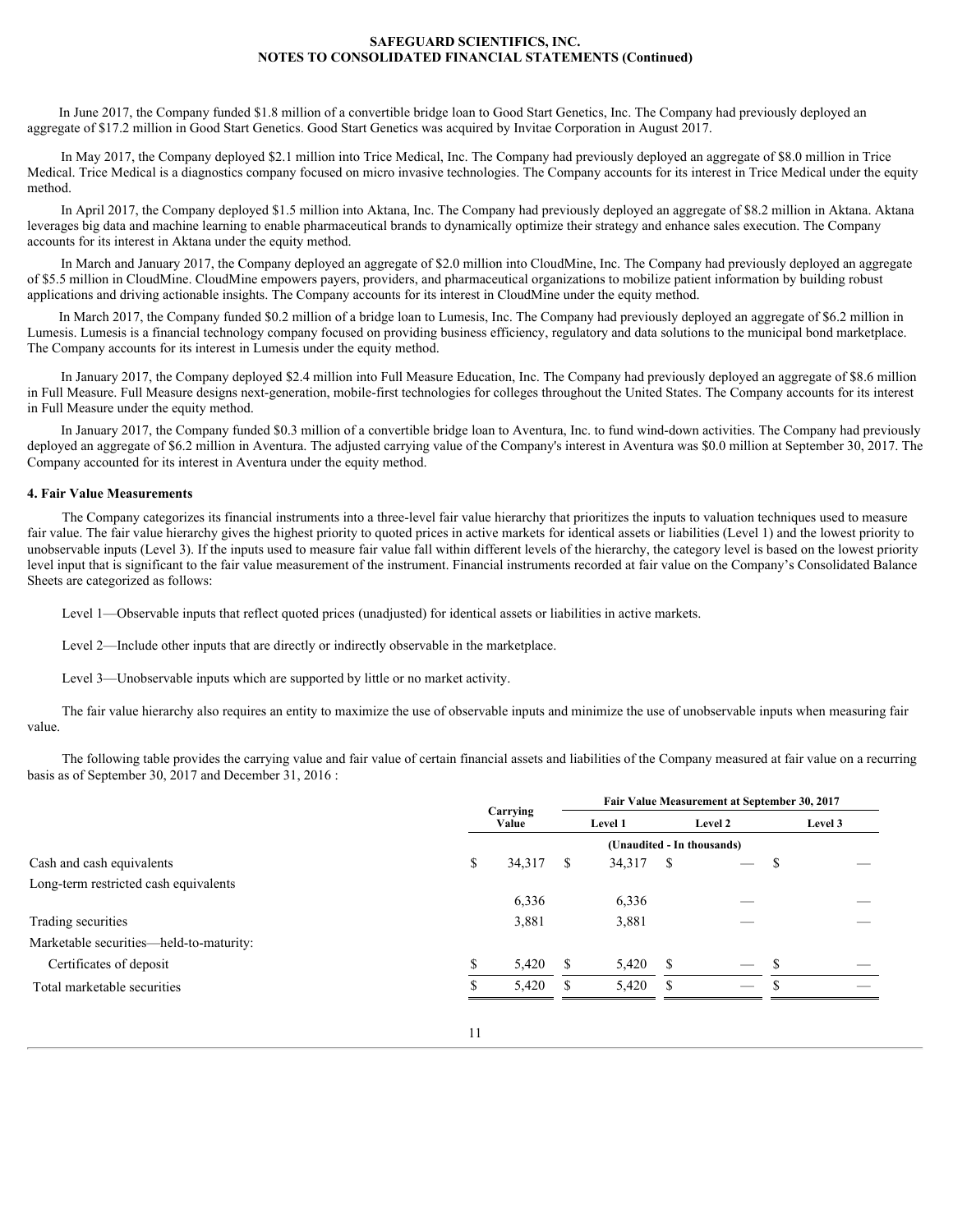|                                         | Carrying |     | Fair Value Measurement at December 31, 2016 |  |                                           |  |                          |  |  |  |  |
|-----------------------------------------|----------|-----|---------------------------------------------|--|-------------------------------------------|--|--------------------------|--|--|--|--|
|                                         | Value    |     | Level 1                                     |  | Level 2                                   |  | Level 3                  |  |  |  |  |
|                                         |          |     | (Unaudited - In thousands)                  |  |                                           |  |                          |  |  |  |  |
| Cash and cash equivalents               | 22,058   | . ა | 22,058                                      |  |                                           |  | $\overline{\phantom{m}}$ |  |  |  |  |
| Long-term restricted cash equivalents   | 6,336    |     | 6,336                                       |  |                                           |  | $\overline{\phantom{a}}$ |  |  |  |  |
| Marketable securities-held-to-maturity: |          |     |                                             |  |                                           |  |                          |  |  |  |  |
| Certificates of deposit                 | 15,686   |     | 15,686 \$                                   |  |                                           |  | $\overline{\phantom{a}}$ |  |  |  |  |
| Total marketable securities             | 15,686   |     | 15,686                                      |  | $\qquad \qquad \overline{\qquad \qquad }$ |  |                          |  |  |  |  |

As of September 30, 2017 , \$5.2 million of marketable securities had contractual maturities which were less than one year and \$0.2 million of marketable securities had contractual maturities greater than one year. Certificates of deposit are classified as held-to-maturity securities carried at amortized cost, which, due to the short-term maturity of these instruments, approximates fair value using quoted prices in active markets for identical assets or liabilities defined as Level 1 inputs under the fair value hierarchy. Trading securities consist of 414,237 shares of Invitae Corporation common shares obtained in connection with the sale of Good Start Genetics. The trading securities are carried at fair value based on the closing stock price on the last trading day of the reporting period.

# **5. Credit Facility and Convertible Debentures**

#### *Credit Facility*

In May 2017, the Company entered into a \$75.0 million secured, revolving credit facility ("Credit Facility") with HPS Investment Partners, LLC ("Lender"). At closing, the Company borrowed \$50.0 million , which resulted in net proceeds of \$44.3 million after closing fees to the Lender and other third parties. The Credit Facility has a three -year term with a scheduled maturity of May 11, 2020 and bears interest at a rate of either: (A) LIBOR plus 8.5% (subject to a LIBOR floor of 1%), payable on the last day of the one, two or three month interest period applicable to the LIBOR rate advance, or (B) 7.5% plus the greater of: 2%; the Federal Funds Rate plus 0.5%; LIBOR plus 1%; or the U.S. Prime Rate, payable monthly in arrears. The Credit Facility is not amortized and interest payable under the Credit Facility will reflect at least \$50 million as being drawn and outstanding at all times during the term. The Credit Facility also includes an unused line fee equal to 0.75% per annum of the average unused portion of the Credit Facility and a loan service fee, both paid quarterly. The Credit Facility is secured by all of the Company's assets in accordance with the terms of the Credit Facility.

The Credit Facility requires the Company to maintain (i) a liquidity threshold of at least \$20 million of unrestricted cash; (ii) a tangible net worth, plus unrestricted cash of at least 1.75 x the amount then outstanding under the Credit Facility; (iii) a minimum aggregate appraised value of the Company's ownership interests in its partner companies, plus unrestricted cash in excess of the liquidity threshold of at least \$350 million ; and (iv) certain diversification requirements and concentration limits with respect to the Company's capital deployments to its partner companies. Subject to customary exclusions, the Lender has the right to have one observer representative attend meetings of the Company's Board of Directors.

The Credit Facility provides for customary events of default which include (subject in certain cases to customary grace and cure periods), among others, nonpayment of principal or interest; non-compliance with debt covenants; defaults in, or failure to pay, certain other indebtedness; the rendering of judgments to pay certain amounts of money; and certain events of bankruptcy or insolvency. Generally, if an event of default occurs and is not cured within the time periods specified (if any), the Lender may declare the outstanding amount under the Credit Facility to be immediately due and payable.

At September 30, 2017, the principal amount outstanding under the Credit Facility was \$50.0 million , the unamortized discount and debt issuance costs were \$5.1 million and the net carrying value of the credit facility was \$44.9 million. The Company is amortizing the excess of the principal amount of the Credit Facility over its carrying value over the three -year term as additional interest expense using the effective interest method and recorded \$0.4 million and \$0.6 million of such expense for the three and nine months ended September 30, 2017. The effective interest rate on the Credit Facility is 14.5%.

# *Convertible Debentures*

In November 2012, the Company issued \$55.0 million principal amount of its 5.25% convertible senior debentures due on May 15, 2018 (the "2018 Debentures"). The 2018 Debentures may be settled in cash or partially in cash upon conversion. Accordingly, the Company separately accounts for the liability and equity components of the 2018 Debentures. The carrying amount of the liability component was determined at the transaction date by measuring the fair value of a similar liability that does not have an associated equity component. The carrying amount of the equity component represented by the embedded conversion option was determined by deducting the fair value of the liability component from the initial proceeds of the 2018 Debentures as a whole.

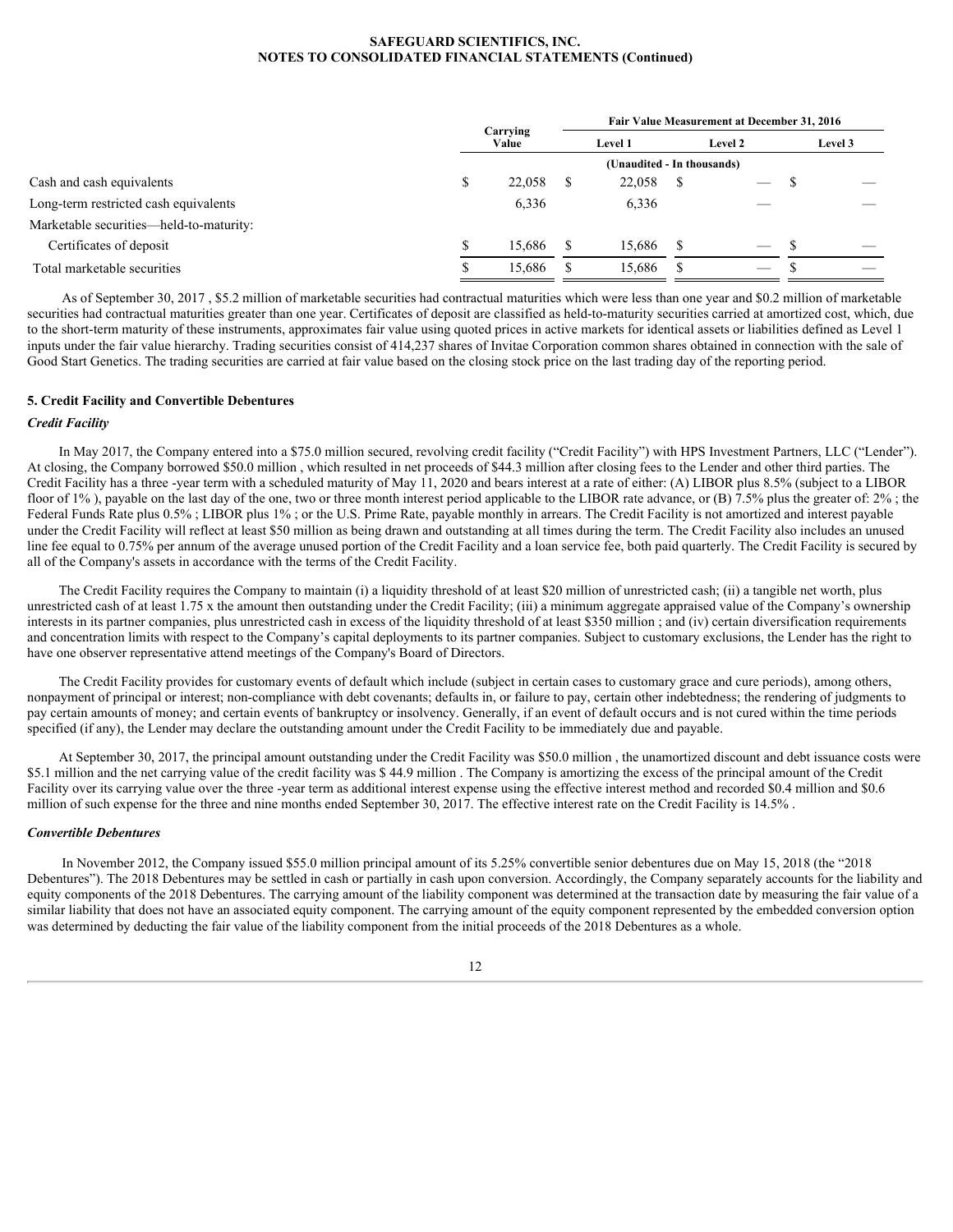In July and June 2017, the Company repurchased on the open market, and retired, an aggregate of \$14.0 million face value of the 2018 Debentures at a cost of \$14.5 million , including transaction fees. In connection with the repurchase of these 2018 Debentures, the Company recognized a \$0.8 million reduction in equity which is included in Accumulated Paid-In Capital in the Consolidated Balance Sheet as of September 30, 2017 and a \$29 thousand loss on extinguishment of the liability which is included in Other loss in the Consolidated Statements of Operations for the nine months ended September 30, 2017.

At September 30, 2017 , the carrying amount of the equity component was \$5.7 million , the principal amount of the liability component was \$41.0 million , the unamortized discount and debt issuance costs were \$0.9 million and the net carrying value of the liability component was \$40.1 million . The Company is amortizing the excess of the face value of the 2018 Debentures over their carrying value over their term as additional interest expense using the effective interest method and recorded \$0.4 million of such expense for the three months ended September 30, 2017 and 2016 , and \$1.6 million and \$1.2 million for the nine months ended September 30, 2017 and 2016, respectively. The effective interest rate on the 2018 Debentures is 8.7%. At September 30, 2017, the fair value of the \$41.0 million outstanding 2018 Debentures was approximately \$42.2 million , based on the midpoint of the bid and ask prices as of such date. The Company anticipates repaying or refinancing the outstanding 2018 Debentures by the maturity date of May 15, 2018.

## **6. Stock-Based Compensation**

Stock-based compensation expense was recognized in the Consolidated Statements of Operations as follows:

|                                    | Three months ended September 30, |                            | Nine months ended September 30, |      |  |       |  |  |
|------------------------------------|----------------------------------|----------------------------|---------------------------------|------|--|-------|--|--|
|                                    | 2017                             | 2016                       |                                 | 2017 |  | 2016  |  |  |
|                                    |                                  | (Unaudited - In thousands) |                                 |      |  |       |  |  |
| General and administrative expense | 560                              | 604                        |                                 | 806  |  | 1,879 |  |  |
|                                    | 560                              | 604                        |                                 | 806  |  | 1,879 |  |  |

The fair value of the Company's option awards to employees was estimated at the date of grant using the Black-Scholes option-pricing model. The risk-free rate was based on the U.S. Treasury yield curve in effect at the end of the quarter in which the grant occurred. The expected term of stock options granted was estimated using the historical exercise behavior of employees. Expected volatility was based on historical volatility measured using weekly price observations of the Company's common stock for a period equal to the stock option's expected term.

At September 30, 2017 , the Company had outstanding options that vest based on two different types of vesting schedules:

1) performance-based;

## 2) service-based.

Performance-based awards entitle participants to vest in a number of awards determined by achievement by the Company of target capital returns based on net cash proceeds received by the Company on the sale, merger or other exit transaction of certain identified partner companies. Vesting may occur, if at all, once per year. The requisite service periods for the performance-based awards are based on the Company's estimate of when the performance conditions will be met. Compensation expense is recognized for performance-based awards for which the performance condition is considered probable of achievement. Compensation expense is recognized over the requisite service periods using the straight-line method but is accelerated if capital return targets are achieved earlier than estimated. During the nine months ended September 30, 2017 and 2016, the Company did not issue any performance-based options to employees. During the nine months ended September 30, 2017 and 2016, 0 thousand and 4 thousand performance-based options vested, respectively. During the nine months ended September 30, 2017 and 2016, 8 thousand and 35 thousand performance-based options were canceled or forfeited. The Company recorded compensation expense related to performance-based options of \$0.0 million for the three months ended September 30, 2017 and a reduction in compensation expense of \$0.2 million for the nine months ended September 30, 2017. The Company recorded compensation expense related to performance-based options of \$0.0 million and \$0.2 million for the three and nine months ended September 30, 2016, respectively. The maximum number of unvested options at September 30, 2017 attainable under these grants was 284 thousand shares.

Service-based options generally vest over four years after the date of grant and expire eight years after the date of grant. Compensation expense is recognized over the requisite service period using the straight-line method. The requisite service period for service-based options is the period over which the award vests. During the nine months ended September 30, 2017 and 2016, the Company issued 0 thousand and 12 thousand service-based options, respectively, to employees. During the nine months ended September 30, 2017 and 2016, 78 thousand and 12 thousand service-based options, respectively, were canceled or forfeited. The Company recorded compensation expense related to service-based options of \$0.0 million and \$0.1 million

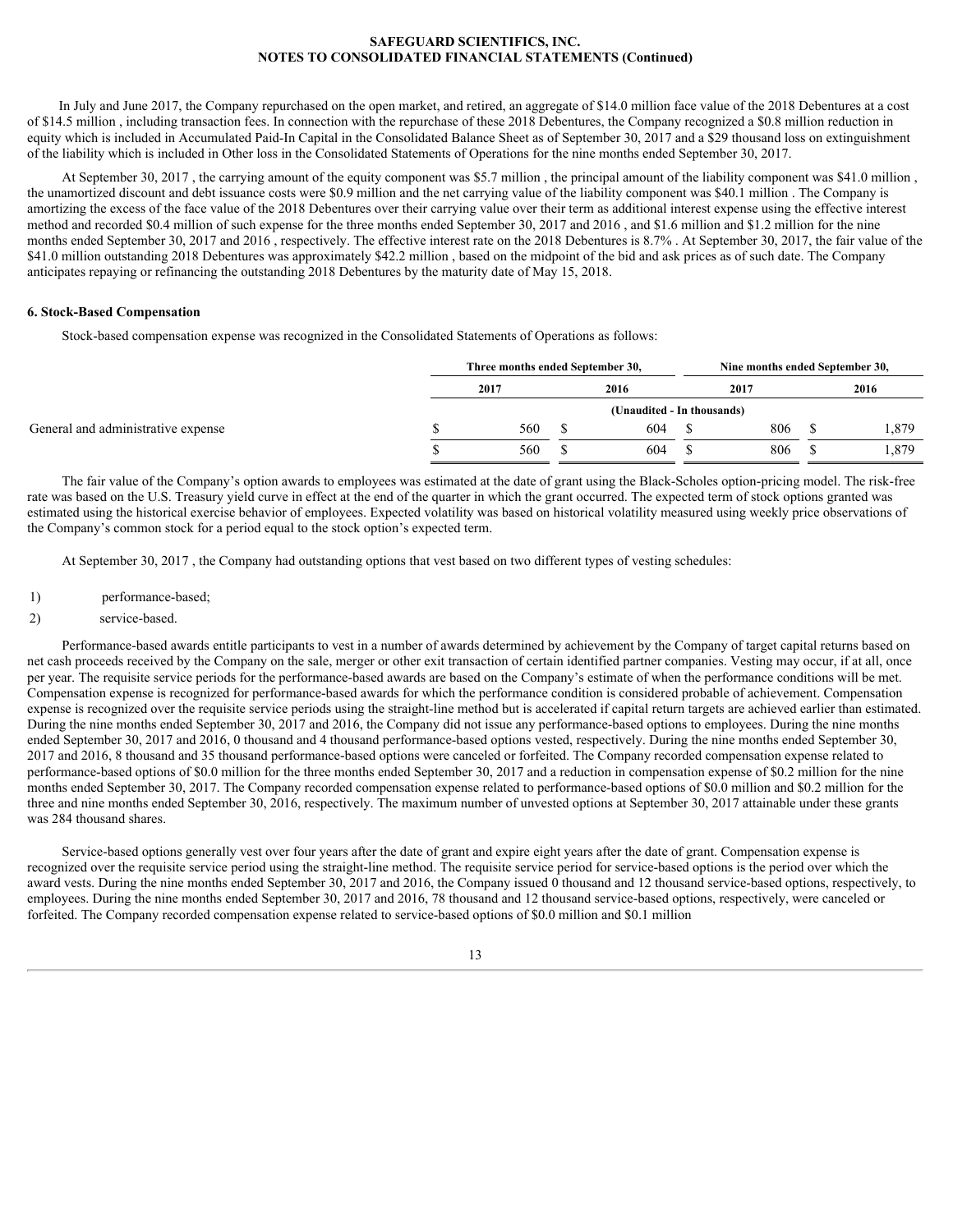for the three and nine months ended September 30, 2017, respectively. The Company recorded compensation expense related to service-based options of \$0.1 million and \$0.1 million for the three and nine months ended September 30, 2016, respectively.

Performance-based stock units vest based on achievement by the Company of target capital returns based on net cash proceeds received by the Company on the sale, merger or other exit transaction of certain identified partner companies, as described above related to performance-based awards. Performance-based stock units represent the right to receive shares of the Company's common stock, on a one-for-one basis. During the nine months ended September 30, 2017 and 2016, the Company did not issue any performance-based stock units to employees and no performance-based stock units vested. During the nine months ended September 30, 2017 and 2016, 6 thousand and 0 thousand performance-based stock units were canceled or forfeited. Under the terms of the 2016, 2015 and 2014 performance-based awards, once performance-based stock units are fully vested, participants are entitled to receive cash payments based on their initial performance grant values as target capital returns are exceeded. At September 30, 2017, the liability associated with such potential cash payments was \$0.0 million .

During the nine months ended September 30, 2017 and 2016, the Company issued 50 thousand and 43 thousand deferred stock units, respectively, to nonemployee directors for annual service grants or fees earned during the preceding quarter. Deferred stock units issued to directors in lieu of directors fees are 100% vested at the grant date; matching deferred stock units equal to 25% of directors' fees deferred vest one year following the grant date or, if earlier, upon reaching age 65 . Deferred stock units are payable in stock on a one-for-one basis. Payments related to the deferred stock units are generally distributable following termination of employment or service, death or permanent disability.

During the nine months ended September 30, 2017 and 2016, the Company issued 7 thousand and 0 thousand restricted stock awards, respectively, and 3 thousand and 1 thousand restricted stock awards were canceled or forfeited, respectively.

Total compensation expense for performance-based stock units, deferred stock units, and restricted stock was \$0.5 million and \$0.5 million for the three months ended September 30, 2017 and 2016, respectively, and \$1.0 million and \$1.5 million for the nine months ended September 30, 2017 and 2016, respectively.

# **7. Income Taxes**

The Company's consolidated income tax benefit (expense) was \$0.0 million for the three and nine months ended September 30, 2017 and 2016. The Company has recorded a valuation allowance to reduce its net deferred tax asset to an amount that is more likely than not to be realized in future years. Accordingly, the benefit of the net operating loss that would have been recognized in the three and nine months ended September 30, 2017 was offset by changes in the valuation allowance. The tax expense that would have been recognized in the three and nine months ended September 30, 2016 was offset by changes in the valuation allowance. During the nine months ended September 30, 2017 , the Company had no material changes in uncertain tax positions.

#### **8. Net Income (Loss) Per Share**

The calculations of net income (loss) per share were as follows:

|                                            | Three months ended September 30,                  |  |               |      | Nine months ended September 30, |  |        |  |  |  |
|--------------------------------------------|---------------------------------------------------|--|---------------|------|---------------------------------|--|--------|--|--|--|
|                                            | 2017                                              |  | 2016          | 2017 |                                 |  | 2016   |  |  |  |
|                                            | (Unaudited - In thousands, except per share data) |  |               |      |                                 |  |        |  |  |  |
| <b>Basic:</b>                              |                                                   |  |               |      |                                 |  |        |  |  |  |
| Net loss                                   | $(18,650)$ \$                                     |  | $(24,085)$ \$ |      | $(69,844)$ \$                   |  | (561)  |  |  |  |
| Weighted average common shares outstanding | 20,455                                            |  | 20,387        |      | 20,416                          |  | 20,390 |  |  |  |
| Net loss per share                         | (0.91)                                            |  | (1.18)        |      | $(3.42)$ \$                     |  | (0.03) |  |  |  |
|                                            |                                                   |  |               |      |                                 |  |        |  |  |  |
| Diluted:                                   |                                                   |  |               |      |                                 |  |        |  |  |  |
| Net loss                                   | $(18,650)$ \$                                     |  | $(24,085)$ \$ |      | $(69,844)$ \$                   |  | (561)  |  |  |  |
| Weighted average common shares outstanding | 20,455                                            |  | 20,387        |      | 20,416                          |  | 20,390 |  |  |  |
| Net loss for dilutive share computation    | $(0.91)$ \$                                       |  | $(1.18)$ \$   |      | $(3.42)$ \$                     |  | (0.03) |  |  |  |
|                                            |                                                   |  |               |      |                                 |  |        |  |  |  |

Basic and diluted average common shares outstanding for purposes of computing net income (loss) per share includes outstanding common shares and vested deferred stock units (DSUs).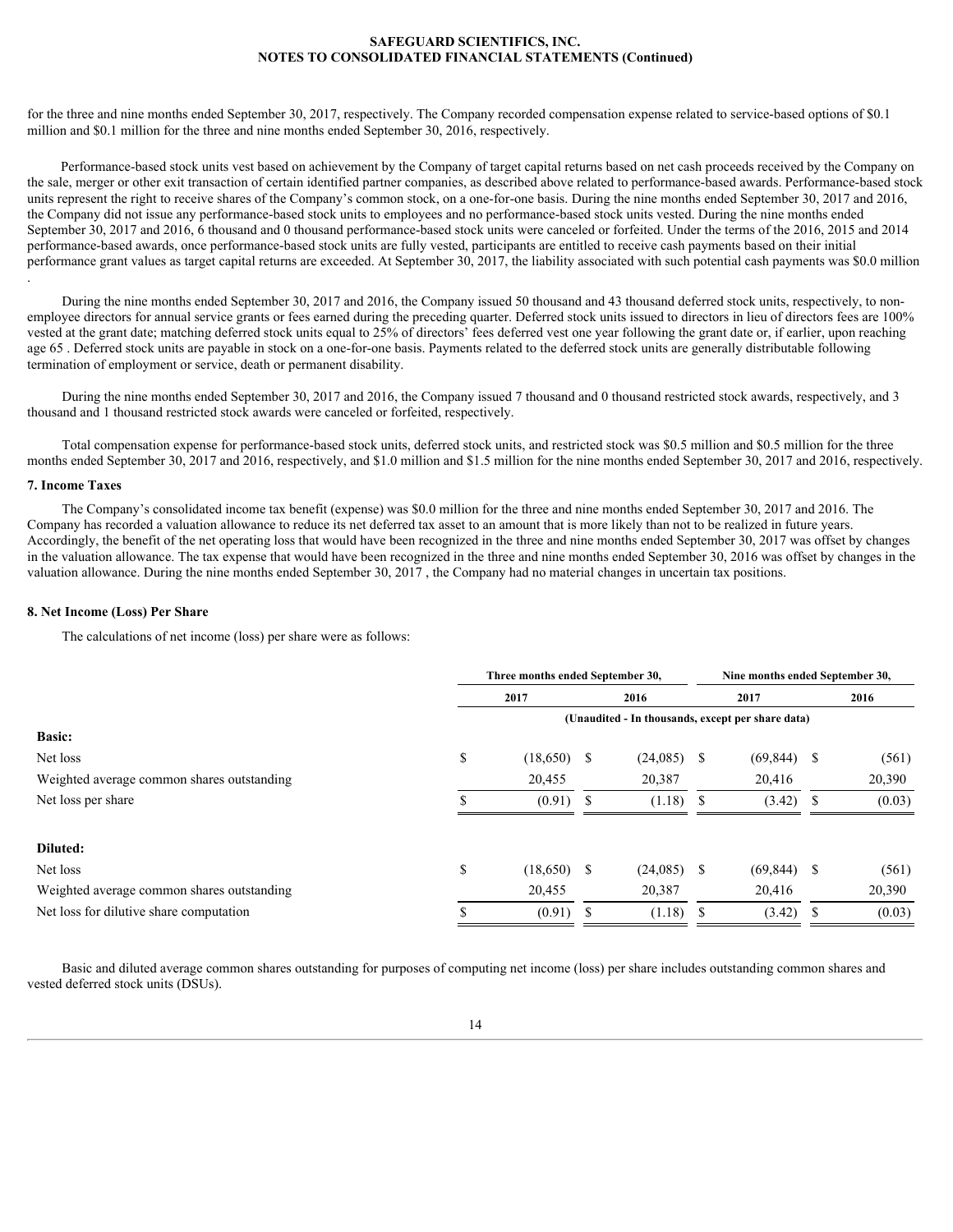If a consolidated or equity method partner company has dilutive stock options, unvested restricted stock, DSUs or warrants, diluted net income (loss) per share is computed by first deducting the income attributable to the potential exercise of the dilutive securities of the partner company from net income (loss). Any impact is shown as an adjustment to net income (loss) for purposes of calculating diluted net income (loss) per share.

Diluted earnings per share for the three and nine months ended September 30, 2017 and 2016 do not reflect the following potential shares of common stock that would have an anti-dilutive effect or have unsatisfied performance or market conditions:

- At September 30, 2017 and 2016, options to purchase 0.6 million and 0.7 million shares of common stock, respectively, at prices ranging from \$9.83 to \$19.95 and \$9.83 to \$19.95 , respectively, were excluded from the calculations.
- At September 30, 2017 and 2016, unvested restricted stock, performance-based stock units and DSUs convertible into 0.9 million and 0.6 million shares of stock, respectively, were excluded from the calculations.
- At September 30, 2017 and 2016, 2.3 million and 3.0 million shares of common stock representing the effect of the assumed conversion of the 2018 Debentures, were excluded from the calculations.

#### **9. Segment Reporting**

The Company operates as one operating segment based upon the similar nature of its technology-driven partner companies, the functional alignment of the organizational structure, and the reports that are regularly reviewed by the chief operating decision maker for the purpose of assessing performance and allocating resources. As of September 30, 2017 , the Company held interests in 26 non-consolidated partner companies. The Company's active partner companies were as follows as of September 30, 2017 :

|                                       | Safeguard Primary Ownership as of |                          |
|---------------------------------------|-----------------------------------|--------------------------|
| <b>Partner Company</b>                | September 30, 2017                | <b>Accounting Method</b> |
| AdvantEdge Healthcare Solutions, Inc. | 40.1%                             | Equity                   |
| Aktana, Inc.                          | 24.5%                             | Equity                   |
| Apprenda, Inc.                        | 29.4%                             | Equity                   |
| <b>Brickwork</b>                      | 20.3%                             | Equity                   |
| Cask Data, Inc.                       | 31.3%                             | Equity                   |
| CloudMine, Inc.                       | 47.4%                             | Equity                   |
| Clutch Holdings, Inc.                 | 42.7%                             | Equity                   |
| Full Measure Education, Inc.          | 42.3%                             | Equity                   |
| Hoopla Software, Inc.                 | 25.5%                             | Equity                   |
| InfoBionic, Inc.                      | 39.5%                             | Equity                   |
| Lumesis, Inc.                         | 43.8%                             | Equity                   |
| MediaMath, Inc.                       | 20.4%                             | Equity                   |
| meQuilibrium                          | 37.0%                             | Equity                   |
| Moxe Health Corporation               | 32.4%                             | Equity                   |
| NovaSom, Inc.                         | 31.7%                             | Equity                   |
| Prognos (fka Medivo, Inc.)            | 35.2%                             | Equity                   |
| Propeller Health, Inc.                | 24.0%                             | Equity                   |
| QuanticMind, Inc.                     | 24.7%                             | Equity                   |
| Sonobi, Inc.                          | 21.6%                             | Equity                   |
| Spongecell, Inc.                      | 23.0%                             | Equity                   |
| Syapse, Inc.                          | 26.0%                             | Equity                   |
| T-REX Group, Inc.                     | 21.3%                             | Equity                   |
| Transactis, Inc.                      | 23.8%                             | Equity                   |
| Trice Medical, Inc.                   | 24.9%                             | Equity                   |
| WebLinc, Inc.                         | 38.0%                             | Equity                   |
| Zipnosis, Inc.                        | 25.4%                             | Equity                   |

As of September 30, 2017 and December 31, 2016 , all of the Company's assets were located in the United States.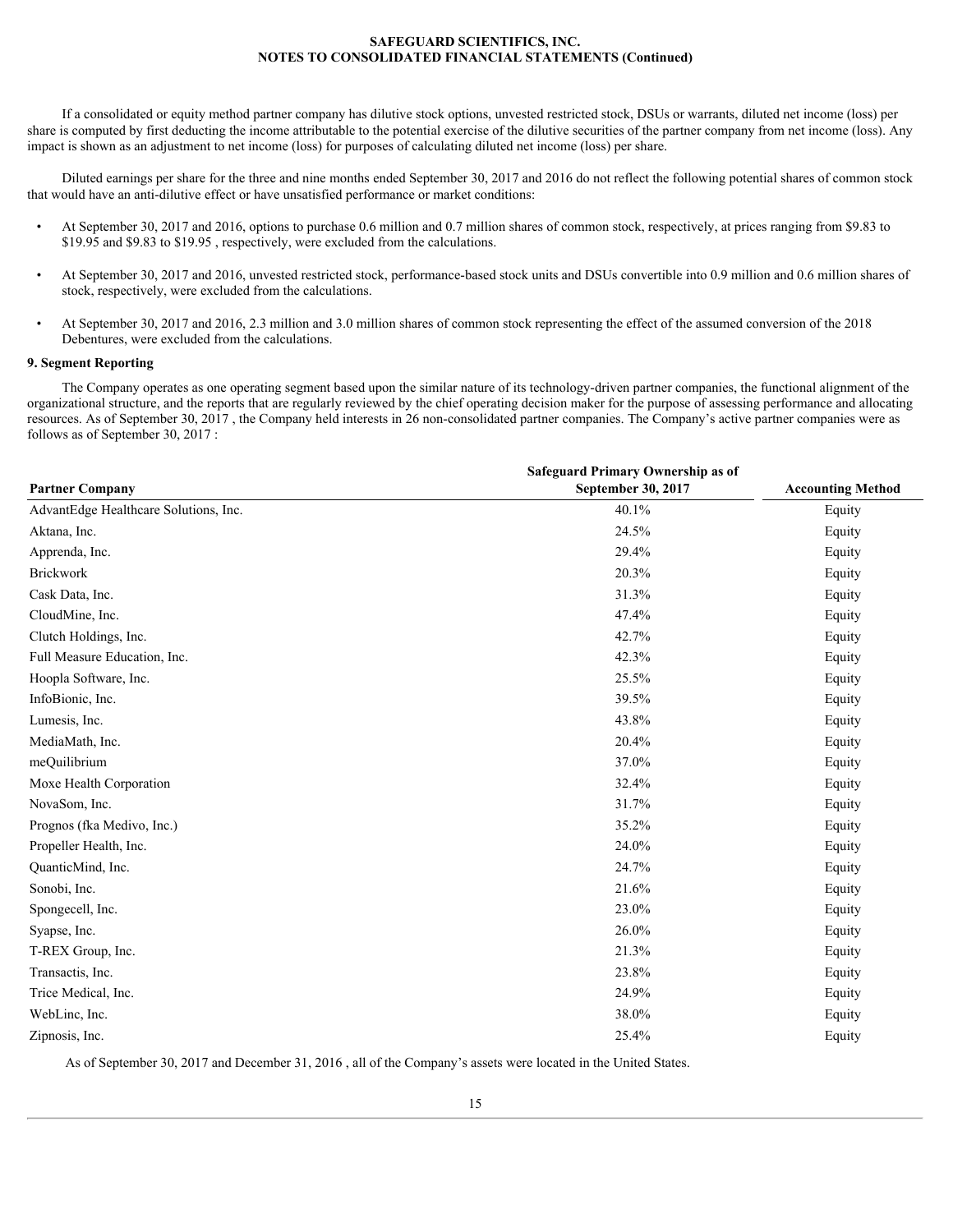#### **10. Commitments and Contingencies**

The Company and its partner companies are involved in various claims and legal actions arising in the ordinary course of business. In the current opinion of the Company, the ultimate disposition of these matters will not have a material adverse effect on the Company's consolidated financial position or results of operations, however, no assurance can be given as to the outcome of these actions, and one or more adverse rulings could have a material adverse effect on the Company's consolidated financial position and results of operations or that of its partner companies. The Company records costs associated with legal fees as such services are rendered.

The Company had outstanding guarantees of \$3.8 million at September 30, 2017 which related to one of the Company's private equity holdings.

The Company is required to return a portion or all the distributions it received as a general partner of a private equity fund for further distribution to such fund's limited partners ("clawback"). The Company's ownership in the fund is 19% . The clawback liability is joint and several, such that the Company may be required to fund the clawback for other general partners should they default. The Company believes its potential liability due to the possibility of default by other general partners is remote. The Company was notified by the fund's manager that the fund is being dissolved and \$1.0 million of the Company's clawback liability was paid in the first quarter of 2017. The maximum additional clawback liability is \$0.3 million which was reflected in Other long-term liabilities on the Consolidated Balance Sheet at September 30, 2017 .

In October 2001, the Company entered into an agreement with a former Chairman and Chief Executive Officer of the Company, to provide for annual payments of \$0.65 million per year and certain health care and other benefits for life. The related current liability of \$0.8 million was included in Accrued expenses and other current liabilities and the long-term portion of \$1.8 million was included in Other long-term liabilities on the Consolidated Balance Sheet at September 30, 2017 .

The Company provided a \$6.3 million letter of credit that is scheduled to expire on March 31, 2019 to the landlord of CompuCom Systems, Inc.'s Dallas headquarters as required in connection with the sale of CompuCom Systems in 2004. The letter of credit is secured by cash which is classified as Long-term restricted cash equivalents on the Consolidated Balance Sheet.

The Company has agreements with certain employees that provide for severance payments to the employee in the event the employee is terminated without cause or an employee terminates his employment for "good reason." The maximum aggregate exposure under the agreements was approximately \$3.0 million at September 30, 2017 .

In June 2011, the Company's former partner company, Advanced BioHealing, Inc. ("ABH") was acquired by Shire plc ("Shire"). Prior to the expiration of the escrow period in March 2012, Shire filed a claim against all amounts held in escrow related to the sale based principally upon a United States Department of Justice ("DOJ") false claims act investigation relating to ABH (the "Investigation"). In connection with the Investigation, in July 2015 the Company received a Civil Investigation Demand-Documentary Material ("CID") from the DOJ regarding ABH and Safeguard's relationship with ABH. Pursuant to the CID, the Company provided the requested materials and information. To the Company's knowledge, the CID was related to multiple qui tam ("whistleblower") actions, one of which was filed in 2014 by an ex-employee of ABH that named the Company and one of the Company's employees along with other entities and individuals as defendants. At this time, the DOJ has declined to pursue the qui tam action as it relates to the Company and such Company employee. In addition, in connection with the above matters, the Company and other former equity holders in ABH recently entered into a settlement and release with Shire, which resulted in the release to Shire of all amounts held in escrow related to the sale of ABH.

#### **11. Equity**

In July 2015, the Company's Board of Directors authorized the Company, from time to time and depending on market conditions, to repurchase up to \$25.0 million of the Company's outstanding common stock. During the nine months ended September 30, 2016, the Company repurchased 0.4 million shares at an aggregate cost of \$5.4 million with \$14.6 million remaining for repurchase under the existing authorization.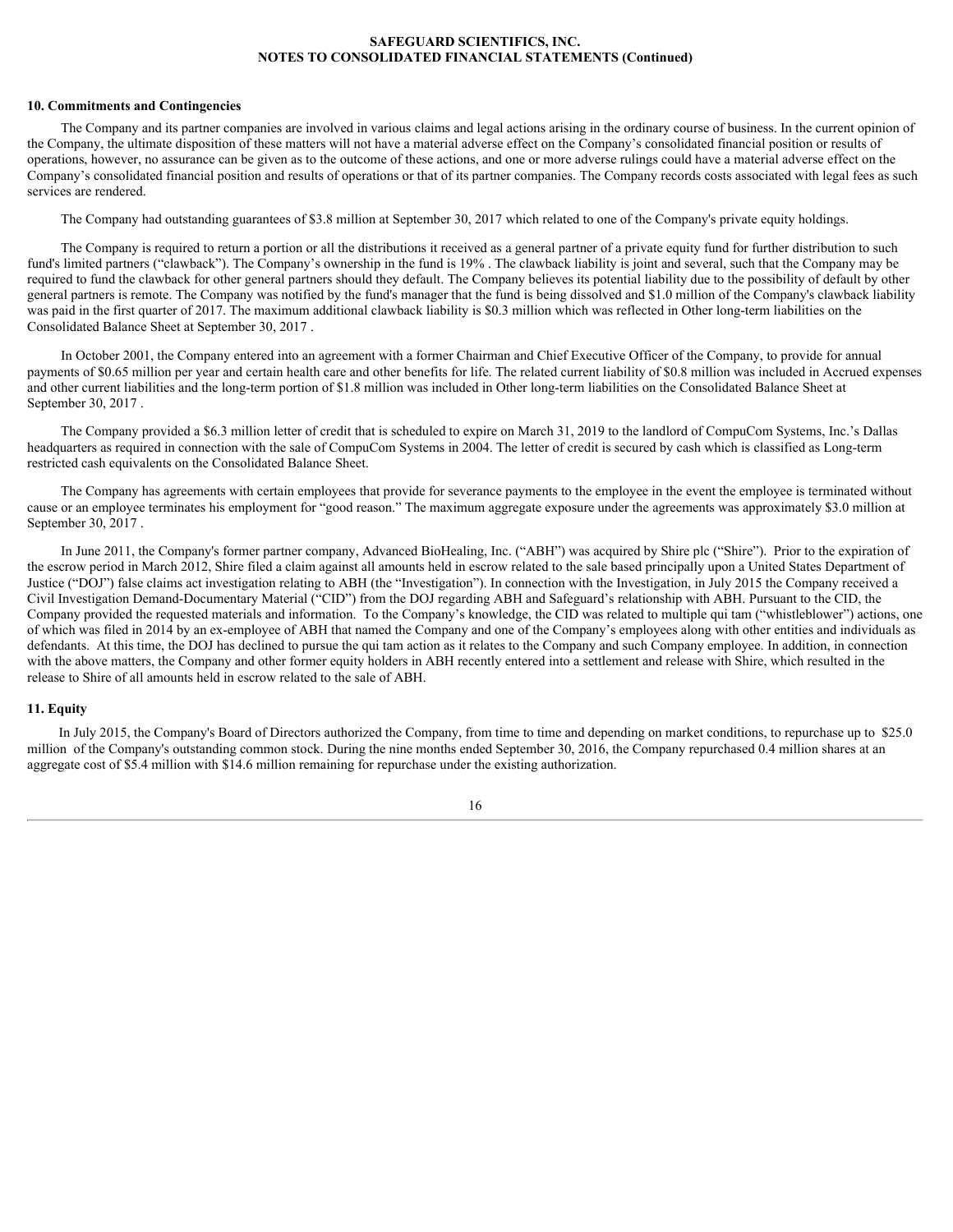# <span id="page-16-0"></span>**Item 2.** *Management's Discussion and Analysis of Financial Condition and Results of Operations*

# **Cautionary Note Concerning Forward-Looking Statements**

This Quarterly Report on Form 10-Q contains forward-looking statements that are based on current expectations, estimates, forecasts and projections about Safeguard Scientifics, Inc. ("Safeguard" or "we"), the industries in which we operate and other matters, as well as management's beliefs and assumptions and other statements regarding matters that are not historical facts. These statements include, in particular, statements about our plans, strategies and prospects. For example, when we use words such as "projects," "expects," "anticipates," "intends," "plans," "believes," "seeks," "estimates," "should," "would," "could," "will," "opportunity," "potential" or "may," variations of such words or other words that convey uncertainty of future events or outcomes, we are making forward-looking statements within the meaning of Section 27A of the Securities Act of 1933 and Section 21E of the Securities Exchange Act of 1934. Our forward-looking statements are subject to risks and uncertainties. Factors that could cause actual results to differ materially, include, among others, our ability to make good decisions about the deployment of capital, the fact that our partner companies may vary from period to period, our substantial capital requirements and absence of liquidity from our partner company holdings, fluctuations in the market prices of our publicly traded partner company holdings, competition, our inability to obtain maximum value for our partner company holdings, our ability to attract and retain qualified employees, our ability to execute our strategy, market valuations in sectors in which our partner companies operate, our inability to control our partner companies, our need to manage our assets to avoid registration under the Investment Company Act of 1940, and risks associated with our partner companies and their performance, including the fact that most of our partner companies have a limited history and a history of operating losses, face intense competition and may never be profitable, the effect of economic conditions in the business sectors in which Safeguard's partner companies operate, compliance with government regulation and legal liabilities, all of which are discussed in Item 1A. "Risk Factors" in Safeguard's Annual Report on Form 10-K and updated, as applicable, in "Factors that May Affect Future Results" and Item 1A. "Risk Factors" below. Many of these factors are beyond our ability to predict or control. In addition, as a result of these and other factors, our past financial performance should not be relied on as an indication of future performance. All forward-looking statements attributable to us, or to persons acting on our behalf, are expressly qualified in their entirety by this cautionary statement. We undertake no obligation to publicly update or revise any forward-looking statements, whether as a result of new information, future events or otherwise, except as required by law. In light of these risks and uncertainties, the forward-looking events and circumstances discussed in this report might not occur.

#### **Business Overview**

Safeguard's charter is to be a nationally recognized leader with respect to entrepreneurship and innovation. Our vision is to provide capital and relevant expertise to fuel the growth of technology-driven businesses in healthcare, financial services and digital media. Throughout this document, we use the term "partner company" to generally refer to those companies in which we have an equity interest and in which we are actively involved, influencing development through board representation and management support, in addition to the influence we exert through our equity ownership. From time to time, in addition to these partner companies, we also hold relatively small equity interests in other enterprises where we do not exert significant influence and do not participate in management activities. In some cases, these interests relate to former partner companies and in some cases these interests relate to entities which may later become partner companies.

Safeguard targets technology-driven businesses in healthcare, financial services and digital media that are capitalizing on the next wave of enabling technologies with a particular focus, at present, on the Internet of Everything, enhanced security and predictive analytics. We strive to create long-term value for our shareholders by helping our partner companies to increase their market penetration, grow revenue and improve cash flow. Safeguard typically deploys between \$5 million and \$15 million of initial capital and \$5 million to \$10 million of follow-on funding with a total anticipated deployment of up to \$25 million in a company. We will occasionally provide certain early-stage seed round financings in amounts generally up to \$1 million to promising young companies with the goal to provide more capital once certain development milestones are achieved.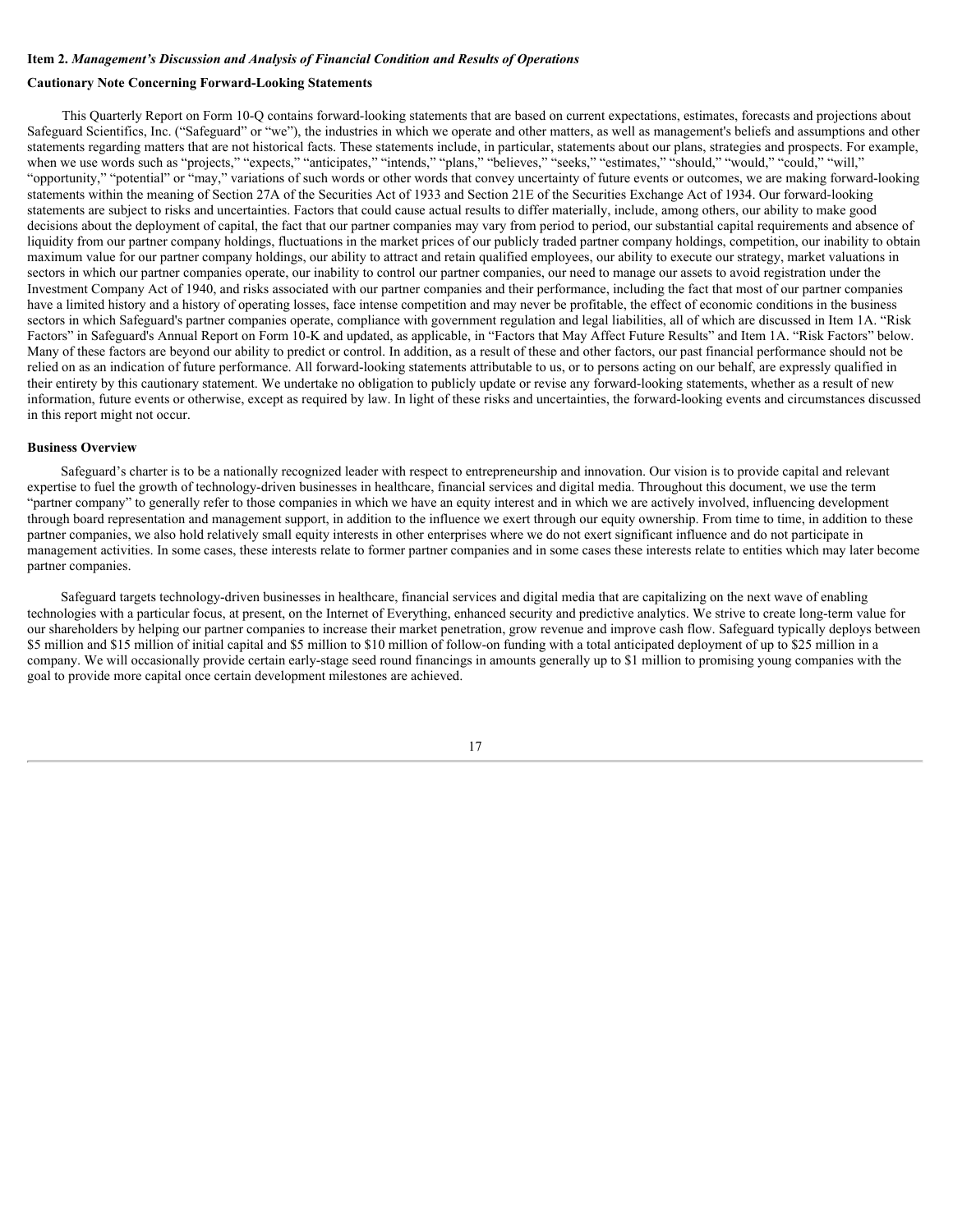## **Results of Operations**

We operate as one operating segment based upon the similar nature of our technology-driven partner companies, the functional alignment of the organizational structure, and the reports that are regularly reviewed by the chief operating decision maker for the purpose of assessing performance and allocating resources.

There is intense competition in the markets in which our partner companies operate. Additionally, the markets in which these companies operate are characterized by rapidly changing technology, evolving industry standards, frequent introduction of new products and services, shifting distribution channels, evolving government regulation, frequently changing intellectual property landscapes and changing customer demands. Their future success depends on each company's ability to execute its business plan and to adapt to its respective rapidly changing market.

As previously stated, throughout this document, we use the term "partner company" to generally refer to those companies in which we have an economic interest and in which we are actively involved influencing development, usually through board representation in addition to our equity ownership.

The following listing of our partner companies includes only entities which were considered partner companies as of September 30, 2017 . Certain entities which may have been partner companies in previous periods are omitted if, as of September 30, 2017, they had been sold or are no longer considered a partner company.

# **30, Partner Company 2017 2016 Accounting Method** AdvantEdge Healthcare Solutions, Inc. 6. 1992 1.1% 40.1% 40.1% 40.1% 40.1% 40.1% Equity Aktana, Inc. 6. Equity 24.5% 24.5% 23.4% 23.4% Equity Apprenda, Inc. 29.4% 29.4% 29.5% Equity Brickwork 20.3% NA Equity Cask Data, Inc. 6. 2012. The contract of the contract of the set of the set of the set of the set of the set of the set of the set of the set of the set of the set of the set of the set of the set of the set of the set of  $\mu$ CloudMine, Inc.  $\mu$  and  $\mu$  and  $\mu$  and  $\mu$  and  $\mu$  and  $\mu$  and  $\mu$  and  $\mu$  and  $\mu$  and  $\mu$  and  $\mu$  and  $\mu$  and  $\mu$  and  $\mu$  and  $\mu$  and  $\mu$  and  $\mu$  and  $\mu$  and  $\mu$  and  $\mu$  and  $\mu$  and  $\mu$  and  $\mu$ Clutch Holdings, Inc. 42.7% 45.0% Equity Full Measure Education, Inc. 6. The extension of the contract of the 42.3% 36.0% Equity Hoopla Software, Inc. 25.5% 25.5% Equity InfoBionic, Inc. 6. The contract of the contract of the set of the set of the set of the set of the set of the set of the set of the set of the set of the set of the set of the set of the set of the set of the set of the s Lumesis, Inc. 6. 2012. The same state of the set of the set of the 44.1% 44.1% Equity Equity MediaMath, Inc. Equity and the contract of the contract of the 20.4% 20.5% Equity equity equilibrium of the contract of the 20.4% 20.5% Equity meQuilibrium 37.0% 31.5% Equity Moxe Health Corporation 632.4% 32.4% 32.6% Equity NovaSom, Inc.  $31.7\%$   $31.7\%$   $31.7\%$  Equity Prognos (fka Medivo, Inc.) 35.2% 35.3% Bquity Propeller Health, Inc. 24.0% 24.4% Equity QuanticMind, Inc. 24.7% 22.7% 23.5% Equity Sonobi, Inc.  $21.6\%$   $21.6\%$   $21.6\%$  Equity Spongecell, Inc. 23.0% 23.0% 23.0% 23.0% Equity Syapse, Inc.  $26.0\%$   $25.8\%$  Equity T-REX Group, Inc. **Equity** 21.3% NA Equity Transactis, Inc.  $23.8\%$   $24.2\%$  Equity Trice Medical, Inc. **Equity** 24.9% 24.9% 27.7% 27.7% Equity WebLinc, Inc. 6. The same state of the state of the state of the state of the state of the state of the state of the state of the state of the state of the state of the state of the state of the state of the state of the s  $\chi$  25.4% 26.2% Equity 26.2% Equity

# **Safeguard Primary Ownership as of September**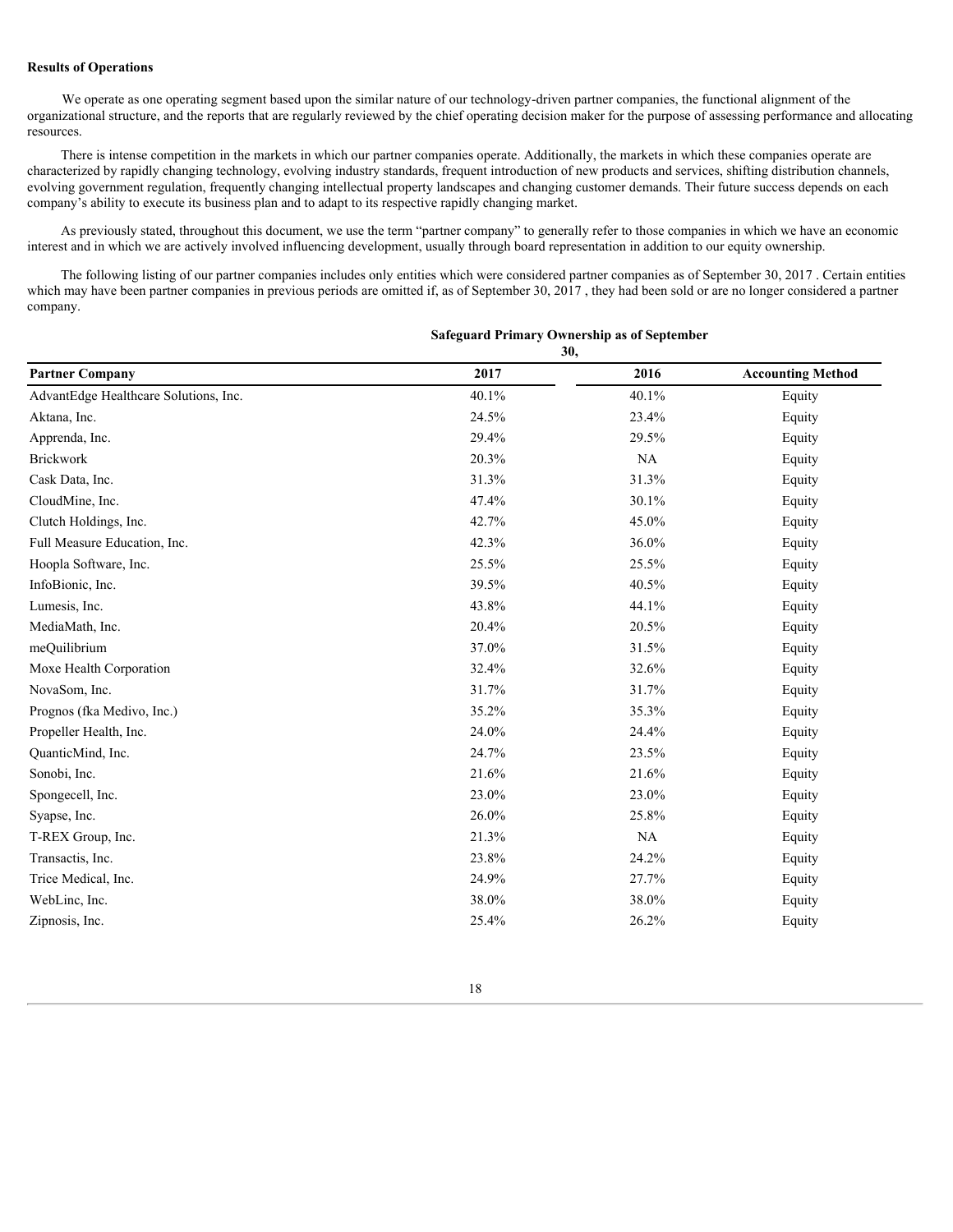*Three months ended September 30, 2017 versus the three months ended September 30, 2016*

|                                    | Three months ended September 30, |               |      |               |  |          |  |  |
|------------------------------------|----------------------------------|---------------|------|---------------|--|----------|--|--|
|                                    | 2017                             |               | 2016 |               |  | Variance |  |  |
|                                    | (In thousands)                   |               |      |               |  |          |  |  |
| General and administrative expense | Φ                                | $(3,758)$ \$  |      | $(4,687)$ \$  |  | 929      |  |  |
| Other loss                         |                                  | (379)         |      | (2,405)       |  | 2,026    |  |  |
| Interest income                    |                                  | 1,004         |      | 513           |  | 491      |  |  |
| Interest expense                   |                                  | (2,643)       |      | (1,161)       |  | (1,482)  |  |  |
| Equity income (loss)               |                                  | (12, 874)     |      | (16, 345)     |  | 3,471    |  |  |
|                                    |                                  | $(18,650)$ \$ |      | $(24,085)$ \$ |  | 5,435    |  |  |

*General and Administrative Expense.* Our general and administrative expenses consist primarily of employee compensation, insurance, travel-related costs, depreciation, office rent and professional services such as consulting, legal, and accounting. General and administrative expense also includes stock-based compensation expense which consists primarily of expense related to grants of stock options, restricted stock and deferred stock units to our employees and directors. General and administrative expense decreased \$0.9 million for the three months ended September 30, 2017 compared to the prior year period due to a decrease of \$0.7 million in employee costs and a decrease of \$0.1 million in professional fees.

*Other Loss* . Other loss decreased \$2.0 million for the three months ended September 30, 2017 compared to the prior year period. Other loss for the three months ended September 30, 2017 primarily reflected a \$0.4 million decrease in the fair value of shares of Invitae Corporation common stock obtained in connection with the sale of Good Start Genetics in August 2017. Other loss for the three months ended September 30, 2016 reflected a \$2.4 million impairment related to our Penn Mezzanine debt and equity participations.

*Interest Income.* Interest income includes all interest earned on available cash and marketable security balances as well as interest earned on notes receivable from our partner companies. The increase of \$0.5 million for the three months ended September 30, 2017 compared to the prior year period was primarily attributable to higher average notes receivable from our partner companies.

*Interest Expense.* Interest expense is primarily related to our credit facility and convertible senior debentures. The increase of \$1.5 million for the three months ended September 30, 2017 compared to the prior year period was primarily attributable to \$1.7 million of interest expense related to borrowings under the new credit facility we entered into in May 2017, partially offset by a \$0.2 million decrease in interest expense due to the repurchase, in aggregate, of \$14.0 million face value of convertible senior debentures in June and July 2017.

*Equity Loss.* Equity loss fluctuates with the number of partner companies accounted for under the equity method, our voting ownership percentage in these partner companies and the net results of operations of these partner companies. We recognize our share of income or losses to the extent we have cost basis in the partner company or outstanding commitments or guarantees. Certain amounts recorded to reflect our share of the income or losses of our partner companies accounted for under the equity method are based on estimates and on unaudited results of operations of those partner companies and may require adjustments in the future when audits of these entities are made final. We report our share of the results of our equity method partner companies on a one quarter lag basis.

Equity loss decreased \$3.4 million for the three months ended September 30, 2017 compared to the prior year period. The components of equity loss for the three months ended September 30, 2017 and 2016 were as follows:

#### **Three months ended September 30, 2017:**

| Gain on sale of Good Start Genetics                                                       | 4,250     |
|-------------------------------------------------------------------------------------------|-----------|
| Unrealized dilution loss on the decrease of our percentage ownership in partner companies | (77)      |
| Loss on impairment of Pneuron                                                             | (206)     |
| Share of loss of our equity method partner companies                                      | (16, 841) |
|                                                                                           | (12, 874) |
|                                                                                           |           |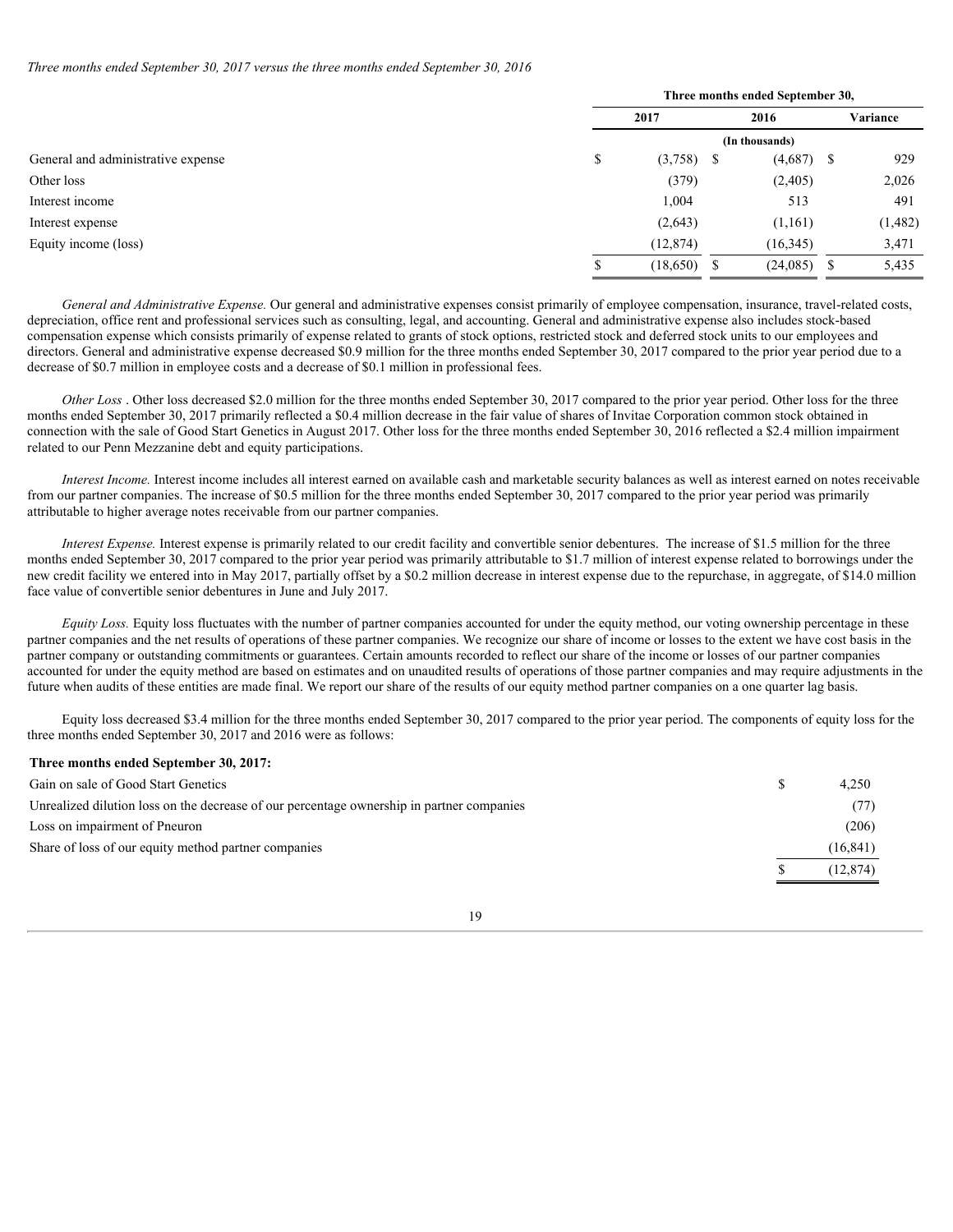# **Three months ended September 30, 2016:**

| Loss on impairment of Aventura                                                            | (1,000)   |
|-------------------------------------------------------------------------------------------|-----------|
| Gain on proceeds received from escrow related to sale of Quantia                          | 600       |
| Gain on additional proceeds received on the sale of Putney                                | 430       |
| Unrealized dilution gain on the decrease of our percentage ownership in partner companies | 365       |
| Share of loss of our equity method partner companies                                      | (16,740)  |
|                                                                                           | (16, 345) |

The change in our share of equity loss of our equity method partner companies for the three months ended September 30, 2017 compared to the prior year period was primarily due to an increase in losses associated with those partner companies.

*Nine months ended September 30, 2017 versus the nine months ended September 30, 2016*

|                                    | Nine months ended September 30, |                |   |               |           |  |  |  |  |
|------------------------------------|---------------------------------|----------------|---|---------------|-----------|--|--|--|--|
|                                    |                                 | 2017           |   | 2016          | Variance  |  |  |  |  |
|                                    | (In thousands)                  |                |   |               |           |  |  |  |  |
| General and administrative expense |                                 | $(13, 191)$ \$ |   | $(14,764)$ \$ | 1,573     |  |  |  |  |
| Other loss                         |                                 | (219)          |   | (1,746)       | 1,527     |  |  |  |  |
| Interest income                    |                                 | 2,892          |   | 1,460         | 1,432     |  |  |  |  |
| Interest expense                   |                                 | (5,953)        |   | (3, 465)      | (2, 488)  |  |  |  |  |
| Equity income (loss)               |                                 | (53, 373)      |   | 17,954        | (71, 327) |  |  |  |  |
|                                    |                                 | (69, 844)      | Ъ | $(561)$ \$    | (69, 283) |  |  |  |  |
|                                    |                                 |                |   |               |           |  |  |  |  |

*General and Administrative Expense.* General and administrative expense decreased \$1.6 million for the nine months ended September 30, 2017, compared to the prior year period primarily due to a decrease of \$1.1 million in stock-based compensation primarily for performance-based awards and a decrease of \$0.4 million in professional fees.

*Other Loss* . Other loss decreased \$1.5 million for the nine months ended September 30, 2017 compared to the prior year period. Other loss for the nine months ended September 30, 2017 reflected a \$0.4 million decrease in the fair value of shares of Invitae Corporation common stock obtained in connection with the sale of Good Start Genetics in August 2017 and an impairment of \$0.2 million related to our interest in a legacy private equity fund, partially offset by a \$0.4 million gain related to our Penn Mezzanine debt and equity participations. Other loss for the nine months ended September 30, 2016 reflected a \$2.1 million impairment related to our Penn Mezzanine debt and equity participations partially offset by a gain of \$0.4 million on the sale of Bridgevine in June 2016.

*Interest Income.* The increase of \$1.4 million for the nine months ended September 30, 2017 compared to the prior year period was primarily attributable to higher average notes receivable from our partner companies.

*Interest Expense.* The increase of \$2.5 million for the nine months ended September 30, 2017 compared to the prior year period was primarily attributable to \$2.6 million of interest expense related to borrowings under the new credit facility we entered into in May 2017, partially offset by a \$0.2 million decrease in interest expense due to the partial repurchase of \$14.0 million face value of convertible senior debentures in June and July 2017.

*Equity Income (Loss).* Equity income (loss) decreased \$71.3 million for the nine months ended September 30, 2017 compared to the prior year period. The components of equity income (loss) for the nine months ended September 30, 2017 and 2016 were as follows: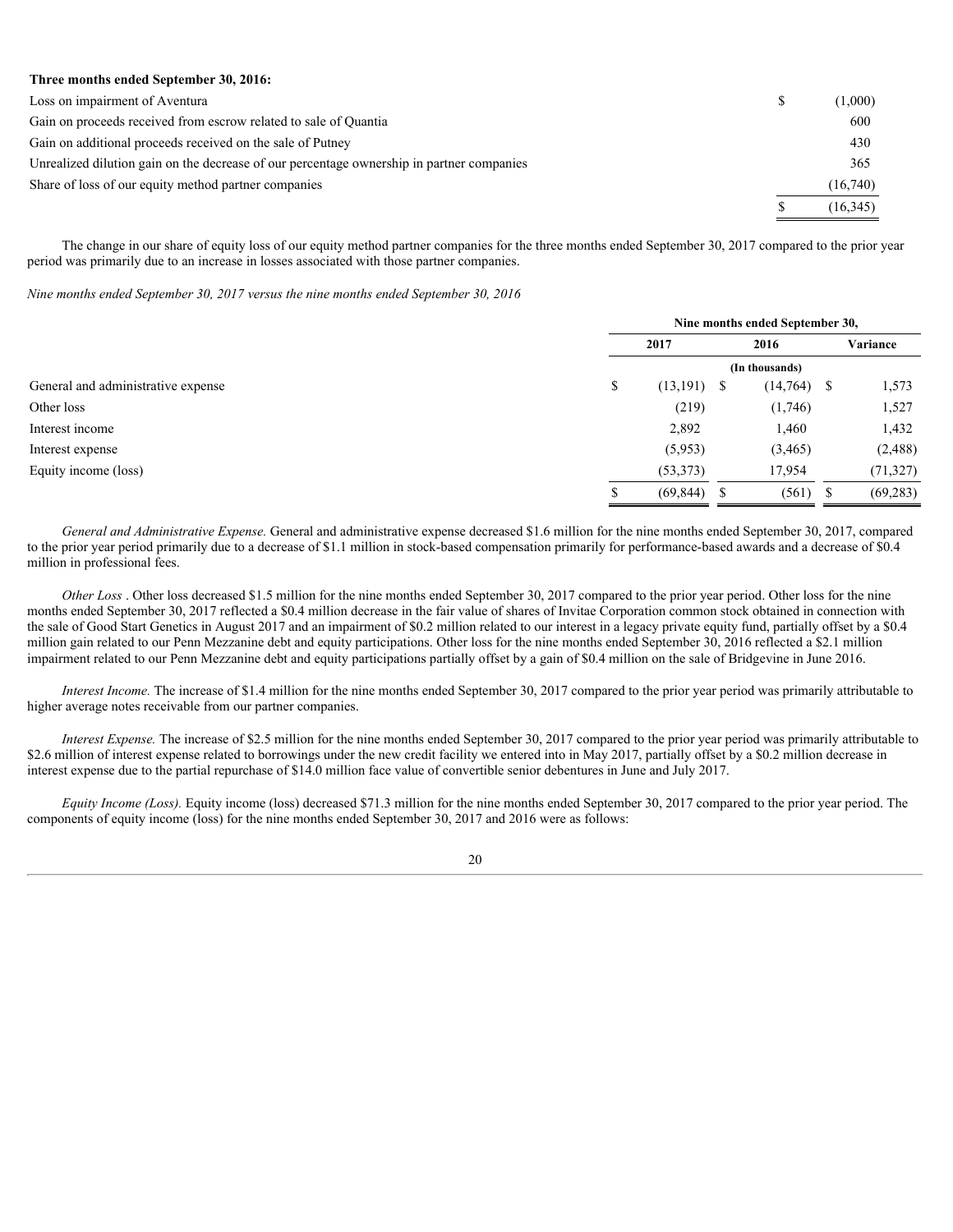# **Nine months ended September 30, 2017:**

| Gain on sale of Good Start Genetics                                                       | \$            | 4,250     |  |
|-------------------------------------------------------------------------------------------|---------------|-----------|--|
| Gain on proceeds received from escrow related to sale of Putney                           |               | 704       |  |
| Gain on proceeds received from escrow related to sale of Quantia                          |               | 600       |  |
| Gain on proceeds received from escrow related to the sale of AppFirst assets              |               | 141       |  |
| Gain on sale of Nexxt (fka Beyond.com)                                                    |               | 108       |  |
| Unrealized dilution loss on the decrease of our percentage ownership in partner companies |               | (1,006)   |  |
| Loss on impairment of Spongecell                                                          |               | (3,550)   |  |
| Loss on impairment of Pneuron                                                             |               | (5,189)   |  |
| Share of loss of our equity method partner companies                                      |               | (49, 431) |  |
|                                                                                           |               | (53, 373) |  |
|                                                                                           |               |           |  |
| Nine months ended September 30, 2016:                                                     |               |           |  |
| Gain on sale of Putney                                                                    | <sup>\$</sup> | 55,638    |  |
| Gain on performance milestone proceeds related to sale of Thingworx                       |               | 3,264     |  |
| Unrealized dilution gain on the decrease of our percentage ownership in partner companies |               | 1,414     |  |
| Gain on proceeds received from escrow related to sale of Drivefactor                      |               | 1,100     |  |
| Gain on proceeds received from escrow related to sale of Quantia                          |               | 600       |  |
| Loss on impairment of Aventura                                                            |               | (1,000)   |  |
| Loss on impairment of AppFirst                                                            |               | (1,731)   |  |
| Share of loss of our equity method partner companies                                      |               | (41, 331) |  |

The change in our share of equity loss of our equity method partner companies for the nine months ended September 30, 2017 compared to the prior year period was due to an increase in losses associated with our partner companies.

\$ 17,954

#### *Income Tax Benefit (Expense)*

Income tax benefit (expense) was \$0.0 million for the three and nine months ended September 30, 2017 and 2016. We have recorded a valuation allowance to reduce our net deferred tax asset to an amount that is more likely than not to be realized in future years. Accordingly, the benefit of the net operating loss that would have been recognized in the three and nine months ended September 30, 2017 was offset by changes in the valuation allowance. The tax expense that would have been recognized in the three and nine months ended September 30, 2016 was offset by changes in the valuation allowance.

#### *Liquidity and Capital Resources*

As of September 30, 2017 , we had \$34.3 million of cash and cash equivalents and \$5.4 million of marketable securities for a total of \$39.7 million. As of September 30, 2017, we had \$41.0 million of principal outstanding on our 2018 Debentures, which we anticipate repaying or refinancing by the maturity date of May 15, 2018.

In May 2017, we entered into a \$75.0 million secured, revolving credit facility ("Credit Facility") with HPS Investment Partners, LLC ("Lender"). As of September 30, 2017, we had \$50.0 million of principal outstanding on the Credit Facility due in May 2020. The Credit Facility requires us to maintain (i) a liquidity threshold of at least \$20 million of unrestricted cash; (ii) a tangible net worth, plus unrestricted cash, of at least 1.75 x the amount then outstanding under the Credit Facility; (iii) a minimum aggregate appraised value of tour ownership interests in its partner companies, plus unrestricted cash in excess of the liquidity threshold, of at least \$350 million ; and (iv) certain diversification requirements and concentration limits with respect to our capital deployments to its partner companies. As of the date these consolidated financial statements were issued, we were in compliance with all of these covenants.

We fund our operations with cash and marketable securities on hand as well as proceeds from the sales of our interest in our partner companies. Due to the nature of the mergers and acquisitions market, and the developmental cycle of companies like our partner companies, our ability to generate specific amounts of liquidity from sales of our partner company interests in any given period of time cannot be assured. Accordingly, the forecasts which we utilize for projecting future compliance with covenants related to our Credit Facility include significantly discounted probability-weighted proceeds from the sales of our interests in our partner companies. Based on these forecasts, we believe we will continue to remain in compliance with all of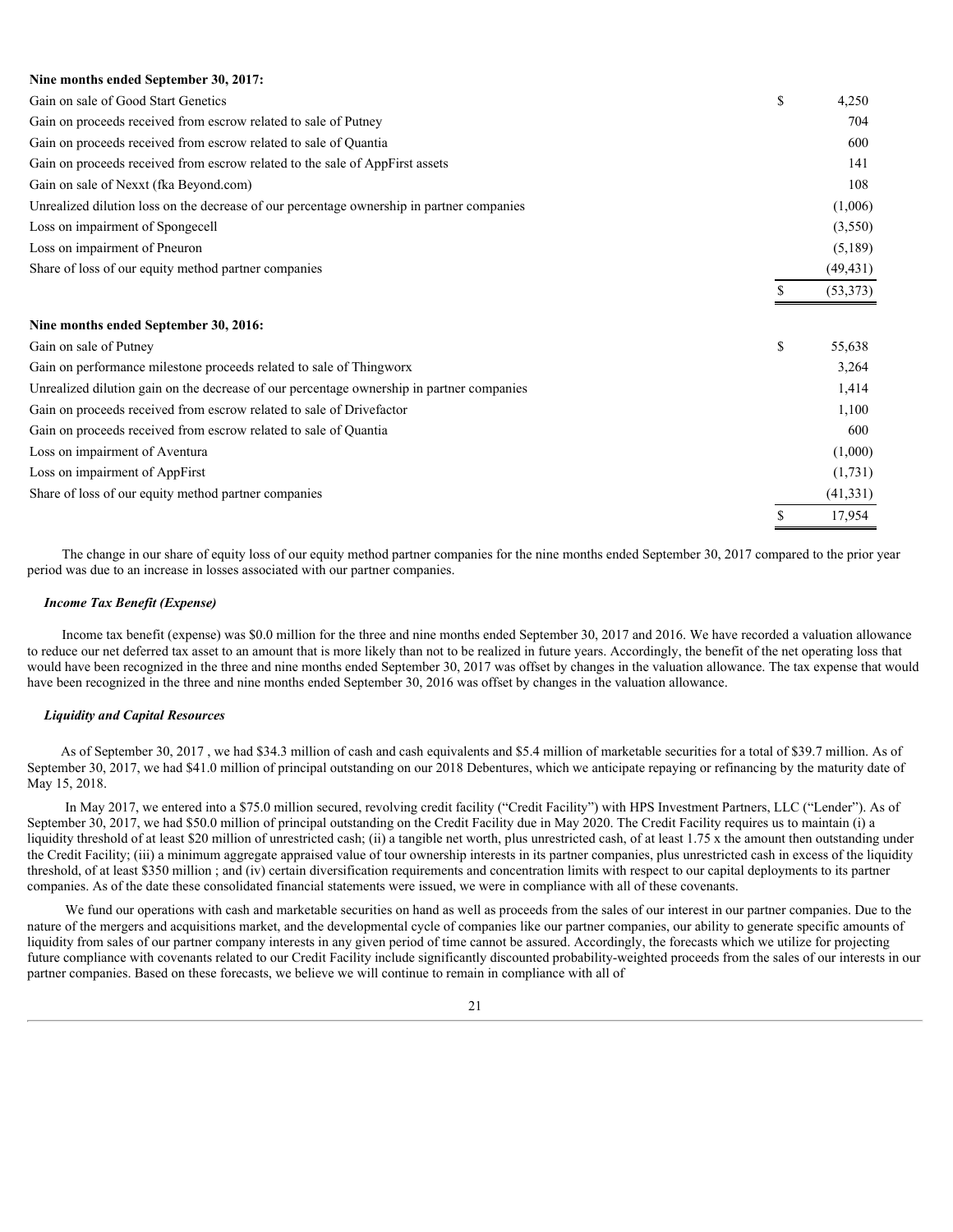our debt covenants. Our plans to remain in compliance with these covenants include selling certain of our partner company interests in the ordinary course of our business and limiting capital deployments to new and existing partner companies.

Non-compliance with any of the covenants would constitute an event of default under the Credit Facility, and the Lender could choose to accelerate the maturity of the indebtedness. If the Lender were to accelerate the maturity of the indebtedness, we may not have sufficient immediate liquidity to repay the entire balance of our outstanding borrowings and other obligations under the Credit Facility. Should we not be in compliance with any of our debt covenants and be unable to obtain waivers for such events of default, we would pursue one of a number of potential alternatives to satisfy the obligations, including completing an equity offering or obtaining a new debt facility to refinance its existing debt.

In November 2012, we issued \$55.0 million in face amount of our 5.25% convertible senior debentures due on May 15, 2018 (the "2018 Debentures"). Interest on the 2018 Debentures is payable semi-annually. At the debentures holders' option, the 2018 Debentures are convertible into our common stock prior to November 15, 2017 subject to certain conditions, and at any time after November 15, 2017. The conversion rate of the 2018 Debentures is 55.17 shares of common stock per \$1,000 principal amount of debentures, equivalent to a conversion price of approximately \$18.13 per share of common stock. The closing price per share of our common stock at September 30, 2017 was \$13.35. The 2018 Debentures holders have the right to require us to repurchase the 2018 Debentures if we undergo a fundamental change as defined in the debenture agreement, including the sale of all or substantially all of our common stock or assets, liquidation, or dissolution; a change in control; the delisting of our common stock from the New York Stock Exchange or the NASDAQ Global Market (or any of their respective successors); or a substantial change in the composition of our board of directors as defined in the agreement. On or after November 15, 2016, we may redeem for cash some or all of the debentures, subject to certain conditions. Upon any such redemption of the 2018 Debentures, we will pay a redemption price of 100% of their principal amount, plus accrued and unpaid interest. Upon the conversion of the 2018 Debentures we have the right to settle the conversion in stock, cash or a combination thereof.

In July and June 2017, we repurchased on the open market, and retired, an aggregate of \$14.0 million face value of 2018 Debentures at a cost of \$14.5 million, including transaction fees. In connection with the repurchase of these 2018 Debentures, we recognized a \$0.8 million reduction in equity which is included in Accumulated Paid-In Capital in the Consolidated Balance Sheet as of September 30, 2017 and a \$29 thousand loss on extinguishment of the liability which is included in Other income (loss), net in the Consolidated Statements of Operations for the nine months ended September 30, 2017. We had \$41.0 million face value of 2018 Debentures outstanding at September 30, 2017 due on May 15, 2018.

We have provided a \$6.3 million letter of credit that is scheduled to expire on March 31, 2019 to the landlord of CompuCom Systems, Inc.'s Dallas headquarters which was required in connection with the sale of CompuCom Systems in 2004. The letter of credit is secured by cash which is classified as Longterm restricted cash equivalents on the Consolidated Balance Sheet. The restriction on the cash will lapse when the related letter of credit is terminated or expires on March 31, 2019.

In July 2015, the Company's Board of Directors authorized us, from time to time and depending on market conditions, to repurchase up to \$25.0 million of the Company's outstanding common stock. During the year ended December 31, 2016, we repurchased 0.4 million shares at an aggregate cost of \$5.4 million with \$14.6 million remaining for repurchase under the existing authorization.

We are required to return a portion or all the distributions we received as a general partner of a private equity fund for further distribution to such fund's limited partners ("clawback"). Our ownership in the fund is 19%. The clawback liability is joint and several, such that we may be required to fund the clawback for other general partners should they default. We believe our potential liability due to the possibility of default by other general partners is remote. We were notified by the fund's manager that the fund is being dissolved and \$1.0 million of our clawback liability was paid in the first quarter of 2017. The maximum additional clawback liability is \$0.3 million which was reflected in Other long-term liabilities on the Consolidated Balance Sheet at September 30, 2017 .

Our acquisition of new partner company interests is always contingent upon our availability of cash to fund such deployments, and our timing of monetization events directly affects our availability of cash. Our ability to generate liquidity from sales of partner companies, sales of marketable securities and from equity and debt issuances has been adversely affected from time to time by adverse circumstances in the U.S. capital markets and other factors. The transactions we enter into in pursuit of our strategy could increase or decrease our liquidity at any point in time. As we seek to acquire interests in new partner companies, provide additional funding to existing partner companies, or commit capital to other initiatives, we may be required to expend our cash or incur debt, which will decrease our liquidity. Conversely, as we dispose of our interests in partner companies from time to time, we may receive proceeds from such sales, which could increase our liquidity. From time to time, we are engaged in discussions concerning acquisitions and dispositions which, if consummated, could impact our liquidity, perhaps significantly.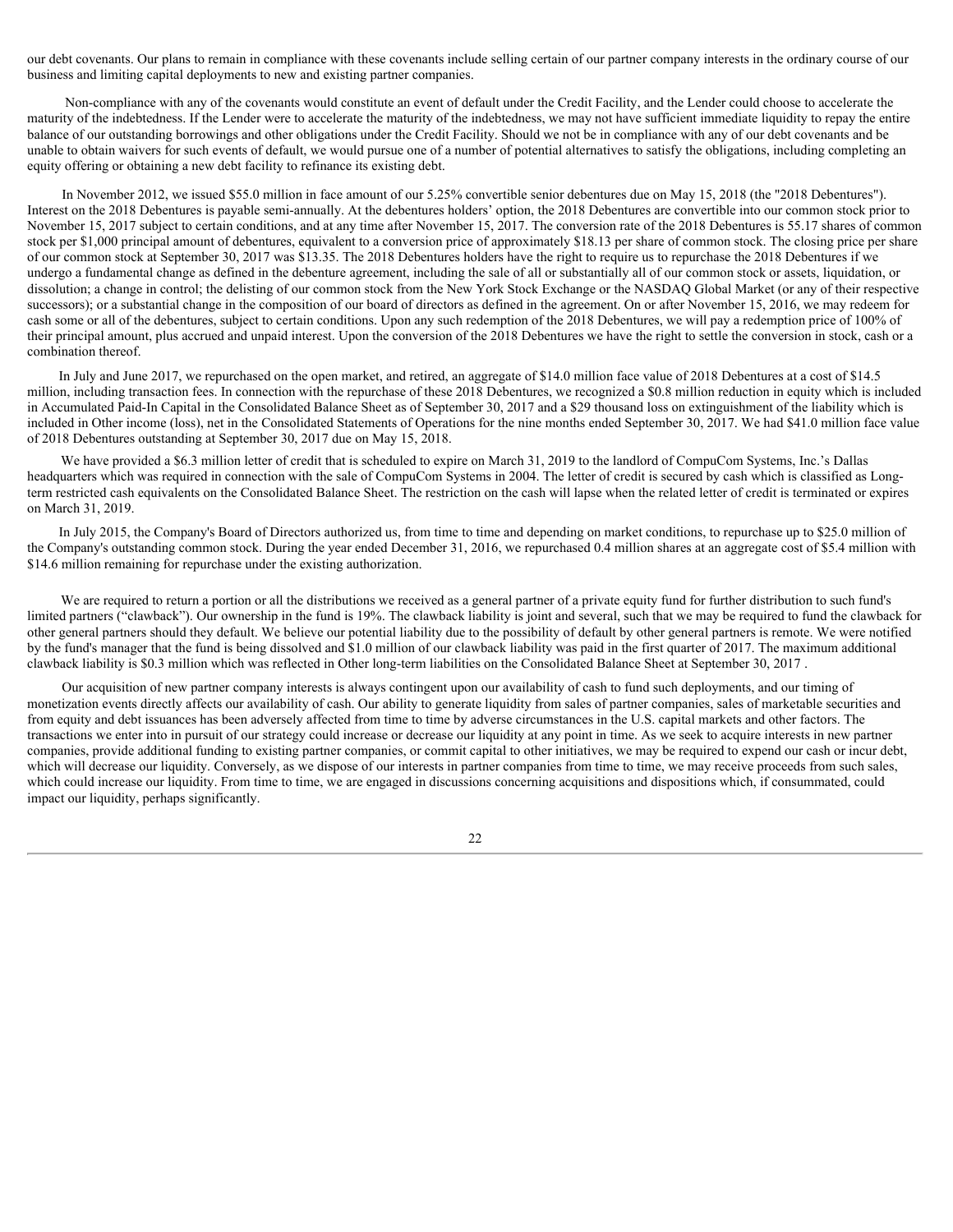# *Analysis of Consolidated Cash Flows*

Cash flow activity was as follows:

|                                                     |                | Nine months ended September 30, |  |                |  |           |  |  |  |
|-----------------------------------------------------|----------------|---------------------------------|--|----------------|--|-----------|--|--|--|
|                                                     |                | 2017                            |  | 2016           |  | Variance  |  |  |  |
|                                                     | (In thousands) |                                 |  |                |  |           |  |  |  |
| Net cash used in operating activities               |                | $(15,515)$ \$                   |  | $(14, 114)$ \$ |  | (1,401)   |  |  |  |
| Net cash provided by (used in) investing activities |                | (1, 912)                        |  | 39,593         |  | (41, 505) |  |  |  |
| Net cash provided by (used in) financing activities |                | 29.686                          |  | (5,821)        |  | 35,507    |  |  |  |
|                                                     |                | 12,259                          |  | 19,658         |  | 7,399)    |  |  |  |
|                                                     |                |                                 |  |                |  |           |  |  |  |

#### *Net Cash Used In Operating Activities*

Net cash used in operating activities increased by \$1.4 million for the nine months ended September 30, 2017 compared to the prior year period. The increase was primarily due to \$1.2 million of cash interest payments related to our credit facility we entered into in May 2017.

#### *Net Cash Provided by (Used In) Investing Activities*

Net cash provided by (used in) investing activities decreased by \$41.5 million for the nine months ended September 30, 2017 compared to the prior year period. The decrease primarily related to a \$57.3 million decrease in proceeds from the sales of and distributions from companies and a \$25.1 million decrease in cash proceeds from the net change in marketable securities, partially offset by a \$23.0 million decrease in acquisitions of ownership interests in companies and a \$0.8 million decrease in advances and loans to companies.

Cash proceeds from the sales of and distributions from companies were \$16.6 million for the nine months ended September 30, 2017 which related primarily to:

- In March 2017, we sold our interest in partner company Nexxt, Inc., formerly Beyond.com, back to Nexxt, Inc. for \$26.0 million. We received \$15.5 million in cash and a three-year, \$10.5 million note for the balance due, which will accrue interest at a rate of 9.5% per annum.
- In April 2017, we received \$0.7 million in connection with the expiration of the final escrow period related to the 2016 sale of Putney, Inc.
- In March 2017, we received \$0.6 million of proceeds from the sale of our participating interests in Penn Mezzanine.
- In January 2017, we received \$0.6 million in connection with the expiration of the final escrow period related to the 2015 sale of Quantia.
- These cash proceeds were partially offset by payment of a \$1.0 million clawback liability in the first quarter of 2017.

Cash proceeds from the sales of and distributions from partner companies was \$73.9 million for the nine months ended September 30, 2016 which related primarily to the sale of our interests in Putney and Bridgevine, proceeds received from AppFirst from the sale of its assets, cash received from escrow associated with the sale of our interests in DriveFactor, Thingworx, and Quantia and cash received associated with the achievement of performance milestones related to the sale of our interest in Thingworx.

# *Net Cash Provided by (Used In) Financing Activities*

Net cash provided by (used in) financing activities increased by \$35.5 million for the nine months ended September 30, 2017 compared to the prior year period. The increase was primarily related to \$44.3 million of net proceeds from borrowings under the Credit Facility and a decrease of \$5.4 million in repurchases of our common stock, which were partially offset by \$14.5 million paid to repurchase and retire \$14.0 million face value of the 2018 Debentures, including transaction fees.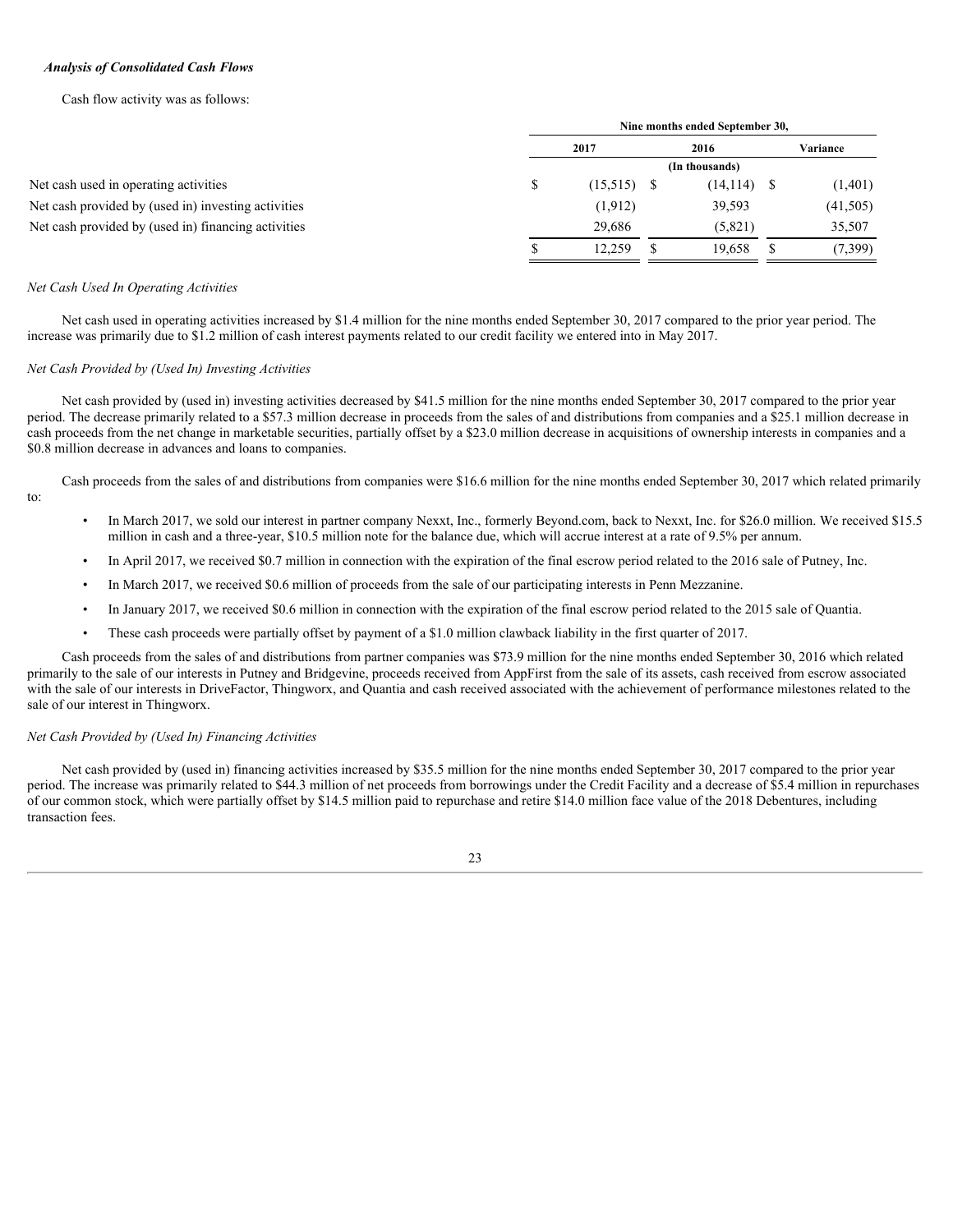# **Contractual Cash Obligations and Other Commercial Commitments**

There have been no material changes to the contractual cash obligations and other commercial commitments we previously disclosed under Item 7 of Part II of our Annual Report on Form 10-K for the year ended December 31, 2016, filed with the SEC on March 3, 2017.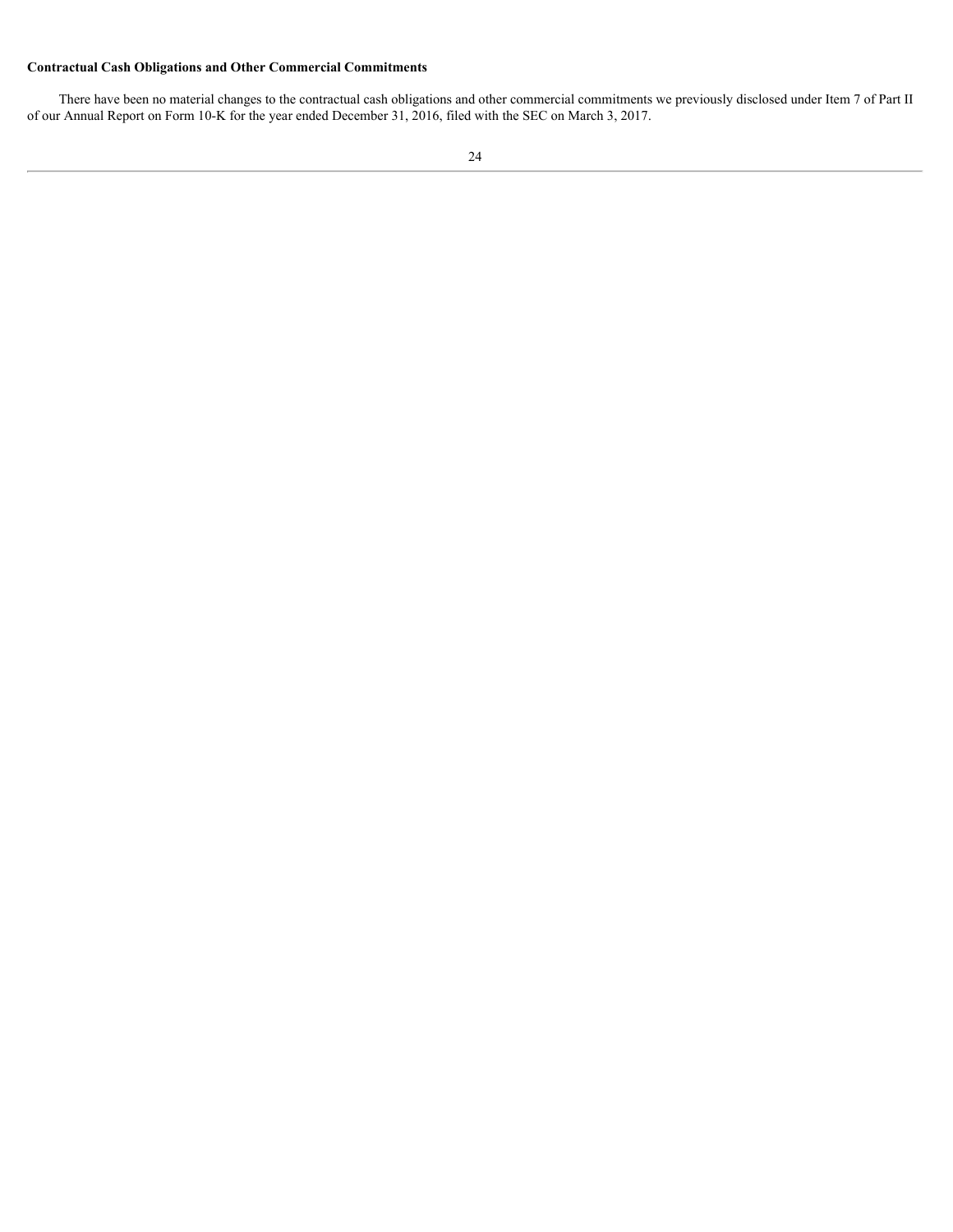# **Factors That May Affect Future Results**

You should carefully consider the information set forth below. The following risk factors describe situations in which our business, financial condition and/or results of operations could be materially harmed, and the value of our securities may be adversely affected. You should also refer to other information included or incorporated by reference in this report.

## *Our principal business depends upon our ability to make good decisions regarding the deployment of capital into new or existing partner companies and, ultimately, the performance of our partner companies, which is uncertain.*

If we make poor decisions regarding the deployment of capital into new or existing partner companies, our business model will not succeed. Our success as a company ultimately depends on our ability to choose the right partner companies. If our partner companies do not succeed, the value of our assets could be significantly reduced and require substantial impairments or write-offs and our results of operations and the price of our common stock would be adversely affected. The risks relating to our partner companies include:

- most of our partner companies have a history of operating losses and/or limited operating history;
- the intense competition affecting the products and services our partner companies offer could adversely affect their businesses, financial condition, results of operations and prospects for growth;
- the inability to adapt to changing marketplaces;
- the inability to manage growth;
- the need for additional capital to fund their operations, which we may not be able to fund or which may not be available from third parties on acceptable terms, if at all;
- the inability to protect their proprietary rights and/or infringing on the proprietary rights of others;
- that our partner companies could face legal liabilities from claims made against them based upon their operations, products or work;
- the impact of economic downturns on their operations, results and growth prospects;
- the inability to attract and retain qualified personnel;
- the existence of government regulations and legal uncertainties may place financial burdens on the businesses of our partner companies; and
- the inability to plan for and manage catastrophic events.

These and other risks are discussed in detail under the caption "Risks Related to Our Partner Companies" below.

#### *Our Credit Facility subjects us to interest rate risk.*

In May 2017, we entered into a \$75.0 million secured, revolving credit facility ("Credit Facility") with HPS Investment Partners, LLC ("Lender"). Debt service costs under the Credit Facility are subject to interest rate changes. Interest rates could rise from time to time and significantly increase our cost of borrowing. If that were to occur, replacing the Credit Facility with alternative credit arrangements having a lower cost of borrowing would likely not be possible and no assurance can be given that we would be able to refinance the Credit Facility on attractive terms or at all.

#### *Servicing the indebtedness under the Credit Facility will require a significant amount of cash and our ability to generate cash depends on many factors beyond our control.*

Our ability to make payments on the indebtedness under the Credit Facility will depend on our ability to generate cash in the future. We generate cash from proceeds we receive in connection with the sales of our interests in our partner companies. Due to the nature of the mergers and acquisitions market, and the developmental cycle of companies like our partner companies, our ability to generate specific amounts of liquidity from sales of our partner company interests in any given period of time cannot be assured. Our ability to generate cash is also, to a certain extent, subject to general economic, financial, competitive, legislative, regulatory and other factors that are beyond our control. The risk exists that our business will be unable to generate sufficient cash flow to service our indebtedness under the Credit Facility.

# *Covenants in the agreements governing the Credit Facility could adversely affect our business and/or result in the operation of our business in a way other than as desired by management; our ability to comply with such covenants may be affected by events beyond our control; and a breach of any of these covenants could result in a default under the agreements governing the Credit Facility, which, if not cured or waived, could result in the acceleration of the indebtedness under the Credit Facility.*

The Credit Facility contains various covenants that prohibit or limit, subject to certain exceptions, our ability to, among other things:

- Sell, transfer, lease, convey or otherwise dispose of all or any part of our business or property;
- Exceed concentration limits with respect to the amount of capital deployed to any single partner company;

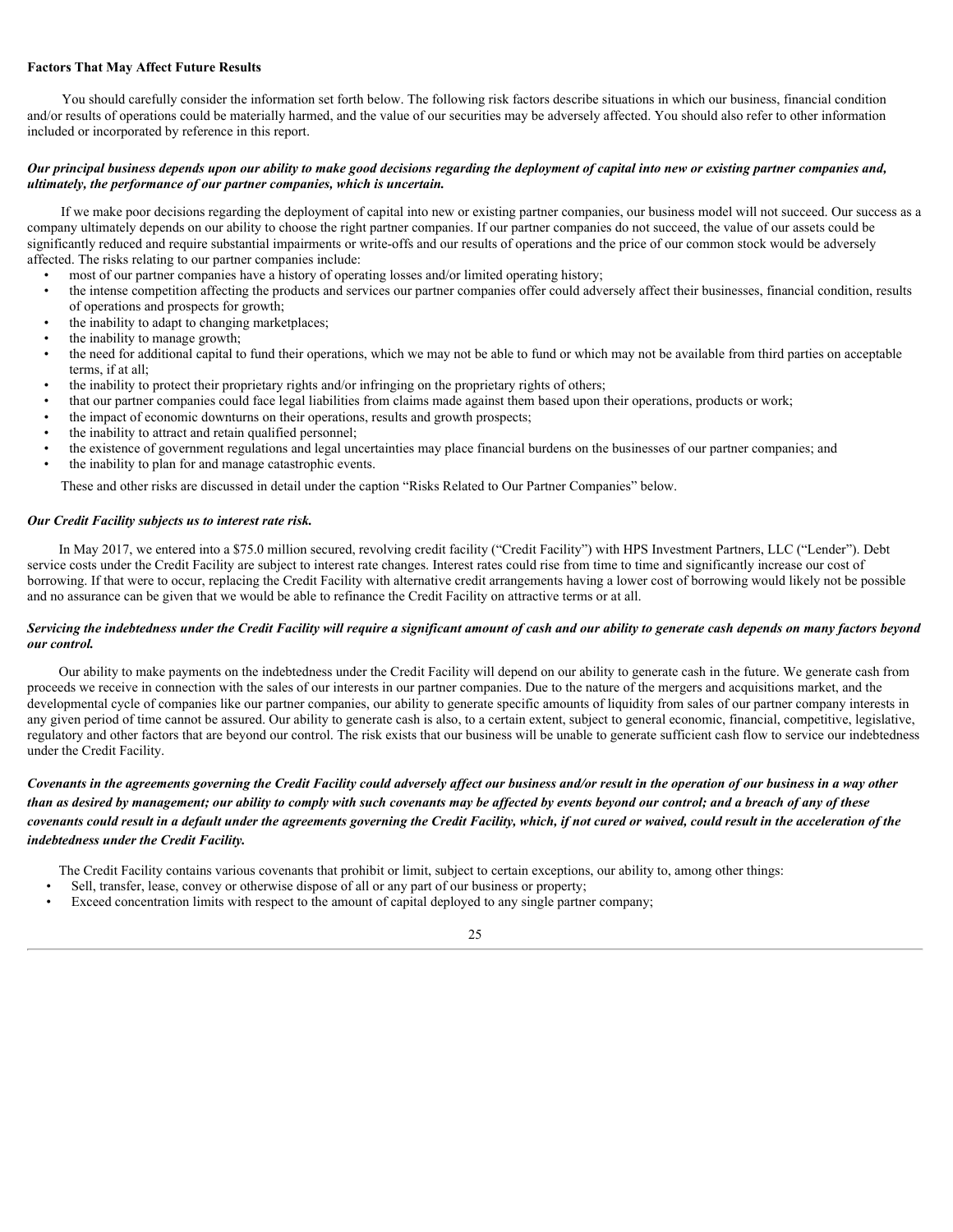- Exceed concentration limits with respect to the amount of capital deployed to one or more partner companies operating in the same or similar industries;
- Deploy capital to partner companies operating outside of certain specified industries;
- Incur or assume liens or additional debt or provide guarantees in respect of obligations of other persons;
- Pay any dividends or make any distribution (in cash or in kind) or payment in respect of, or redeem, retire or purchase any capital stock;
- Enter into, or permit any of our subsidiaries to enter into, any sale and leaseback transaction;
- Wind-up, liquidate or dissolve, or merge, consolidate or amalgamate with any person, or permit any of our subsidiaries to do (or agree to do) so;
- Enter into certain transactions with affiliates; and
- Amend, modify or otherwise change any of our governing documents.

In addition, the Credit Facility requires us to among other things, maintain (i) a liquidity threshold of at least \$20 million of unrestricted cash; (ii) a tangible net worth, plus unrestricted cash, of at least 1.75x the amount then outstanding under the Credit Facility; and (iii) a minimum aggregate appraised value of the Company's ownership interests in its partner companies, plus unrestricted cash in excess of the liquidity threshold, of at least \$350 million.

The foregoing covenants could adversely affect our ability to finance our operations, make strategic acquisitions, engage in business activities that may be in our interest and plan for or react to market conditions or otherwise execute our business strategies.

Our ability to comply with these covenants may be affected by events beyond our control, including prevailing economic, financial and industry conditions.

Our failure to comply with any of these covenants could result in a default under the Credit Facility. If that were to occur, the Lender could choose to accelerate the maturity of the indebtedness. If the Lender were to accelerate the maturity of the indebtedness, we may not have sufficient immediate liquidity to repay the entire balance of the outstanding borrowings and other obligations under the Credit Facility.

### *Our partner companies (and the nature of our interests in them) could vary widely from period to period.*

As part of our strategy, we continually assess the value to our shareholders of our interests in our partner companies. We also regularly evaluate alternative uses for our capital resources. As a result, depending on market conditions, growth prospects and other key factors, we may at any time:

- change the individual and/or types of partner companies on which we focus;
- sell some or all of our interests in any of our partner companies; or
- otherwise change the nature of our interests in our partner companies.

Therefore, the nature of our holdings could vary significantly from period to period.

Our consolidated financial results also may vary significantly based upon which, if any, of our partner companies are included in our Consolidated Financial Statements.

# *A significant amount of our deployed capital may be concentrated in partner companies operating in the same or similar industries, limiting the diversification of our capital deployments.*

Except as may be agreed to with our debt providers, we do not have fixed guidelines for diversification of capital deployments, and our capital deployments could be concentrated in several partner companies that operate in the same or similar industries. This may cause us to be more susceptible to any single economic, regulatory or other occurrence affecting those particular industries than we would otherwise be if our partner companies operated in more diversified industries.

# *Our business model does not rely upon, or plan for, the receipt of operating cash flows from our partner companies. Our partner companies generally provide us with no cash flow from their operations. We rely on cash on hand, liquidity events and our ability to generate cash from capital raising activities to finance our operations.*

We need capital to develop new partner company relationships and to fund the capital needs of our existing partner companies. We also need cash to service and repay our outstanding debt, finance our corporate overhead and meet our existing funding commitments. As a result, we have substantial cash requirements. Our partner companies generally provide us with no cash flow from their operations. To the extent our partner companies generate any cash from operations, they generally retain the funds to develop their own businesses. As a result, we must rely on cash on hand, partner company liquidity events and new capital raising activities to meet our cash needs. If we are unable to find ways of monetizing our holdings or raising additional

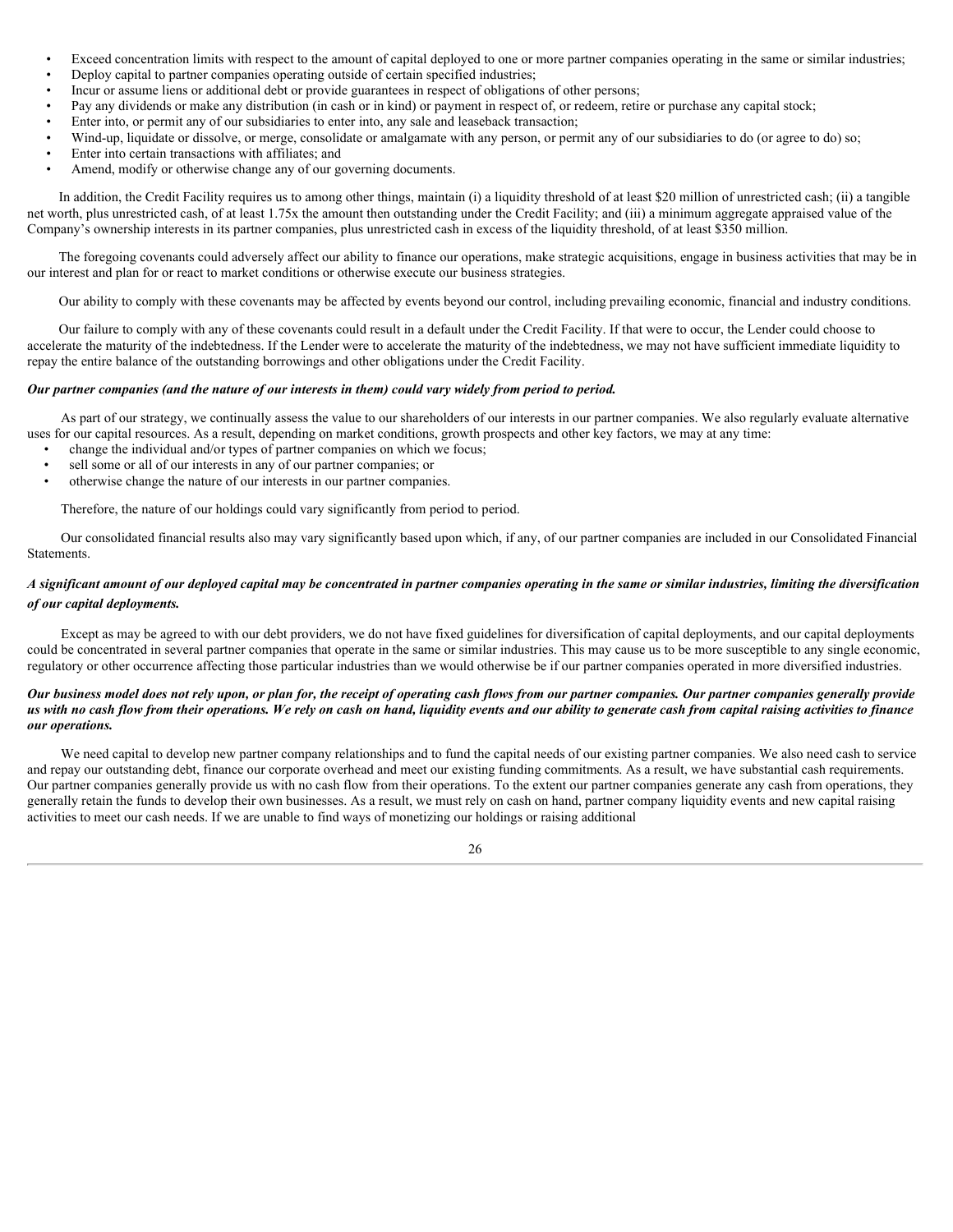capital on attractive terms, we may face liquidity issues that will require us to curtail our new business efforts, constrain our ability to execute our business strategy and limit our ability to provide financial support to our existing partner companies.

#### *Fluctuations in the price of the common stock of our publicly traded holdings may affect the price of our common stock.*

From time to time, we may hold equity interests in companies that are publicly traded. Fluctuations in the market prices of the common stock of publicly traded holdings may affect the price of our common stock. Historically, the market prices of our publicly traded holdings have been highly volatile and subject to fluctuations unrelated or disproportionate to operating performance.

# *Intense competition from other capital providers for interests in companies could adversely affect our ability to deploy capital and result in higher valuations of partner company interests which could result in lower gains or possibly losses on our partner companies.*

We face intense competition from other capital providers as we acquire and develop interests in our partner companies. Some of our competitors have more experience identifying, acquiring and selling companies and have greater financial and management resources, brand name recognition or industry contacts than we have. Competition from other capital providers could adversely affect our ability to deploy capital. In addition, despite making most of our acquisitions at a stage when our partner companies are not publicly traded, we may still pay higher prices for those equity interests because of higher valuations of similar public companies and competition from other acquirers and capital providers, which could result in lower gains or possibly losses.

# *We may be unable to obtain maximum value for our holdings or to sell our holdings on a timely basis.*

We hold significant positions in our partner companies. Consequently, if we were to divest all or part of our holdings in a partner company, we may have to sell our interests at a relative discount to a price which may be received by a seller of a smaller portion. For partner companies with publicly traded stock, we may be unable to sell our holdings at then-quoted market prices. The trading volume and public float in the common stock of a publicly traded partner company may be small relative to our holdings. As a result, any significant open-market divestiture by us of our holdings in such a partner company, if possible at all, would likely have a material adverse effect on the market price of its common stock and on our proceeds from such a divestiture. Additionally, we may not be able to take our partner companies public as a means of monetizing our position or creating shareholder value.

Registration and other requirements under applicable securities laws and contractual restrictions also may adversely affect our ability to dispose of our partner company holdings on a timely basis.

#### *Our success is dependent on our senior management.*

Our success is dependent on our senior management team's ability to execute our strategy. A loss of one or more of the members of our senior management team without adequate replacement could have a material adverse effect on us.

#### *Our business strategy may not be successful if valuations in the market sectors in which our partner companies participate decline.*

Our strategy involves creating value for our shareholders by helping our partner companies build value and, if appropriate, accessing the public and private capital markets. Therefore, our success is dependent on the value of our partner companies as determined by the public and private capital markets. Many factors, including reduced market interest, may cause the market value of our partner companies to decline. If valuations in the market sectors in which our partner companies participate decline, their access to the public and private capital markets on terms acceptable to them may be limited.

# *Our partner companies could make business decisions that are not in our best interests or with which we do not agree, which could impair the value of our holdings.*

Although we may seek a controlling or influential equity interest and participation in the management of our partner companies, we may not be able to control the significant business decisions of our partner companies. We may have shared control or no control over some of our partner companies. In addition, although we currently own a significant, influential interest in some of our partner companies, we do not maintain a controlling interest in any of our partner companies. Acquisitions of interests in partner companies in which we share or have no control, and the dilution of our interests in or loss of control of partner companies, will involve additional risks that could cause the performance of our interests and our operating results to suffer, including:

• the management of a partner company having economic or business interests or objectives that are different from ours; and

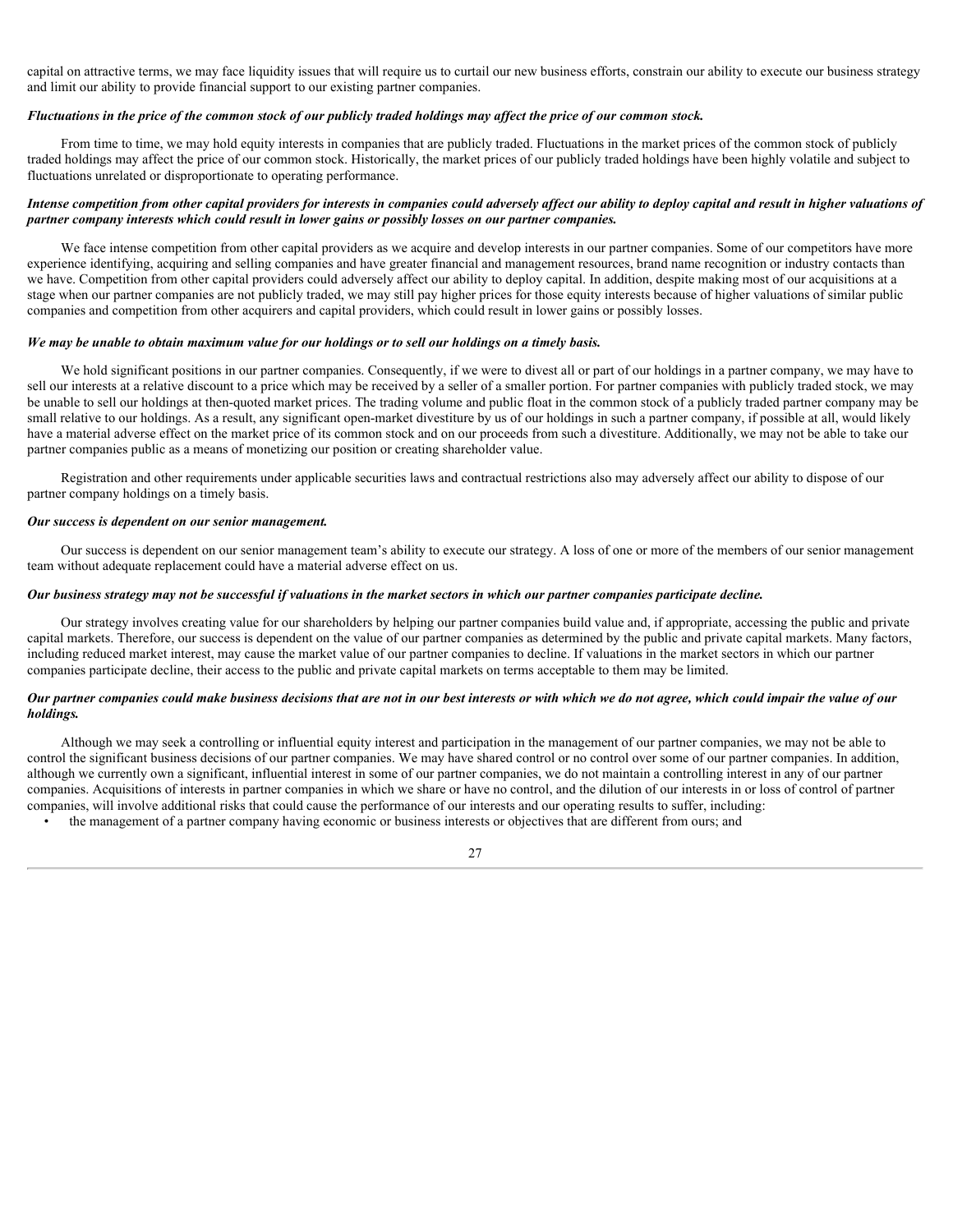• the partner companies not taking our advice with respect to the financial or operating issues they may encounter.

Our inability to control our partner companies also could prevent us from assisting them, financially or otherwise, or could prevent us from liquidating our interests in them at a time or at a price that is favorable to us. Additionally, our partner companies may not act in ways that are consistent with our business strategy. These factors could hamper our ability to maximize returns on our interests and cause us to incur losses on our interests in these partner companies.

#### *We may have to buy, sell or retain assets when we would otherwise not wish to do so in order to avoid registration under the Investment Company Act.*

The Investment Company Act of 1940 regulates companies which are engaged primarily in the business of investing, reinvesting, owning, holding or trading in securities. Under the Investment Company Act, a company may be deemed to be an investment company if it owns investment securities with a value exceeding 40% of the value of its total assets (excluding government securities and cash items) on an unconsolidated basis, unless an exemption or safe harbor applies. We refer to this test as the "40% Test." Securities issued by companies other than consolidated partner companies are generally considered "investment securities" for purposes of the Investment Company Act, unless other circumstances exist which actively involve the company holding such interests in the management of the underlying company. We are a company that partners with growth-stage companies to build value; we are not engaged primarily in the business of investing, reinvesting or trading in securities. We are in compliance with the 40% Test. Consequently, we do not believe that we are an investment company under the Investment Company Act.

We monitor our compliance with the 40% Test and seek to conduct our business activities to comply with this test. It is not feasible for us to be regulated as an investment company because the Investment Company Act rules are inconsistent with our strategy of actively helping our partner companies in their efforts to build value. In order to continue to comply with the 40% Test, we may need to take various actions which we would otherwise not pursue. For example, we may need to retain a controlling interest in a partner company that we no longer consider strategic, we may not be able to acquire an interest in a company unless we are able to obtain a controlling ownership interest in the company, or we may be limited in the manner or timing in which we sell our interests in a partner company. Our ownership levels also may be affected if our partner companies are acquired by third parties or if our partner companies issue stock which dilutes our ownership interest. The actions we may need to take to address these issues while maintaining compliance with the 40% Test could adversely affect our ability to create and realize value at our partner companies.

#### *Economic disruptions and downturns may have negative repercussions for us.*

Events in the United States and international capital markets, debt markets and economies may negatively impact our stock price and our ability to pursue certain tactical and strategic initiatives, such as accessing additional public or private equity or debt financing for us or for our partner companies and selling our interests in partner companies on terms acceptable to us and in time frames consistent with our expectations.

#### *We cannot provide assurance that material weaknesses in our internal control over financial reporting will not be identified in the future.*

We cannot assure you that material weaknesses in our internal control over financial reporting will not be identified in the future. Any failure to maintain or implement required new or improved controls, or any difficulties we encounter in their implementation, could result in a material weakness, or could result in material misstatements in our Consolidated Financial Statements. These misstatements could result in a restatement of our Consolidated Financial Statements, cause us to fail to meet our reporting obligations and/or cause investors to lose confidence in our reported financial information, leading to a decline in our stock price.

# **Risks Related to Our Partner Companies**

#### *Most of our partner companies have a history of operating losses and/or limited operating history and may never be profitable.*

Most of our partner companies have a history of operating losses and/or limited operating history, have significant historical losses and may never be profitable. Many have incurred substantial costs to develop and market their products, have incurred net losses and cannot fund their cash needs from operations. We expect that the operating expenses of certain of our partner companies will increase substantially in the foreseeable future as they continue to develop products and services, increase sales and marketing efforts, and expand operations.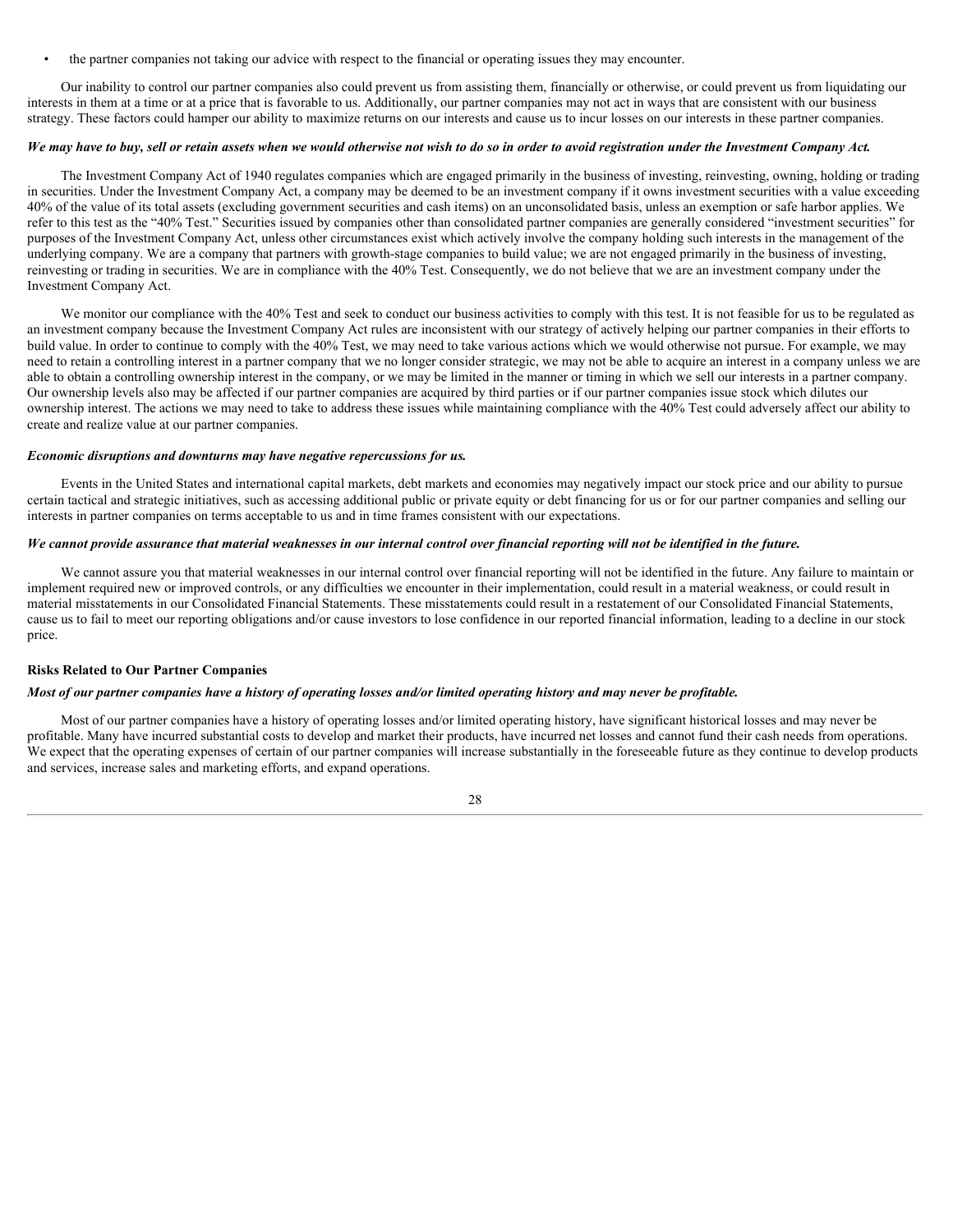# *Our partner companies face intense competition, which could adversely affect their business, financial condition, results of operations and prospects for growth.*

There is intense competition in the technology marketplaces, and we expect competition to intensify in the future. Our business, financial condition, results of operations and prospects for growth will be materially adversely affected if our partner companies are not able to compete successfully. Many of the present and potential competitors may have greater financial, technical, marketing and other resources than those of our partner companies. This may place our partner companies at a disadvantage in responding to the offerings of their competitors, technological changes or changes in client requirements. Also, our partner companies may be at a competitive disadvantage because many of their competitors have greater name recognition, more extensive client bases and a broader range of product offerings. In addition, our partner companies may compete against one another.

# *The success or failure of many of our partner companies is dependent upon the ultimate effectiveness of newly-created technologies, medical devices, financial services, healthcare diagnostics, etc.*

Our partner companies' business strategies are often highly dependent upon the successful launch and commercialization of an innovative technology or device, including, without limitation, technologies or devices used in healthcare, financial services or digital media. Despite all of our efforts to understand the research and development underlying the innovation or creation of such technologies and devices before we deploy capital into a partner company, sometimes the performance of the technology or device does not match our expectations or those of our partner company. In those situations, it is likely that we will incur a partial or total loss of the capital which we deployed in such partner company.

# *Our partner companies may fail if they do not adapt to changing marketplaces.*

If our partner companies fail to adapt to changes in technology and customer and supplier demands, they may not become or remain profitable. There is no assurance that the products and services of our partner companies will achieve or maintain market penetration or commercial success, or that the businesses of our partner companies will be successful.

The technology marketplaces are characterized by:

- rapidly changing technology;
- evolving industry standards;
- frequent introduction of new products and services;
- shifting distribution channels;
- evolving government regulation;
- frequently changing intellectual property landscapes; and
- changing customer demands.

Our future success will depend on our partner companies' ability to adapt to these evolving marketplaces. They may not be able to adequately or economically adapt their products and services, develop new products and services or establish and maintain effective distribution channels for their products and services. If our partner companies are unable to offer competitive products and services or maintain effective distribution channels, they will sell fewer products and services and forego potential revenue, possibly causing them to lose money. In addition, we and our partner companies may not be able to respond to the marketplace changes in an economically efficient manner, and our partner companies may become or remain unprofitable.

# *Our partner companies may grow rapidly and may be unable to manage their growth.*

We expect some of our partner companies to grow rapidly. Rapid growth often places considerable operational, managerial and financial strain on a business. To successfully manage rapid growth, our partner companies must, among other things:

- improve, upgrade and expand their business infrastructures;
- scale up production operations;
- develop appropriate financial reporting controls;
- attract and retain qualified personnel; and
- maintain appropriate levels of liquidity.

If our partner companies are unable to manage their growth successfully, their ability to respond effectively to competition and to achieve or maintain profitability will be adversely affected.

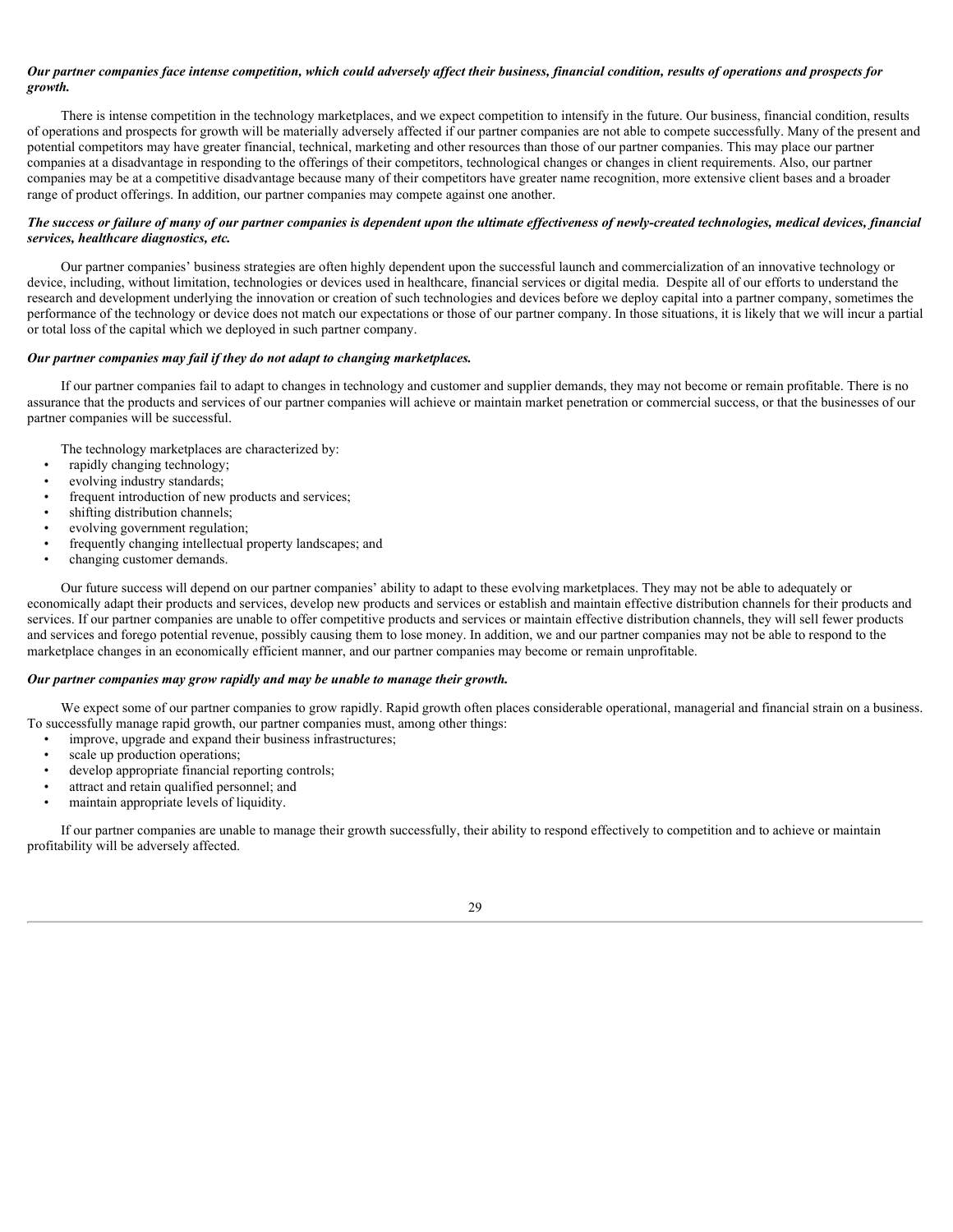# *Based on our business model, some or all of our partner companies will need to raise additional capital to fund their operations at any given time. We may not be able to fund some or all of such amounts and such amounts may not be available from third parties on acceptable terms, if at all. Further, if our partner companies do raise additional capital, either debt or equity, such capital may rank senior to our interests in such companies.*

We cannot be certain that our partner companies will be able to obtain additional financing on favorable terms when needed, if at all. Because our resources and our ability to raise capital are not unlimited, we may not be able to provide partner companies with sufficient capital resources to enable them to reach a cashflow positive position or a sale of the company, even if we wish to do so. General economic disruptions and downturns may also negatively affect the ability of some of our partner companies to fund their operations from other stockholders and capital sources. We also may fail to accurately project the capital needs of partner companies. If partner companies need capital but are not able to raise capital from us or other outside sources, then they may need to cease or scale back operations. In such event, our interest in any such partner company will become less valuable. If our partner companies raise additional capital, either debt or equity, that ranks senior to the capital we have deployed, such capital may entitle its holders to receive returns of capital before the dates on which we are entitled to receive any return of our deployed capital. Also, in the event of any insolvency, liquidation, dissolution, reorganization or bankruptcy of a partner company, holders of such partner company's instruments that rank senior to our deployed capital will typically be entitled to receive payment in full before we receive any return of our deployed capital. After returning such senior capital, such partner company may not have any remaining assets to use for returning capital to us, causing us to lose some or all of our deployed capital in such partner company.

# *Economic disruptions and downturns may negatively affect our partner companies' plans and their results of operations.*

Many of our partner companies are largely dependent upon outside sources of capital to fund their operations. Disruptions in the availability of capital from such sources will negatively affect the ability of such partner companies to pursue their business models and will force such companies to revise their growth and development plans accordingly. Any such changes will, in turn, negatively affect our ability to realize the value of our capital deployments in such partner companies.

In addition, downturns in the economy as well as possible governmental responses to such downturns and/or to specific situations in the economy could affect the business prospects of certain of our partner companies, including, but not limited to, in the following ways: weaknesses in the financial services industries; reduced business and/or consumer spending; and/or systemic changes in the ways the healthcare system operates in the United States.

#### *Some of our partner companies may be unable to protect their proprietary rights and may infringe on the proprietary rights of others.*

Our partner companies assert various forms of intellectual property protection. Intellectual property may constitute an important part of partner company assets and competitive strengths. Federal law, most typically copyright, patent, trademark and trade secret laws, generally protects intellectual property rights. Although we expect that our partner companies will take reasonable efforts to protect the rights to their intellectual property, third parties may develop similar intellectual property independently. Moreover, the complexity of international trade secret, copyright, trademark and patent law, coupled with the limited resources of our partner companies and the demands of quick delivery of products and services to market, create a risk that partner company efforts to prevent misappropriation of their technology will prove inadequate.

Some of our partner companies also license intellectual property from third parties and it is possible that they could become subject to infringement actions based upon their use of the intellectual property licensed from those third parties. Our partner companies generally obtain representations as to the origin and ownership of such licensed intellectual property. However, this may not adequately protect them. Any claims against our partner companies' proprietary rights, with or without merit, could subject the companies to costly litigation and divert their technical and management personnel from other business concerns. If our partner companies incur costly litigation and their personnel are not effectively deployed, the expenses and losses incurred by our partner companies will increase and their profits, if any, will decrease.

Third parties have and may assert infringement or other intellectual property claims against our partner companies based on their patents or other intellectual property claims. Even though we believe our partner companies' products do not infringe any third party's patents, they may have to pay substantial damages, possibly including treble damages, if it is ultimately determined that they do. They may have to obtain a license to sell their products if it is determined that their products infringe on another person's intellectual property. Our partner companies might be prohibited from selling their products before they obtain a license, which, if available at all, may require them to pay substantial royalties. Even if infringement claims against our partner companies are without merit, defending these types of lawsuits takes significant time, is expensive and may divert management attention from other business concerns.

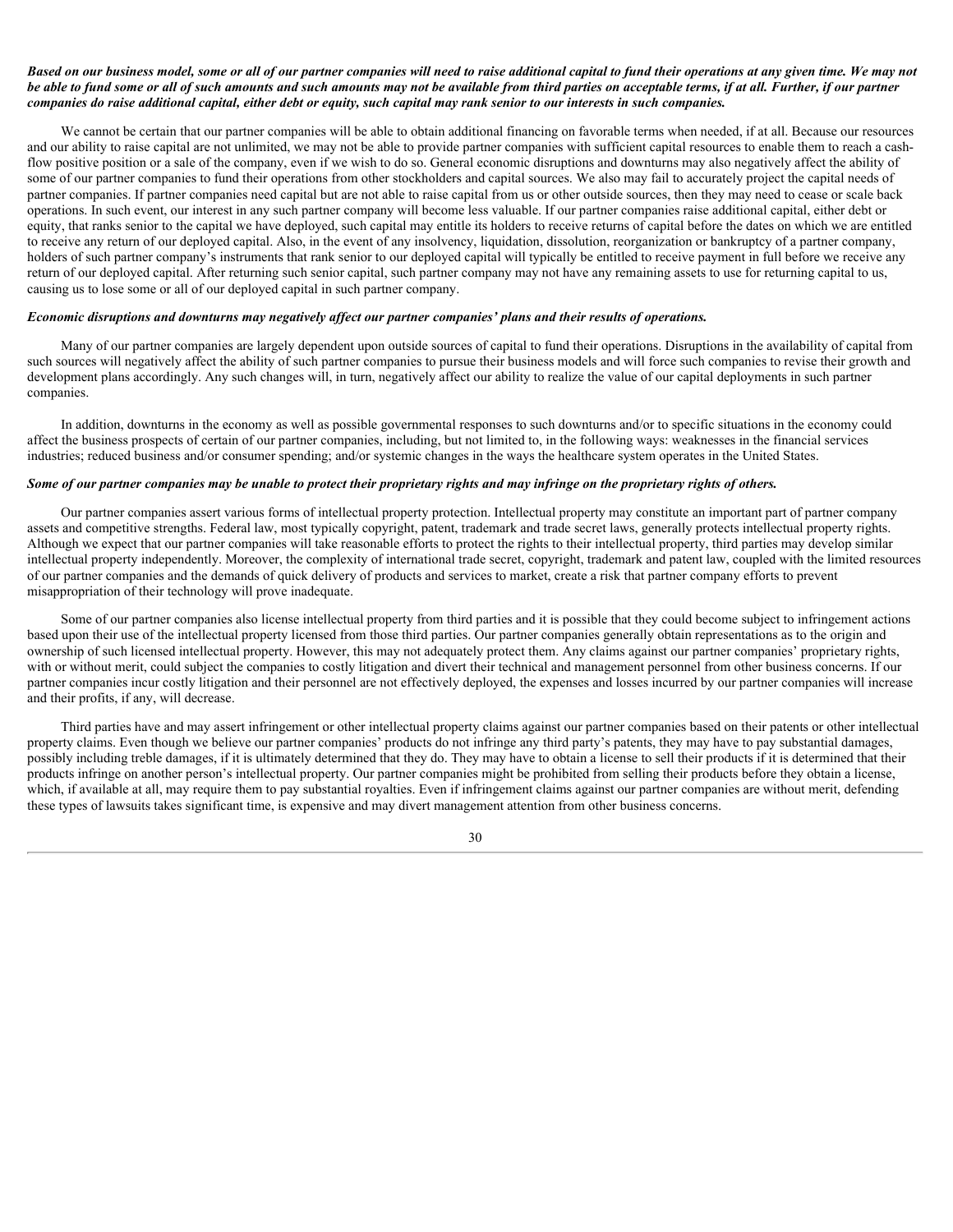#### *Certain of our partner companies could face legal liabilities from claims made against their operations, products or work.*

Because manufacture and sale of certain partner company products entail an inherent risk of product liability, certain partner companies maintain product liability insurance. Although none of our current partner companies have experienced any material losses in this regard, there can be no assurance that they will be able to maintain or acquire adequate product liability insurance in the future and any product liability claim could have a material adverse effect on a partner company's financial stability, revenues and results of operations. In addition, many of the engagements of our partner companies involve projects that are critical to the operation of their clients' businesses. If our partner companies fail to meet their contractual obligations, they could be subject to legal liability, which could adversely affect their business, operating results and financial condition. Partner company contracts typically include provisions designed to limit their exposure to legal claims relating to their services and products. However, these provisions may not protect our partner companies or may not be enforceable. Also, some of our partner companies depend on their relationships with their clients and their reputation for high-quality services and integrity to retain and attract clients. As a result, claims made against our partner companies' work may damage their reputation, which in turn could impact their ability to compete for new work and negatively impact their revenue and profitability.

#### *Our partner companies' success depends on their ability to attract and retain qualified personnel.*

Our partner companies depend upon their ability to attract and retain senior management and key personnel, including trained technical and marketing personnel. Our partner companies also will need to continue to hire additional personnel as they expand. Although our current partner companies have not been the subject of a work stoppage, any future work stoppage could have a material adverse effect on their respective operations. A shortage in the availability of the requisite qualified personnel or work stoppage would limit the ability of our partner companies to grow, to increase sales of their existing products and services, and to launch new products and services.

#### *Government regulations and legal uncertainties may place financial burdens on the businesses of our partner companies.*

Failure to comply with applicable requirements of the FDA or comparable regulation in foreign countries can result in fines, recall or seizure of products, total or partial suspension of production, withdrawal of existing product approvals or clearances, refusal to approve or clear new applications or notices and criminal prosecution. Manufacturers of pharmaceuticals and medical diagnostic devices and operators of laboratory facilities are subject to strict federal and state regulation regarding validation and the quality of manufacturing and laboratory facilities. Failure to comply with these quality regulation systems requirements could result in civil or criminal penalties or enforcement proceedings, including the recall of a product or a "cease distribution" order. The enactment of any additional laws or regulations that affect healthcare insurance policy and reimbursement (including Medicare reimbursement) could negatively affect some of our partner companies. If Medicare or private payers change the rates at which our partner companies or their customers are reimbursed by insurance providers for their products, such changes could adversely impact our partner companies.

#### *Some of our partner companies may be subject to significant environmental, health and safety regulation.*

Some of our partner companies may be subject to licensing and regulation under federal, state and local laws and regulations relating to the protection of the environment and human health and safety, including laws and regulations relating to the handling, transportation and disposal of medical specimens, infectious and hazardous waste and radioactive materials, as well as to the safety and health of manufacturing and laboratory employees. In addition, the federal Occupational Safety and Health Administration has established extensive requirements relating to workplace safety. Compliance with such regulations could increase operating costs at certain of our partner companies, and the failure to comply could negatively affect the operations and results of some of our partner companies.

#### *Catastrophic events may disrupt our partner companies' businesses.*

Some of our partner companies are highly automated businesses and rely on their network infrastructure, various software applications and many internal technology systems and data networks for their customer support, development, sales and marketing and accounting and finance functions. Further, some of our partner companies provide services to their customers from data center facilities in multiple locations. Some of these data centers are operated by third parties, and the partner companies have limited control over those facilities. A disruption or failure of these systems or data centers in the event of a natural disaster, telecommunications failure, power outage, cyber-attack, war, terrorist attack or other catastrophic event could cause system interruptions, reputational harm, delays in product development, breaches of data security and loss of critical data. Such an event could also prevent the partner companies from fulfilling customer orders or maintaining certain service level requirements, particularly in respect of their SaaS offerings. While certain of our partner companies have developed certain disaster recovery plans and maintain backup systems to reduce the potentially adverse effect of such events, a catastrophic event that resulted in the destruction or disruption of any of their data centers or their critical business or

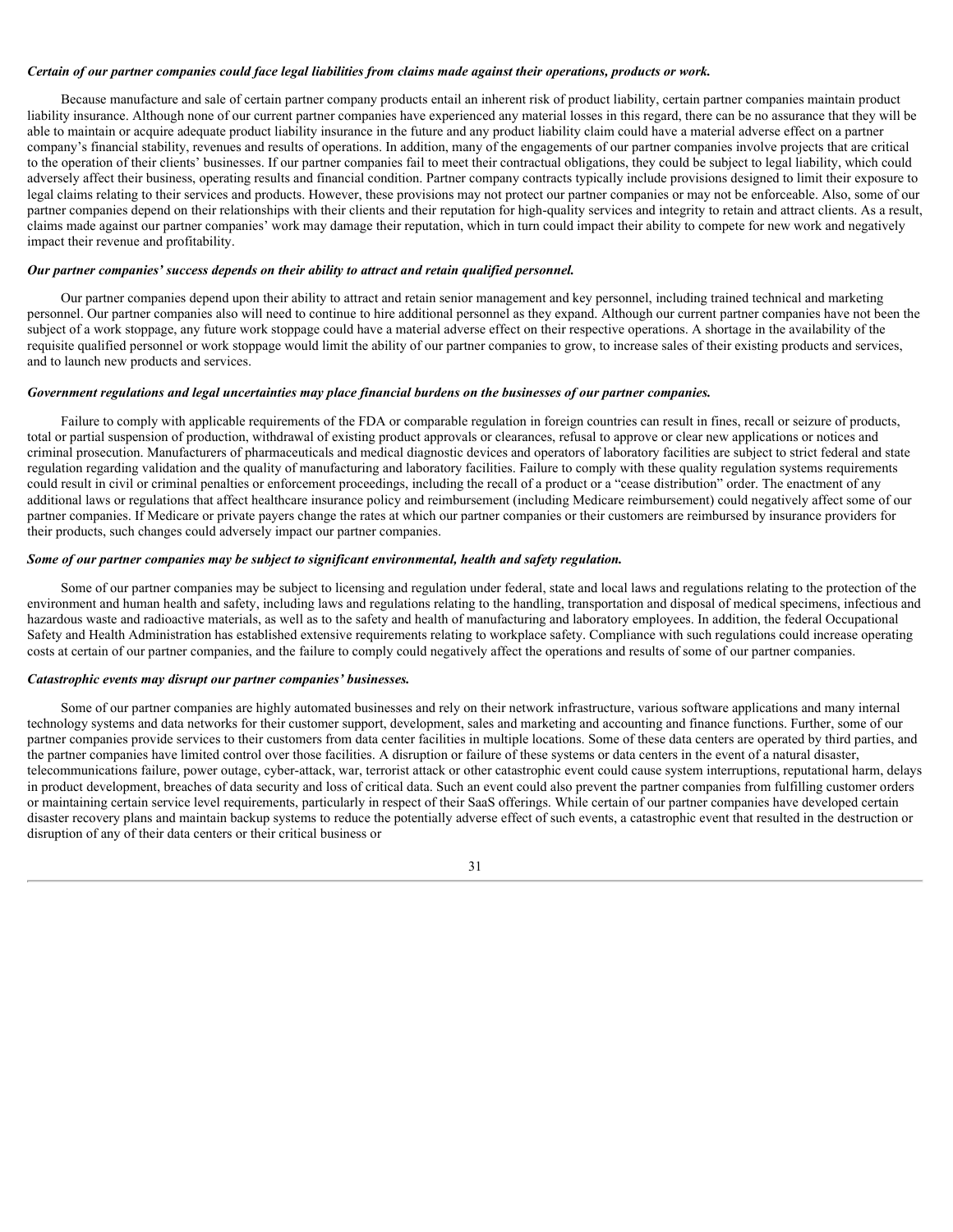information technology systems could severely affect their ability to conduct normal business operations and, as a result, their business, operating results and financial condition could be adversely affected.

We cannot provide assurance that our partner companies' disaster recovery plans will address all of the issues they may encounter in the event of a disaster or other unanticipated issue, and their business interruption insurance may not adequately compensate them for losses that may occur from any of the foregoing. In the event that a natural disaster, terrorist attack or other catastrophic event were to destroy any part of their facilities or interrupt their operations for any extended period of time, or if harsh weather or health conditions prevent them from delivering products in a timely manner, their business, financial condition and operating results could be adversely affected.

### <span id="page-31-0"></span>**Item 3.** *Quantitative and Qualitative Disclosures About Market Risk*

There have been no material changes to the information we previously disclosed under Item 7A of Part II of our Annual Report on Form 10-K for the year ended December 31, 2016, filed with the SEC on March 3, 2017.

#### <span id="page-31-1"></span>**Item 4.** *Controls and Procedures*

#### (a) Evaluation of Disclosure Controls and Procedures

Our management, with the participation of our Chief Executive Officer and Chief Financial Officer, evaluated the effectiveness of our disclosure controls and procedures as of the end of the period covered by this report. Based on that evaluation, the Chief Executive Officer and Chief Financial Officer concluded that our disclosure controls and procedures as of September 30, 2017 are functioning effectively to provide reasonable assurance that the information required to be disclosed by us in reports filed under the Securities Exchange Act of 1934 is (i) recorded, processed, summarized and reported within the time periods specified in the SEC's rules and forms and (ii) accumulated and communicated to our management, including the Chief Executive Officer and Chief Financial Officer, as appropriate to allow timely decisions regarding disclosure. A controls system cannot provide absolute assurance that the objectives of the controls system are met, and no evaluation of controls can provide absolute assurance that all control issues and instances of fraud, if any, within a company have been detected.

### (b) Change in Internal Control over Financial Reporting

No change in our internal control over financial reporting occurred during our most recent fiscal quarter that has materially affected, or is reasonably likely to materially affect, our internal control over financial reporting.

# <span id="page-31-2"></span>**PART II**

# **OTHER INFORMATION**

#### **Item 1.** *Legal Proceedings*

None.

# <span id="page-31-3"></span>**Item 1A.** *Risk Factors*

Except as included under the heading "Factors That May Affect Future Results" above, there have been no material changes in our risk factors from the information set forth in our Annual Report on Form 10-K for the year ended December 31, 2016.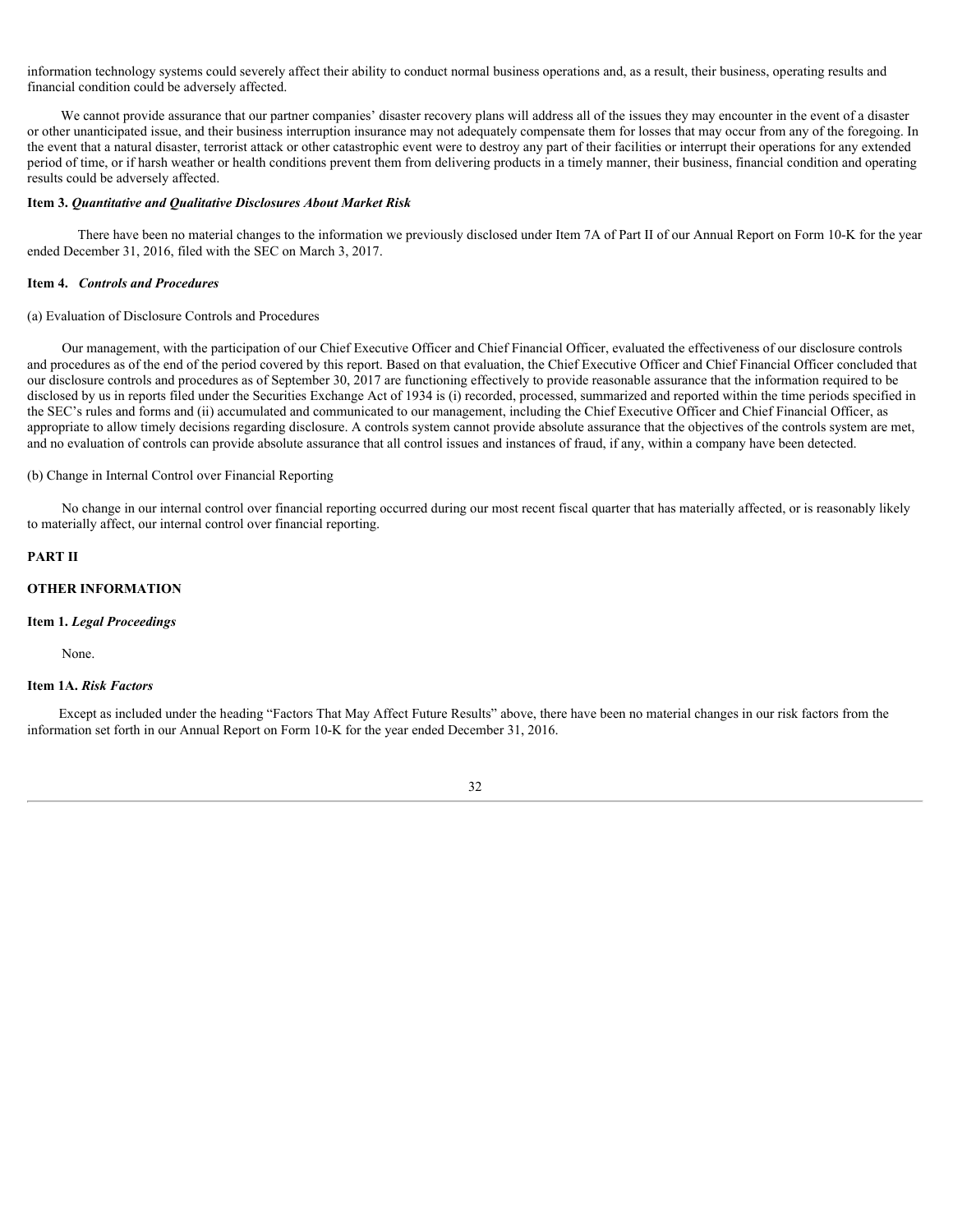# <span id="page-32-0"></span>**Item 2.** *Unregistered Sales of Equity Securities and Use of Proceeds*

The following table provides information about purchases of equity securities by the Company and affiliated purchasers of the Company, during the quarter ended September 30, 2017, which equity securities are registered pursuant to Section 12 of the Securities Exchange Act of 1934, as amended (the "Exchange Act"):

| Period                                 | <b>Total Number</b><br>of Shares<br>Purchased (a) | Average<br><b>Price Paid</b><br>Per Share |         | <b>Total Number of Shares</b><br>Purchased as Part of<br><b>Publicly Announced</b><br>Plan (b) |  | <b>Maximum Number (or</b><br><b>Approximate Dollar Value) of</b><br><b>Shares that May Yet Be</b><br><b>Purchased Under the</b><br>Plan (b) |  |  |
|----------------------------------------|---------------------------------------------------|-------------------------------------------|---------|------------------------------------------------------------------------------------------------|--|---------------------------------------------------------------------------------------------------------------------------------------------|--|--|
| July 1, 2017 - July 31, 2017           | 1,062                                             |                                           | 12.6300 | $\overline{\phantom{m}}$                                                                       |  | 14,636,135                                                                                                                                  |  |  |
| August 1, 2017 - August 31, 2017       | 163                                               |                                           | 11.8000 | $\overline{\phantom{a}}$                                                                       |  | 14,636,135                                                                                                                                  |  |  |
| September 1, 2017 - September 30, 2017 | 2,258                                             |                                           | 12.9500 | $\overline{\phantom{a}}$                                                                       |  | 14,636,135                                                                                                                                  |  |  |
| Total                                  | 3,483                                             |                                           | 12.7500 | $\overbrace{\hspace{25mm}}^{}$                                                                 |  |                                                                                                                                             |  |  |
|                                        |                                                   |                                           |         |                                                                                                |  |                                                                                                                                             |  |  |

(a) During the third quarter of 2017, the Company repurchased an aggregate of 3 thousand shares of its common stock initially issued as restricted stock awards to employees and subsequently withheld from employees to satisfy the statutory withholding tax liability upon the vesting of such restricted stock awards.

(b) In July 2015, our Board of Directors authorized the Company to repurchase shares of its outstanding common stock with an aggregate value of up to \$25.0 million. These repurchases may be made in open market or privately negotiated transactions, including under plans complying with Rule 10b5-1 of the Exchange Act, based on market conditions, stock price, and other factors. The share repurchase program does not obligate the Company to acquire any specific number of shares.

## <span id="page-32-1"></span>**Item 3.** *Defaults Upon Senior Securities*

None.

# <span id="page-32-2"></span>**Item 4.** *Mine Safety Disclosures*

Not applicable.

## <span id="page-32-3"></span>**Item 5.** *Other Information*

None.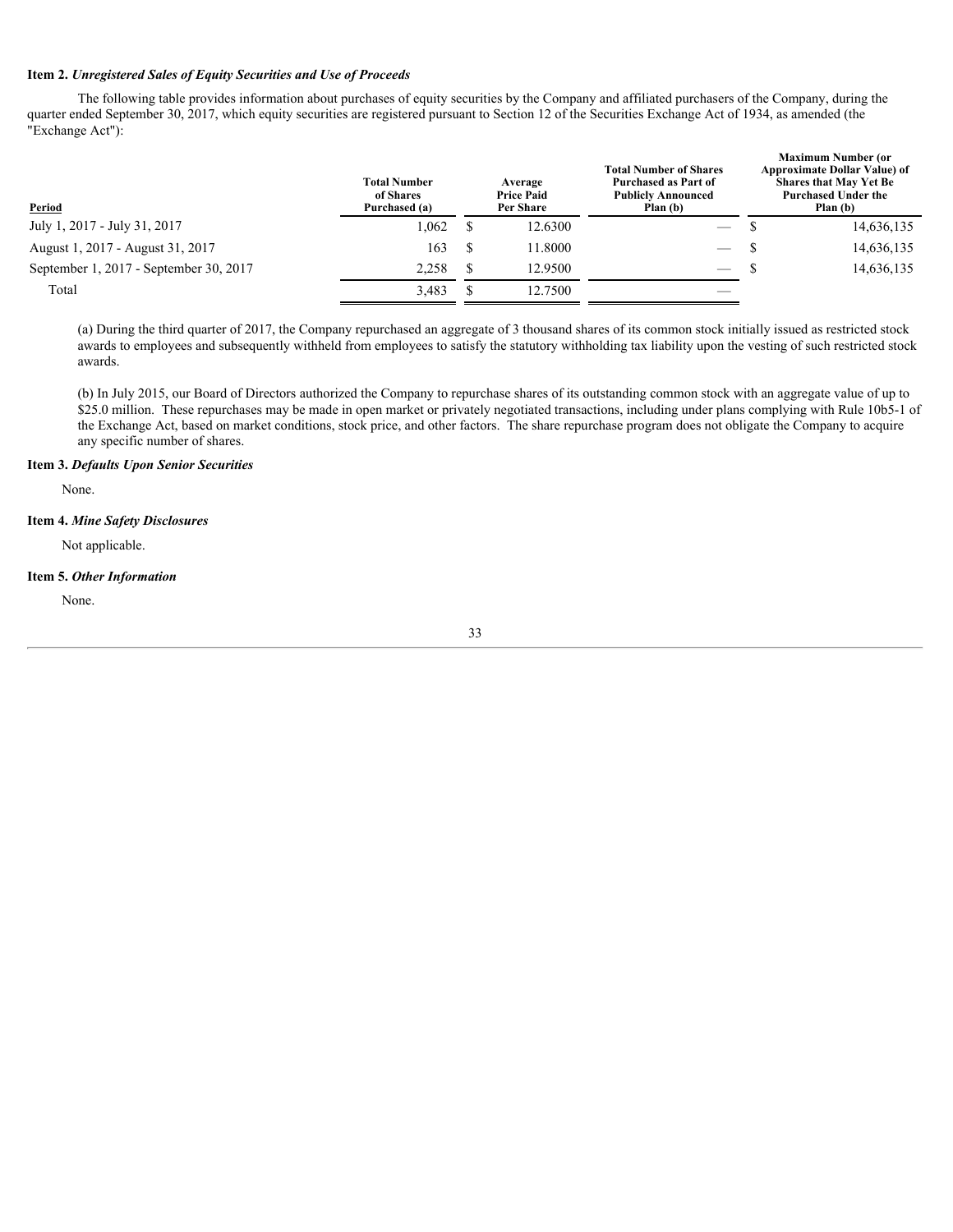# <span id="page-33-0"></span>**Item 6.** *Exhibits*

(a) Exhibits.

The following is a list of exhibits required by Item 601 of Regulation S-K to be filed as part of this Report. For exhibits that previously have been filed, the Registrant incorporates those exhibits herein by reference. Documents which are incorporated by reference to filings by parties other than the Registrant are identified in a footnote to this table.

| <b>Exhibit Number</b>   | <b>Description</b>                                                                                                                                                                                                                                                                                                                                                                                                                                                                                                                                                                      |
|-------------------------|-----------------------------------------------------------------------------------------------------------------------------------------------------------------------------------------------------------------------------------------------------------------------------------------------------------------------------------------------------------------------------------------------------------------------------------------------------------------------------------------------------------------------------------------------------------------------------------------|
| $31.1 \;{\dagger}$      | Certification of Stephen T. Zarrilli pursuant to Rules 13a-15(e) and 15d-15(e) of the Securities Exchange Act of 1934.                                                                                                                                                                                                                                                                                                                                                                                                                                                                  |
| $31.2 \;{\rm \ddagger}$ | Certification of Jeffrey B. McGroarty pursuant to Rules 13a-15(e) and 15d-15(e) of the Securities Exchange Act of 1934.                                                                                                                                                                                                                                                                                                                                                                                                                                                                 |
| $32.1 \; \text{t}$      | Certification of Stephen T. Zarrilli pursuant to 18 U.S.C. Section 1350, as adopted pursuant to Section 906 of the Sarbanes-Oxley Act of<br><u>2002.</u>                                                                                                                                                                                                                                                                                                                                                                                                                                |
| $32.2 \;$ $\ddagger$    | Certification of Jeffrey B. McGroarty pursuant to 18 U.S.C. Section 1350, as adopted pursuant to Section 906 of the Sarbanes-Oxley<br>Act of 2002.                                                                                                                                                                                                                                                                                                                                                                                                                                      |
| 101                     | The following materials from Safeguard Scientifics, Inc. Quarterly Report on Form 10-Q for the quarter ended September 30, 2017,<br>formatted in XBRL (eXtensible Business Reporting Language); (i) Consolidated Balance Sheets (unaudited); (ii) Consolidated<br>Statements of Operations (unaudited); (iii) Consolidated Statements of Comprehensive Income (Loss) (unaudited); (iv) Condensed<br>Consolidated Statements of Cash Flows (unaudited); (v) Consolidated Statement of Changes in Equity (unaudited); and (vi) Notes to<br>Consolidated Financial Statements (unaudited). |
| ÷                       | Filed herewith                                                                                                                                                                                                                                                                                                                                                                                                                                                                                                                                                                          |

‡ Furnished herewith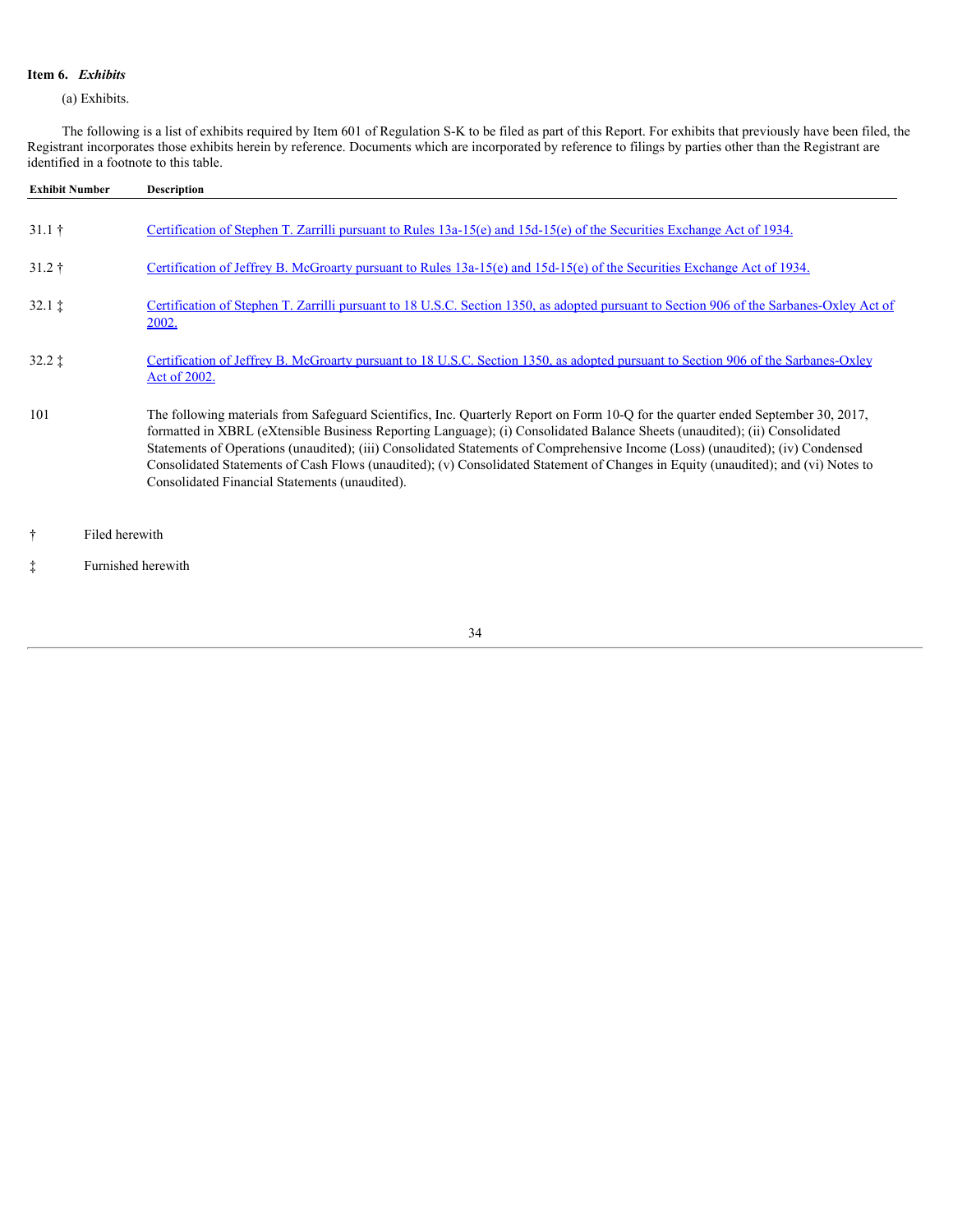# **SIGNATURES**

<span id="page-34-0"></span>Pursuant to the requirements of the Securities Exchange Act of 1934, the Registrant has duly caused this report to be signed on its behalf by the undersigned thereunto duly authorized.

Date: October 26, 2017 /s/ Stephen T. Zarrilli

# SAFEGUARD SCIENTIFICS, INC.

 Stephen T. Zarrilli *President and Chief Executive Officer*

Date: October 26, 2017 /s/ Jeffrey B. McGroarty

 Jeffrey B. McGroarty *Senior Vice President and Chief Financial Officer*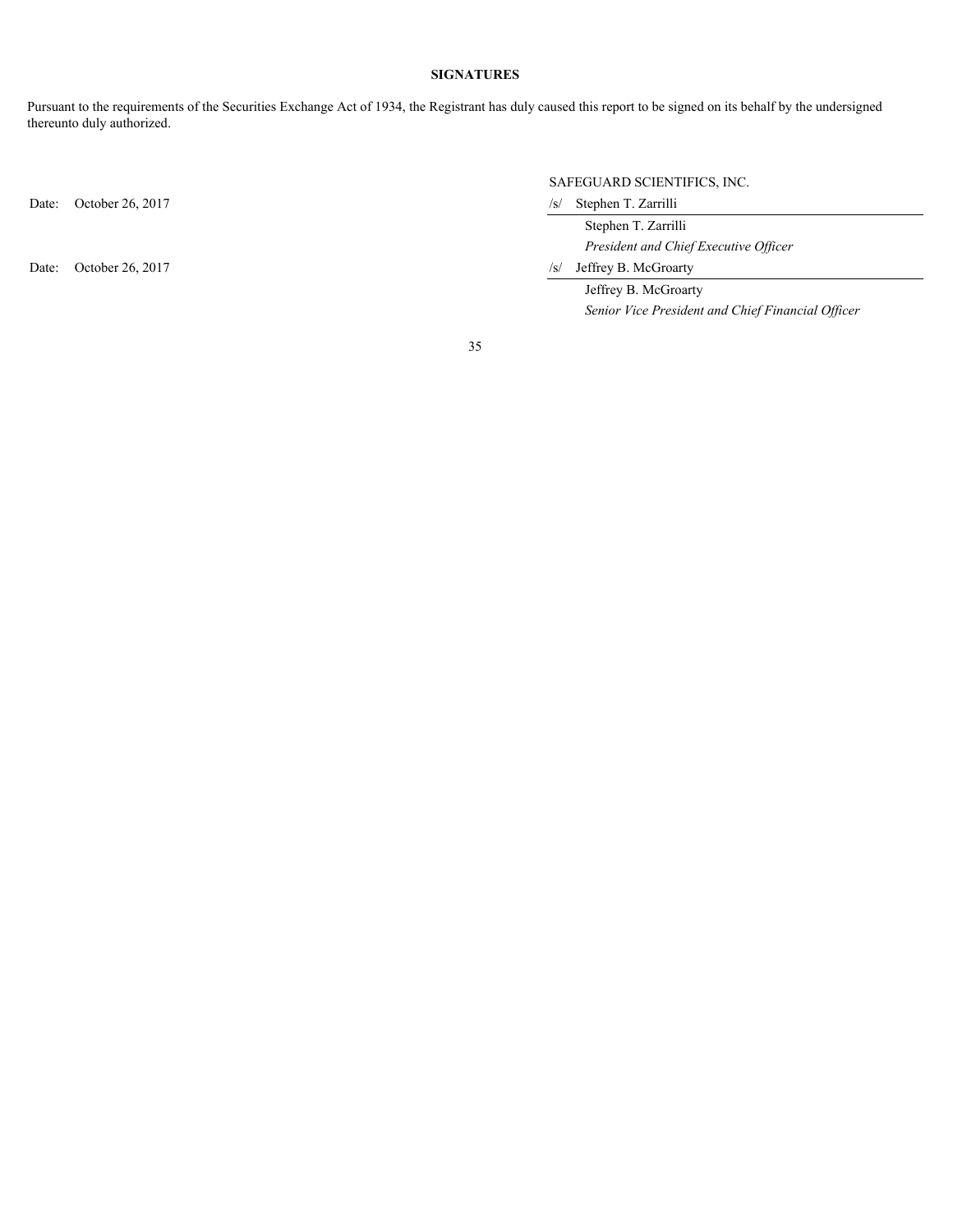# **CERTIFICATION**

<span id="page-35-0"></span>I, Stephen T. Zarrilli, certify that:

- 1. I have reviewed this Quarterly Report on Form 10-Q of Safeguard Scientifics, Inc.;
- 2. Based on my knowledge, this report does not contain any untrue statement of a material fact or omit to state a material fact necessary to make the statements made, in light of the circumstances under which such statements were made, not misleading with respect to the period covered by this report;
- 3. Based on my knowledge, the financial statements, and other financial information included in this report, fairly present in all material respects the financial condition, results of operations and cash flows of the registrant as of, and for, the periods presented in this report;
- 4. The registrant's other certifying officer and I are responsible for establishing and maintaining disclosure controls and procedures (as defined in Exchange Act Rules  $13a-15(e)$  and  $15d-15(e)$ ) and internal control over financial reporting (as defined in Exchange Act Rules  $13a-15(f)$ ) and  $15d-15(f)$ ) for the registrant and have:
	- a. designed such disclosure controls and procedures, or caused such disclosure controls and procedures to be designed under our supervision, to ensure that material information relating to the registrant, including its consolidated subsidiaries, is made known to us by others within those entities, particularly during the period in which this report is being prepared;
	- b. designed such internal control over financial reporting, or caused such internal control over financial reporting to be designed under our supervision, to provide reasonable assurance regarding the reliability of financial reporting and the preparation of financial statements for external purposes in accordance with generally accepted accounting principles;
	- c. evaluated the effectiveness of the registrant's disclosure controls and procedures and presented in this report our conclusions about the effectiveness of the disclosure controls and procedures, as of the end of the period covered by this report based on such evaluation; and
	- d. disclosed in this report any change in the registrant's internal control over financial reporting that occurred during the registrant's most recent fiscal quarter (the registrant's fourth fiscal quarter in the case of an annual report) that has materially affected, or is reasonably likely to materially affect, the registrant's internal control over financial reporting; and
- 5. The registrant's other certifying officer and I have disclosed, based on our most recent evaluation of internal control over financial reporting, to the registrant's auditors and the audit committee of the registrant's board of directors (or persons performing the equivalent functions):
	- a. all significant deficiencies and material weaknesses in the design or operation of internal control over financial reporting which are reasonably likely to adversely affect the registrant's ability to record, process, summarize and report financial information; and
	- b. any fraud, whether or not material, that involves management or other employees who have a significant role in the registrant's internal control over financial reporting.

SAFEGUARD SCIENTIFICS, INC.

Date: October 26, 2017<br>
October 26, 2017

 Stephen T. Zarrilli President and Chief Executive Officer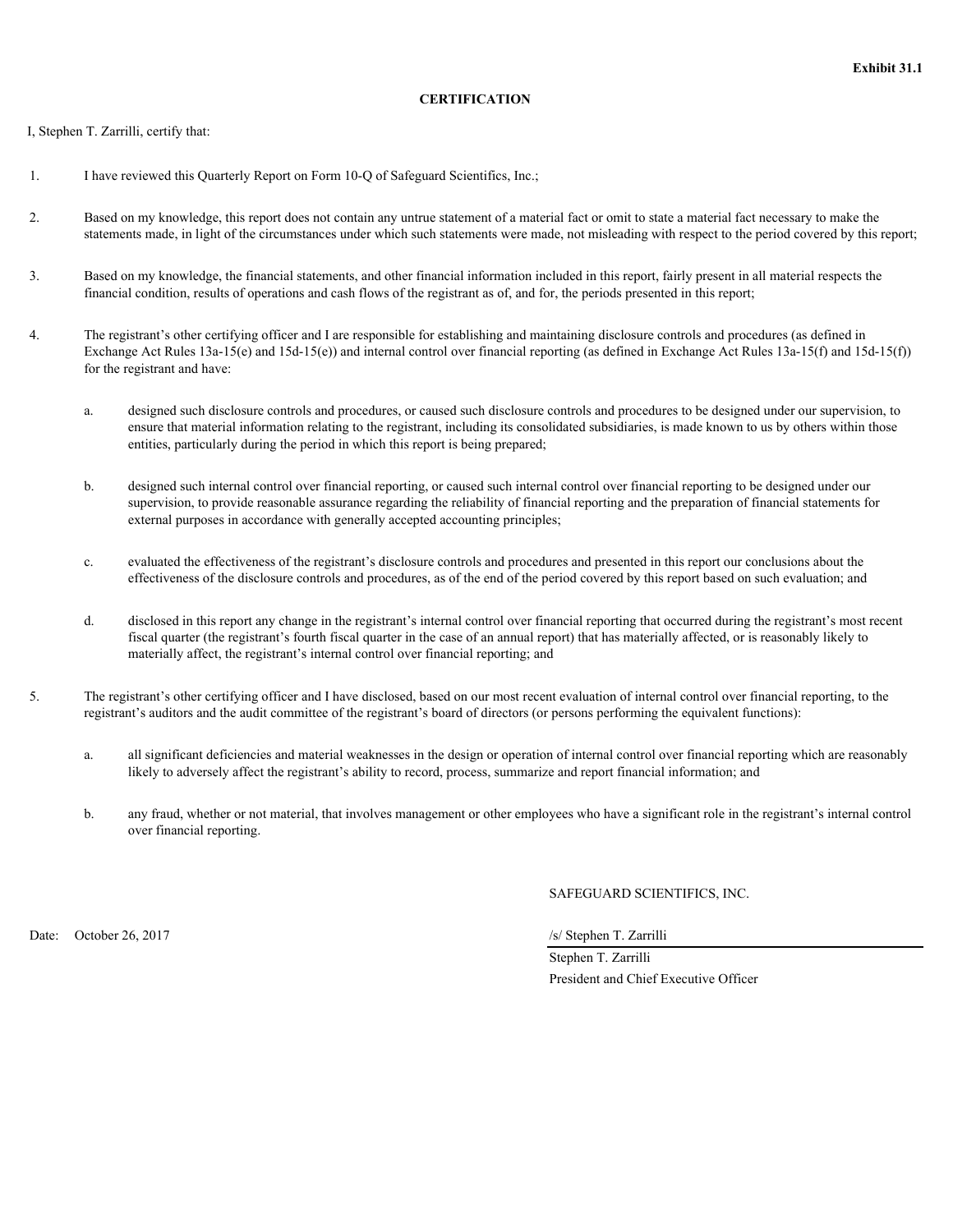# **CERTIFICATION**

<span id="page-36-0"></span>I, Jeffrey B. McGroarty, certify that:

- 1. I have reviewed this Quarterly Report on Form 10-Q of Safeguard Scientifics, Inc.;
- 2. Based on my knowledge, this report does not contain any untrue statement of a material fact or omit to state a material fact necessary to make the statements made, in light of the circumstances under which such statements were made, not misleading with respect to the period covered by this report;
- 3. Based on my knowledge, the financial statements, and other financial information included in this report, fairly present in all material respects the financial condition, results of operations and cash flows of the registrant as of, and for, the periods presented in this report;
- 4. The registrant's other certifying officer and I are responsible for establishing and maintaining disclosure controls and procedures (as defined in Exchange Act Rules  $13a-15(e)$  and  $15d-15(e)$ ) and internal control over financial reporting (as defined in Exchange Act Rules  $13a-15(f)$ ) and  $15d-15(f)$ ) for the registrant and have:
	- a. designed such disclosure controls and procedures, or caused such disclosure controls and procedures to be designed under our supervision, to ensure that material information relating to the registrant, including its consolidated subsidiaries, is made known to us by others within those entities, particularly during the period in which this report is being prepared;
	- b. designed such internal control over financial reporting, or caused such internal control over financial reporting to be designed under our supervision, to provide reasonable assurance regarding the reliability of financial reporting and the preparation of financial statements for external purposes in accordance with generally accepted accounting principles;
	- c. evaluated the effectiveness of the registrant's disclosure controls and procedures and presented in this report our conclusions about the effectiveness of the disclosure controls and procedures, as of the end of the period covered by this report based on such evaluation; and
	- d. disclosed in this report any change in the registrant's internal control over financial reporting that occurred during the registrant's most recent fiscal quarter (the registrant's fourth fiscal quarter in the case of an annual report) that has materially affected, or is reasonably likely to materially affect, the registrant's internal control over financial reporting; and
- 5. The registrant's other certifying officer and I have disclosed, based on our most recent evaluation of internal control over financial reporting, to the registrant's auditors and the audit committee of the registrant's board of directors (or persons performing the equivalent functions):
	- a. all significant deficiencies and material weaknesses in the design or operation of internal control over financial reporting which are reasonably likely to adversely affect the registrant's ability to record, process, summarize and report financial information; and
	- b. any fraud, whether or not material, that involves management or other employees who have a significant role in the registrant's internal control over financial reporting.

SAFEGUARD SCIENTIFICS, INC.

Date: October 26, 2017<br>
October 26, 2017

 Jeffrey B. McGroarty Senior Vice President and Chief Financial Officer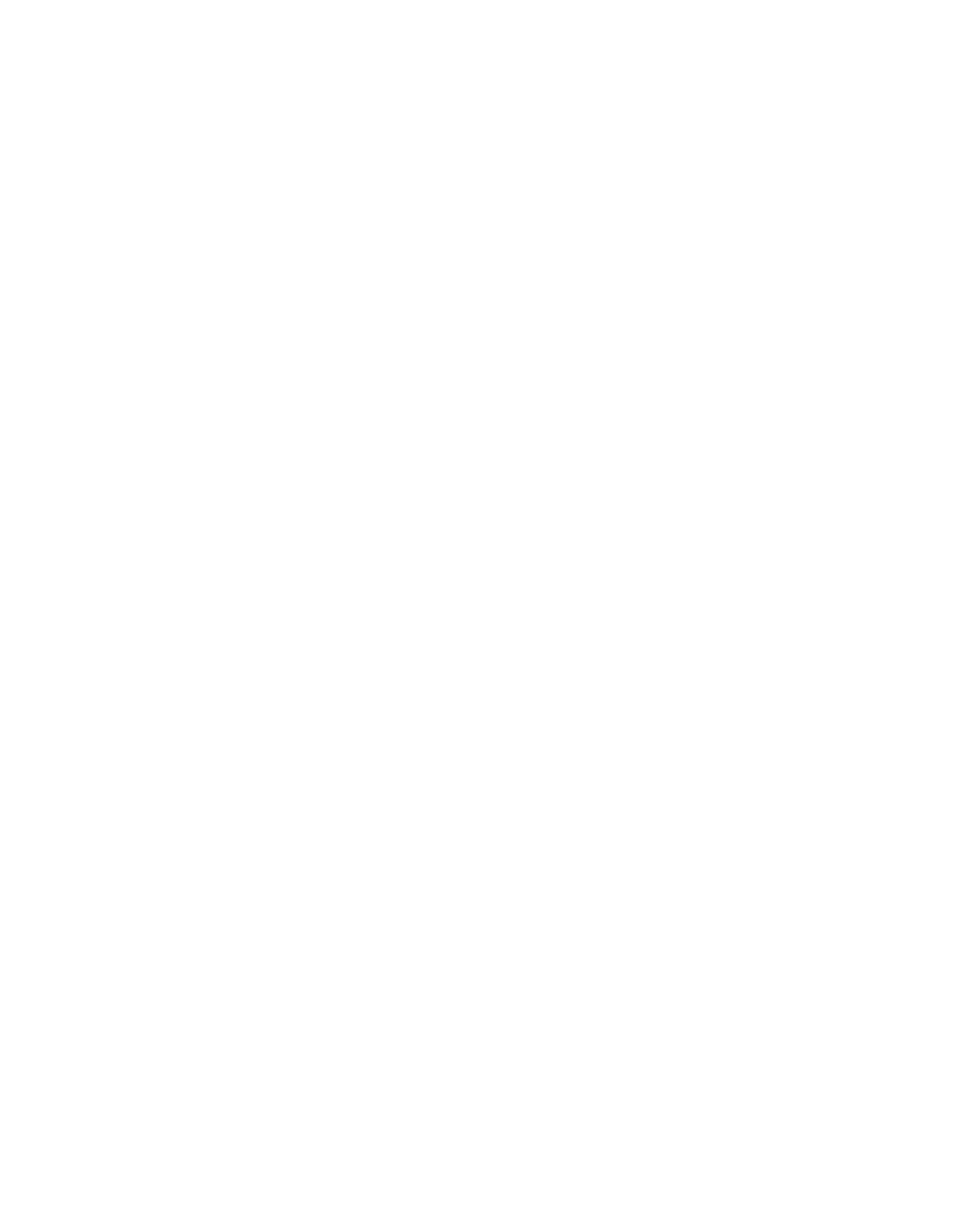# **Certification Pursuant to 18 U.S.C. Section 1350, as Adopted Pursuant to Section 906 of the Sarbanes-Oxley Act of 2002**

<span id="page-38-0"></span> In connection with the Quarterly Report of Safeguard Scientifics, Inc. ("Safeguard") on Form 10-Q for the nine months ended September 30, 2017 as filed with the Securities and Exchange Commission on the date hereof (the "Report"), I, Stephen T. Zarrilli, President and Chief Executive Officer of Safeguard, certify, pursuant to 18 U.S.C. Section 1350, as adopted pursuant to Section 906 of the Sarbanes-Oxley Act of 2002, that:

1. The Report fully complies with the requirements of section 13(a) of the Securities Exchange Act of 1934, (15 U.S.C. 78m(a)); and

2. The information contained in the Report fairly presents, in all material respects, the financial condition and results of operations of Safeguard.

SAFEGUARD SCIENTIFICS, INC.

Date: October 26, 2017<br>
October 26, 2017

 Stephen T. Zarrilli President and Chief Executive Officer